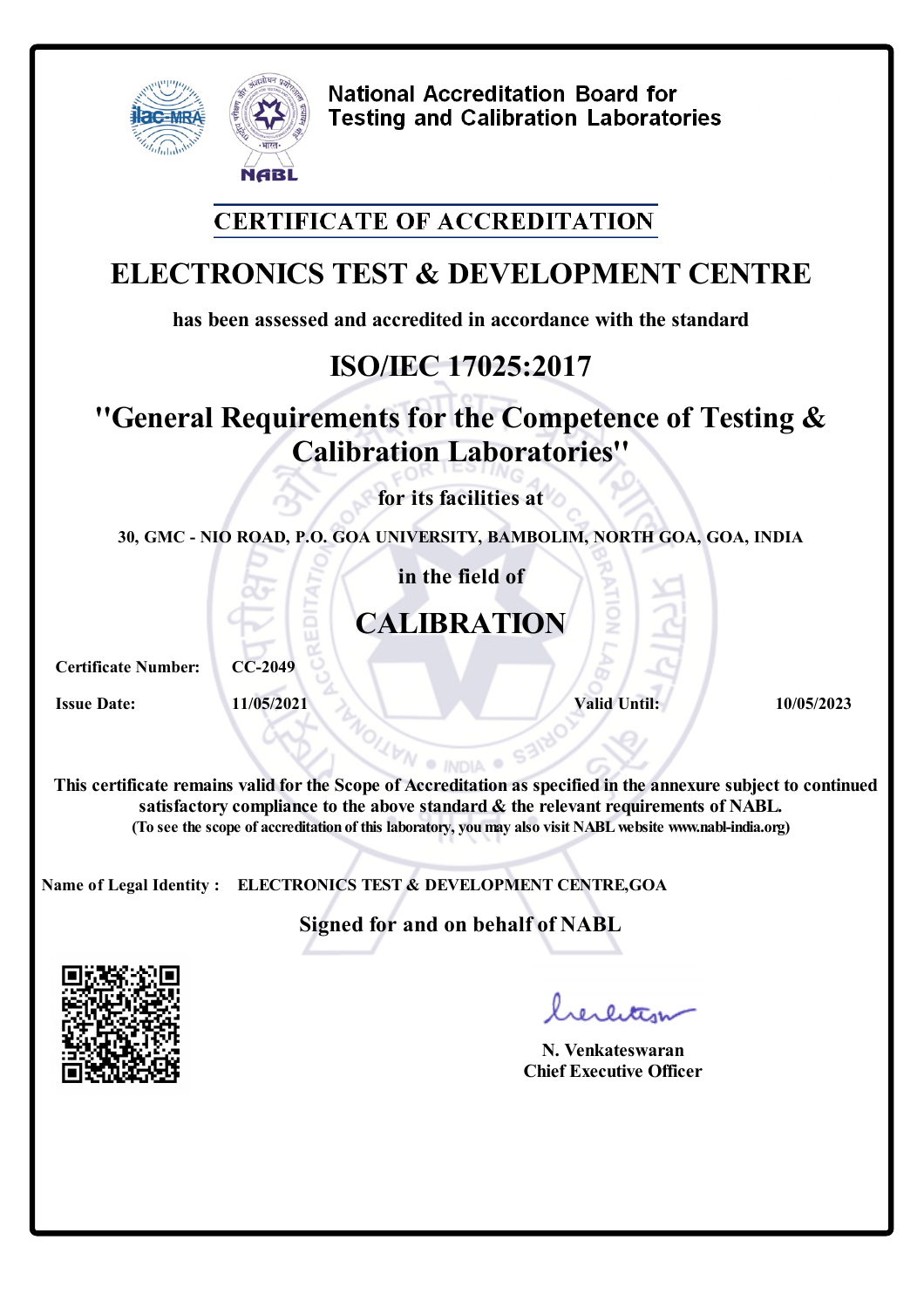



# **SCOPE OF ACCREDITATION**

**Accreditation Standard** ISO/IEC 17025:2017 **Certificate Number** CC-2049 **Page No** 1 of 40 **Validity** 11/05/2021 to 10/05/2023 **Last Amended on** -

| S.No           | <b>Discipline / Group</b>                                                                  | <b>Measurand or Reference</b><br><b>Material/Type of instrument</b><br>or material to be calibrated<br>or measured / Quantity<br><b>Measured /Instrument</b> | <b>Calibration or Measurement</b><br><b>Method or procedure</b>   | <b>Measurement range and</b><br>additional parameters<br>where applicable(Range<br>and Frequency) | * Calibration and<br><b>Measurement</b><br>Capability(CMC) $(\pm)$ |
|----------------|--------------------------------------------------------------------------------------------|--------------------------------------------------------------------------------------------------------------------------------------------------------------|-------------------------------------------------------------------|---------------------------------------------------------------------------------------------------|--------------------------------------------------------------------|
|                |                                                                                            |                                                                                                                                                              | <b>Permanent Facility</b>                                         |                                                                                                   |                                                                    |
| $\mathbf 1$    | <b>ELECTRO-</b><br><b>TECHNICAL-</b><br>Alternating<br>Current $(< 1$<br>GHz)<br>(Measure) | AC Current (at 50<br>$Hz$ to $1$ kHz)                                                                                                                        | <b>HP 3458A &amp; HP</b><br>34401A DMM by<br><b>Direct Method</b> | 100 mA to 1 A                                                                                     | 0.09 % to 0.11 %                                                   |
| $\overline{2}$ | <b>ELECTRO-</b><br><b>TECHNICAL-</b><br>Alternating<br>Current $(< 1$<br>GHz)<br>(Measure) | AC Current (at 50<br>Hz)                                                                                                                                     | Shunt UDL4-Z2 with<br>DMM by V/R Method                           | 1 A to 20 A                                                                                       | 0.11 % to 0.6 %                                                    |
| 3              | ELECTRO-<br><b>TECHNICAL-</b><br>Alternating<br>Current $(< 1$<br>GHz)<br>(Measure)        | AC Current (at 50 Hz   HP 3458A DMM by<br>to $1$ kHz)                                                                                                        | <b>Direct Method</b>                                              | 100 µA to 100 mA                                                                                  | 0.1 % to 0.09 %                                                    |
| $\overline{4}$ | <b>ELECTRO-</b><br><b>TECHNICAL-</b><br>Alternating<br>Current $(< 1$<br>GHz)<br>(Measure) | AC High Voltage (at<br>$50 Hz$ )                                                                                                                             | Fluke 80K40 HV<br>Probe with Fluke<br>87V DMM by Direct<br>Method | 1 kV to 15 kV                                                                                     | 6%                                                                 |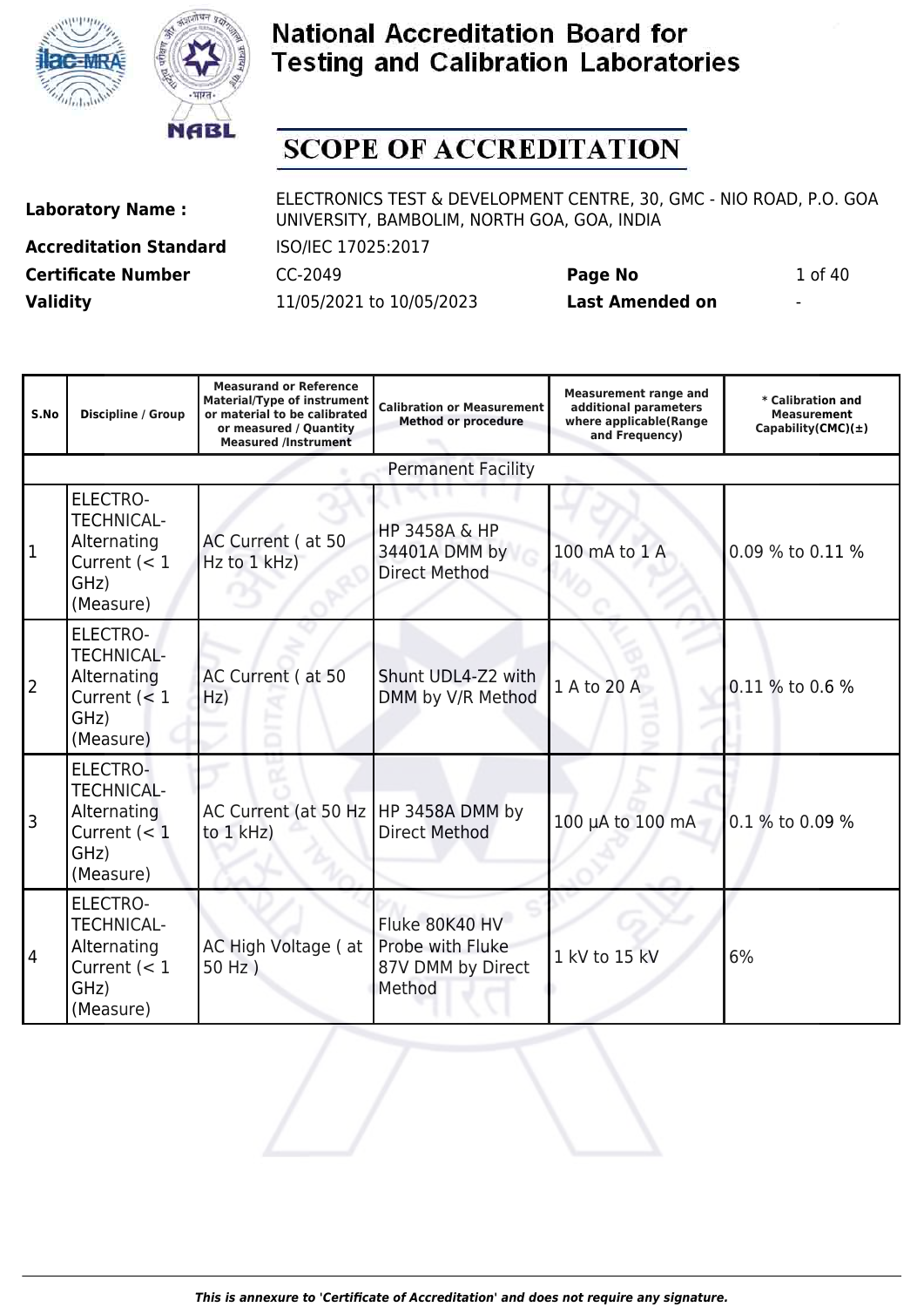



# **SCOPE OF ACCREDITATION**

**Laboratory Name :** ELECTRONICS TEST & DEVELOPMENT CENTRE, 30, GMC - NIO ROAD, P.O. GOA UNIVERSITY, BAMBOLIM, NORTH GOA, GOA, INDIA **Accreditation Standard** ISO/IEC 17025:2017

**Certificate Number** CC-2049 **Page No** 2 of 40 **Validity** 11/05/2021 to 10/05/2023 **Last Amended on** -

| S.No           | <b>Discipline / Group</b>                                                                  | <b>Measurand or Reference</b><br><b>Material/Type of instrument</b><br>or material to be calibrated<br>or measured / Quantity<br><b>Measured /Instrument</b> | <b>Calibration or Measurement</b><br><b>Method or procedure</b>       | <b>Measurement range and</b><br>additional parameters<br>where applicable(Range<br>and Frequency) | * Calibration and<br><b>Measurement</b><br>Capability(CMC) $(\pm)$ |
|----------------|--------------------------------------------------------------------------------------------|--------------------------------------------------------------------------------------------------------------------------------------------------------------|-----------------------------------------------------------------------|---------------------------------------------------------------------------------------------------|--------------------------------------------------------------------|
| 5              | <b>ELECTRO-</b><br><b>TECHNICAL-</b><br>Alternating<br>Current $(< 1$<br>GHz)<br>(Measure) | AC Voltage (at 50 Hz Voltech PM 3000A                                                                                                                        | by Direct Method                                                      | 700 V to 1000 V                                                                                   | 0.07 % to 0.1 %                                                    |
| $6\phantom{1}$ | ELECTRO-<br><b>TECHNICAL-</b><br>Alternating<br>Current $(< 1$<br>GHz)<br>(Measure)        | AC Voltage (at 50 Hz<br>to $1$ kHz)                                                                                                                          | HP 3458A, HP<br>34401A DMM by<br><b>Direct Method</b>                 | 1 V to 700 V                                                                                      | 0.01 % to 0.07 %                                                   |
| $\overline{7}$ | ELECTRO-<br><b>TECHNICAL-</b><br>Alternating<br>Current $(< 1$<br>GHz)<br>(Measure)        | AC Voltage (at 50 Hz<br>to 1 kHz)                                                                                                                            | HP 3458A & HP<br>34401A DMM by<br><b>Direct Method</b>                | 10 mV to 100 mV                                                                                   | 0.03 % to 0.01 %                                                   |
| $\overline{8}$ | ELECTRO-<br><b>TECHNICAL-</b><br>Alternating<br>Current $(< 1$<br>GHz)<br>(Measure)        | AC Voltage (at 50 Hz<br>to 1 kHz)                                                                                                                            | <b>HP 3458A &amp; HP</b><br>34401A DMM by<br><b>Direct Method</b>     | 100 mV to 1 V                                                                                     | 0.01%                                                              |
| 9              | <b>ELECTRO-</b><br><b>TECHNICAL-</b><br>Alternating<br>Current $(< 1$<br>GHz)<br>(Measure) | Capacitance (at 1<br>kHz)                                                                                                                                    | <b>HP 4274A &amp; R&amp;S</b><br>HM8118 LCR Meter<br>by Direct Method | 100 pF to $1 \mu F$                                                                               | 0.11 % to 0.05 %                                                   |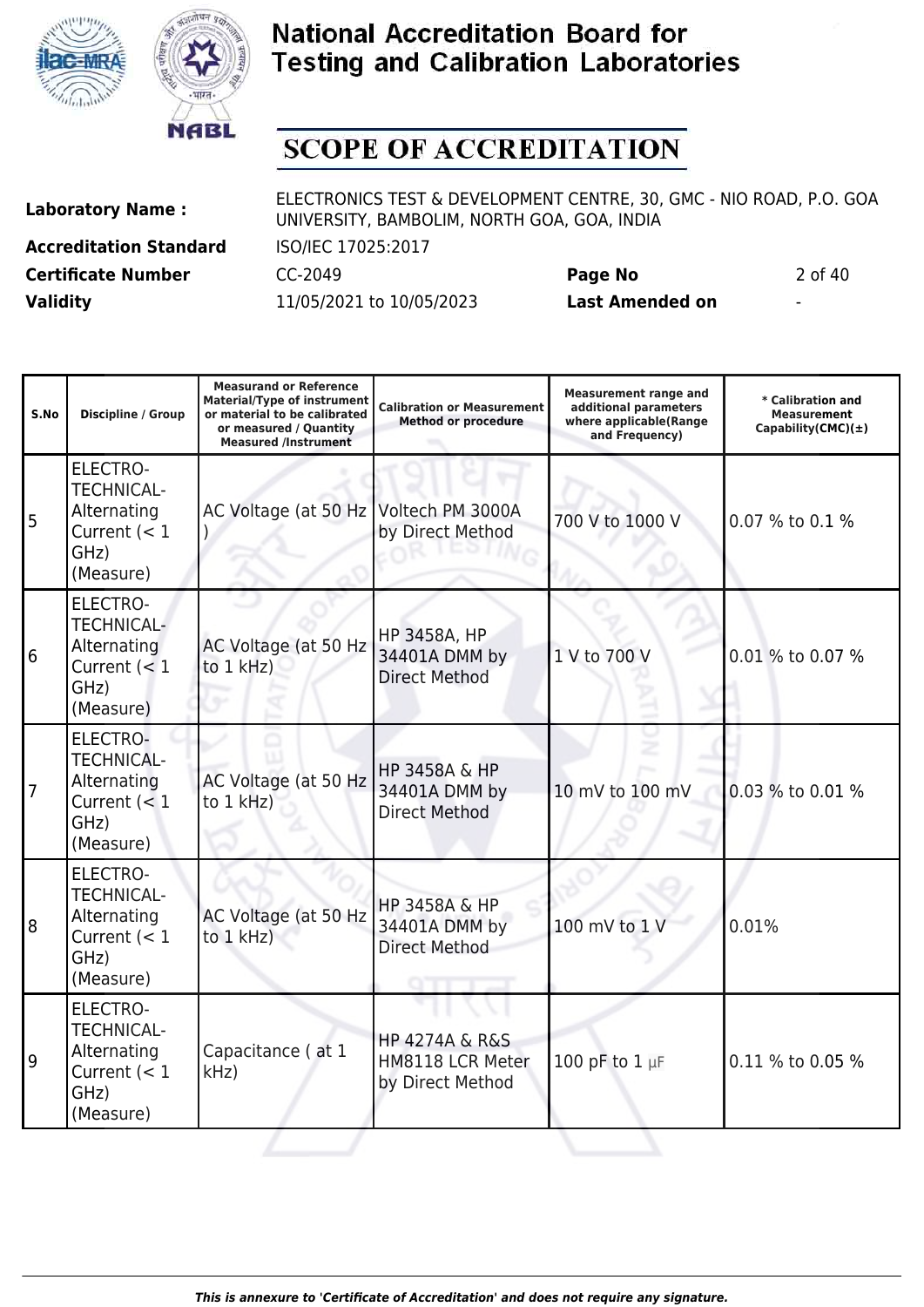



# **SCOPE OF ACCREDITATION**

**Accreditation Standard** ISO/IEC 17025:2017 **Certificate Number** CC-2049 **Page No** 3 of 40 **Validity** 11/05/2021 to 10/05/2023 **Last Amended on** -

| S.No | Discipline / Group                                                                         | <b>Measurand or Reference</b><br><b>Material/Type of instrument</b><br>or material to be calibrated<br>or measured / Quantity<br><b>Measured /Instrument</b> | <b>Calibration or Measurement</b><br><b>Method or procedure</b>       | <b>Measurement range and</b><br>additional parameters<br>where applicable(Range<br>and Frequency) | * Calibration and<br><b>Measurement</b><br>$Capability(CMC)(\pm)$ |
|------|--------------------------------------------------------------------------------------------|--------------------------------------------------------------------------------------------------------------------------------------------------------------|-----------------------------------------------------------------------|---------------------------------------------------------------------------------------------------|-------------------------------------------------------------------|
| 10   | <b>ELECTRO-</b><br><b>TECHNICAL-</b><br>Alternating<br>Current $(< 1$<br>GHz)<br>(Measure) | Inductance (at 1<br>kHz                                                                                                                                      | <b>HP 4274A &amp; R&amp;S</b><br>HM8118 LCR Meter<br>by Direct Method | 100 µH to 10 H                                                                                    | 0.3 % to 0.15 %                                                   |
| 11   | <b>ELECTRO-</b><br><b>TECHNICAL-</b><br>Alternating<br>Current $(< 1$<br>GHz)<br>(Measure) | Power factor at 50Hz                                                                                                                                         | Voltech PM3000A<br>Power Analyser by<br><b>Direct Method</b>          | 0.2 PF (Lead & Lag)<br>to 1.0 PF                                                                  | 0.015 PF to 0.018 PF                                              |
| 12   | <b>ELECTRO-</b><br><b>TECHNICAL-</b><br>Alternating<br>Current $(< 1$<br>GHz)<br>(Measure) | Single Phase AC<br>power at (50 Hz, 60V<br>to 240V, 0.1A to<br>25A, PF 0.5 lag &<br>lead to UPF)                                                             | Voltech PM3000A<br>Power Analyser by<br><b>Direct Method</b>          | 6 W to 4.8 kW                                                                                     | 0.035 % to 0.05 %                                                 |
| 13   | <b>ELECTRO-</b><br><b>TECHNICAL-</b><br>Alternating<br>Current $(< 1$<br>GHz) (Source)     | AC Current (50 Hz to<br>$5$ kHz)                                                                                                                             | Fluke 5520A & Fluke<br>9100 by Direct<br>Method                       | 100 µA to 100 mA                                                                                  | 0.26 % to 0.08 %                                                  |
| 14   | <b>ELECTRO-</b><br><b>TECHNICAL-</b><br>Alternating<br>Current $(< 1$<br>GHz) (Source)     | AC Current (at 50 Hz<br>to 5 kHz)                                                                                                                            | Fluke 5520A & Fluke<br>9100 by Direct<br>Method                       | 100 mA to 3 A                                                                                     | 0.08 % to 0.15 %                                                  |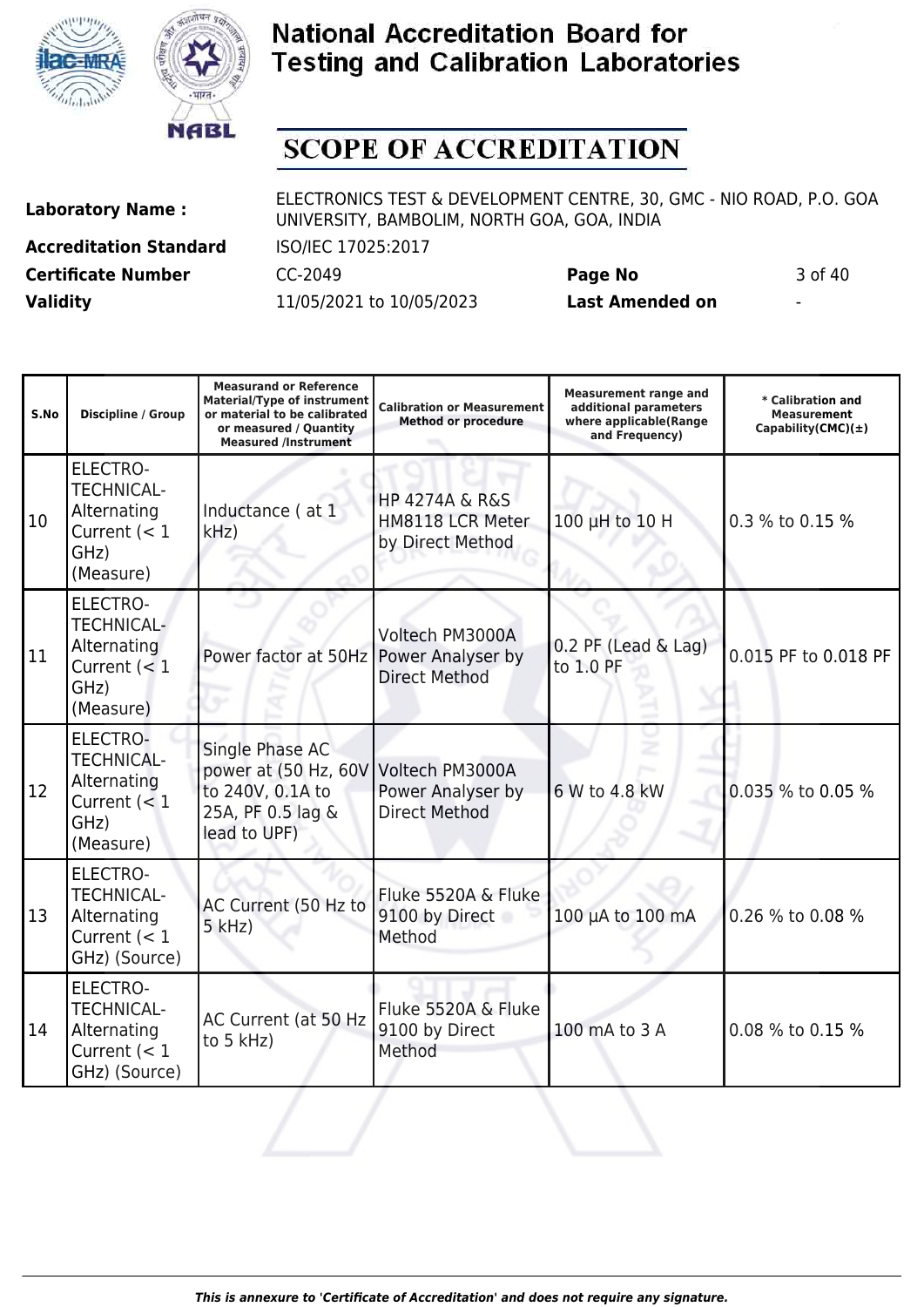



## **SCOPE OF ACCREDITATION**

**Laboratory Name :** ELECTRONICS TEST & DEVELOPMENT CENTRE, 30, GMC - NIO ROAD, P.O. GOA UNIVERSITY, BAMBOLIM, NORTH GOA, GOA, INDIA

**Accreditation Standard** ISO/IEC 17025:2017 **Certificate Number** CC-2049 **Page No** 4 of 40 **Validity** 11/05/2021 to 10/05/2023 **Last Amended on** -

| S.No | <b>Discipline / Group</b>                                                              | <b>Measurand or Reference</b><br><b>Material/Type of instrument</b><br>or material to be calibrated<br>or measured / Quantity<br><b>Measured /Instrument</b> | <b>Calibration or Measurement</b><br><b>Method or procedure</b>                     | <b>Measurement range and</b><br>additional parameters<br>where applicable(Range<br>and Frequency) | * Calibration and<br><b>Measurement</b><br>Capability(CMC) $(\pm)$ |
|------|----------------------------------------------------------------------------------------|--------------------------------------------------------------------------------------------------------------------------------------------------------------|-------------------------------------------------------------------------------------|---------------------------------------------------------------------------------------------------|--------------------------------------------------------------------|
| 15   | <b>ELECTRO-</b><br><b>TECHNICAL-</b><br>Alternating<br>Current $(< 1$<br>GHz) (Source) | AC Current (at 50<br>Hz)                                                                                                                                     | Fluke 5520A & Fluke<br>9100 with 50 Turn<br>Current Coil by<br><b>Direct Method</b> | 20 A to 1000 A                                                                                    | 0.69 % to 0.71 %                                                   |
| 16   | <b>ELECTRO-</b><br><b>TECHNICAL-</b><br>Alternating<br>Current $(< 1$<br>GHz) (Source) | AC Current (at 50<br>Hz)                                                                                                                                     | Fluke 5520A & Fluke<br>9100 by Direct<br>Method                                     | 3 A to 20 A                                                                                       | 0.17%                                                              |
| 17   | ELECTRO-<br><b>TECHNICAL-</b><br>Alternating<br>Current $(< 1$<br>GHz) (Source)        | AC Voltage (at 50 Hz<br>to 10 kHz)                                                                                                                           | Fluke 5520A & Fluke<br>9100 by Direct<br>Method                                     | 10 mV to 100 mV                                                                                   | 0.1 % to 0.03 %                                                    |
| 18   | <b>ELECTRO-</b><br><b>TECHNICAL-</b><br>Alternating<br>Current $(< 1$<br>GHz) (Source) | AC Voltage (at 50 Hz<br>to 10 kHz)                                                                                                                           | Fluke 5520A & Fluke<br>9100 by Direct<br>Method                                     | 100 mV to 300 V                                                                                   | 0.03%                                                              |
| 19   | ELECTRO-<br><b>TECHNICAL-</b><br>Alternating<br>Current $(< 1$<br>GHz) (Source)        | AC Voltage (at 50 Hz<br>to 8 kHz)                                                                                                                            | Fluke 5520A & Fluke<br>9100 by Direct<br>Method                                     | 300 V to 1000 V                                                                                   | 0.03 % to 0.04 %                                                   |
| 20   | ELECTRO-<br><b>TECHNICAL-</b><br>Alternating<br>Current $(< 1$<br>GHz) (Source)        | Capacitance (at 1<br>$kHz$ )                                                                                                                                 | <b>GR STD Capacitors,</b><br>Fluke 5520A, Fluke<br>9100 by Direct<br>Method         | $1 \mu F$ to 10 mF                                                                                | 0.05 % to 1.81 %                                                   |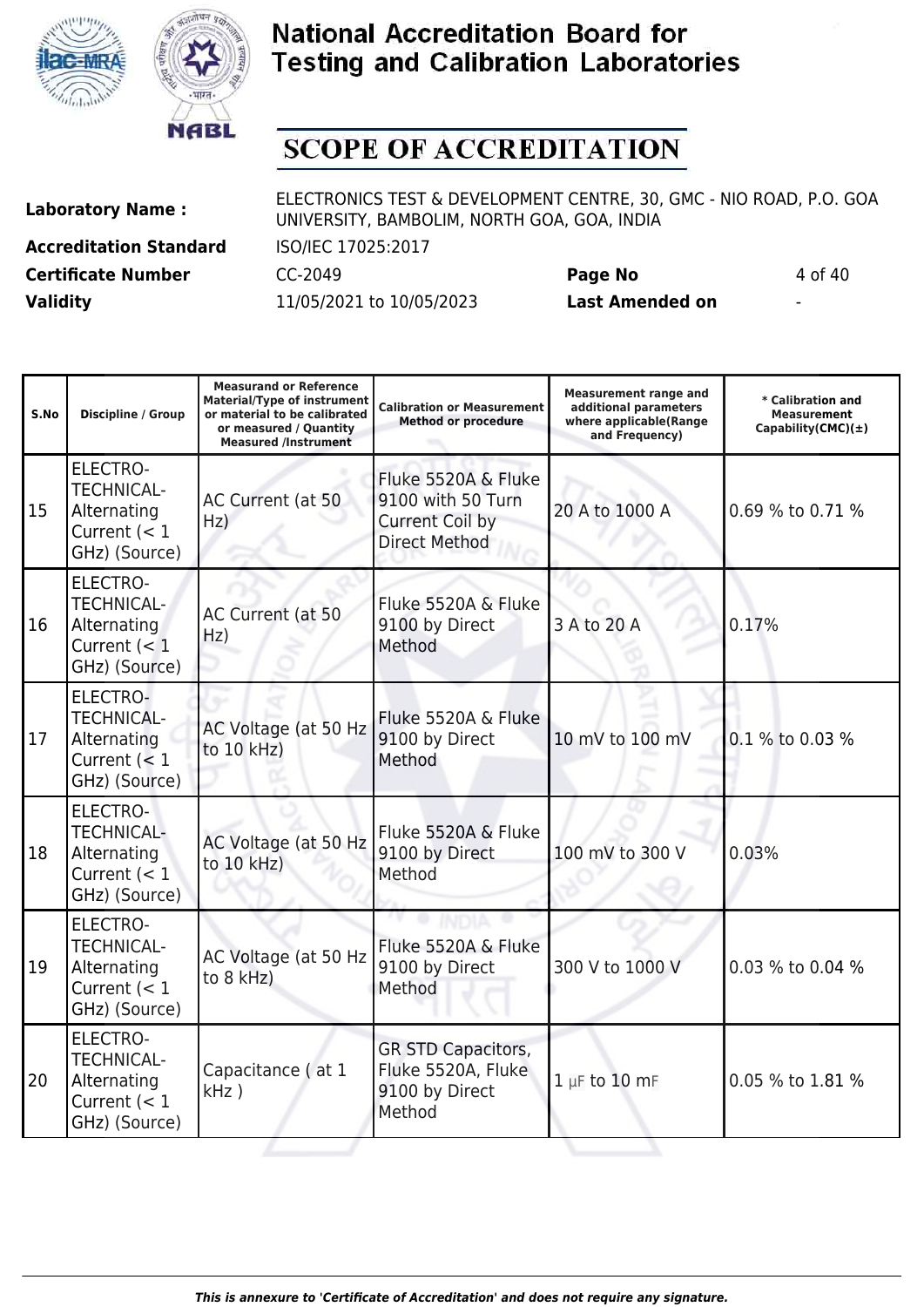



# **SCOPE OF ACCREDITATION**

**Laboratory Name :** ELECTRONICS TEST & DEVELOPMENT CENTRE, 30, GMC - NIO ROAD, P.O. GOA UNIVERSITY, BAMBOLIM, NORTH GOA, GOA, INDIA

**Accreditation Standard** ISO/IEC 17025:2017 **Certificate Number** CC-2049 **Page No** 5 of 40 **Validity** 11/05/2021 to 10/05/2023 **Last Amended on** -

| S.No | <b>Discipline / Group</b>                                                              | <b>Measurand or Reference</b><br><b>Material/Type of instrument</b><br>or material to be calibrated<br>or measured / Quantity<br><b>Measured /Instrument</b> | <b>Calibration or Measurement</b><br><b>Method or procedure</b>                                    | <b>Measurement range and</b><br>additional parameters<br>where applicable(Range<br>and Frequency) | * Calibration and<br><b>Measurement</b><br>Capability(CMC) $(\pm)$ |
|------|----------------------------------------------------------------------------------------|--------------------------------------------------------------------------------------------------------------------------------------------------------------|----------------------------------------------------------------------------------------------------|---------------------------------------------------------------------------------------------------|--------------------------------------------------------------------|
| 21   | <b>ELECTRO-</b><br><b>TECHNICAL-</b><br>Alternating<br>Current $(< 1$<br>GHz) (Source) | Capacitance (at 1<br>$kHz$ )                                                                                                                                 | <b>GR STD Capacitors,</b><br>Fluke 5520A, Fluke<br>9100 by Direct<br>Method                        | 100 pF to 1000 pF                                                                                 | 0.26 % to 0.05 %                                                   |
| 22   | <b>ELECTRO-</b><br><b>TECHNICAL-</b><br>Alternating<br>Current $(< 1$<br>GHz) (Source) | Capacitance (at 1<br>kHz                                                                                                                                     | <b>GR STD Capacitors,</b><br>Fluke 5520A, Fluke<br>9100 by Direct<br>Method                        | 1000 pF to 1 µF                                                                                   | 0.115%                                                             |
| 23   | ELECTRO-<br><b>TECHNICAL-</b><br>Alternating<br>Current $(< 1$<br>GHz) (Source)        | Inductance (at 1<br>$kHz$ )                                                                                                                                  | <b>GR STD Inductor &amp;</b><br>Discrete values in<br>decade Inductance<br>Box by Direct<br>Method | 1 mH to 10 H                                                                                      | 0.12%                                                              |
| 24   | <b>ELECTRO-</b><br><b>TECHNICAL-</b><br>Alternating<br>Current $(< 1$<br>GHz) (Source) | Inductance (at 1<br>$kHz$ )                                                                                                                                  | <b>GR STD Inductor &amp;</b><br>Discrete values in<br>decade Inductance<br>Box by Direct<br>Method | 100 µH to 1 mH                                                                                    | 0.36 % to 0.11 %                                                   |
| 25   | ELECTRO-<br><b>TECHNICAL-</b><br>Alternating<br>Current $(< 1$<br>GHz) (Source)        | Power Factor at<br>240V-5A, 50Hz                                                                                                                             | Fluke 5502A & Fluke<br>9100 Calibrator by<br><b>Direct Method</b>                                  | $0.2$ PF (Lead & Lag)<br>to 1.0 PF                                                                | 0.0001 PF to 0.0013<br>PF                                          |
| 26   | <b>ELECTRO-</b><br><b>TECHNICAL-</b><br>Alternating<br>Current $(< 1$<br>GHz) (Source) | Single Phase AC<br>power at (50 Hz,<br>120V to 240V, 0.1A<br>to 20A, PF 0.2 lag &<br>lead to UPF)                                                            | Fluke 5502A & Fluke<br>9100 Calibrator by<br><b>Direct Method</b>                                  | 2.4 W to 4.8 kW                                                                                   | 0.2 % to 0.015 %                                                   |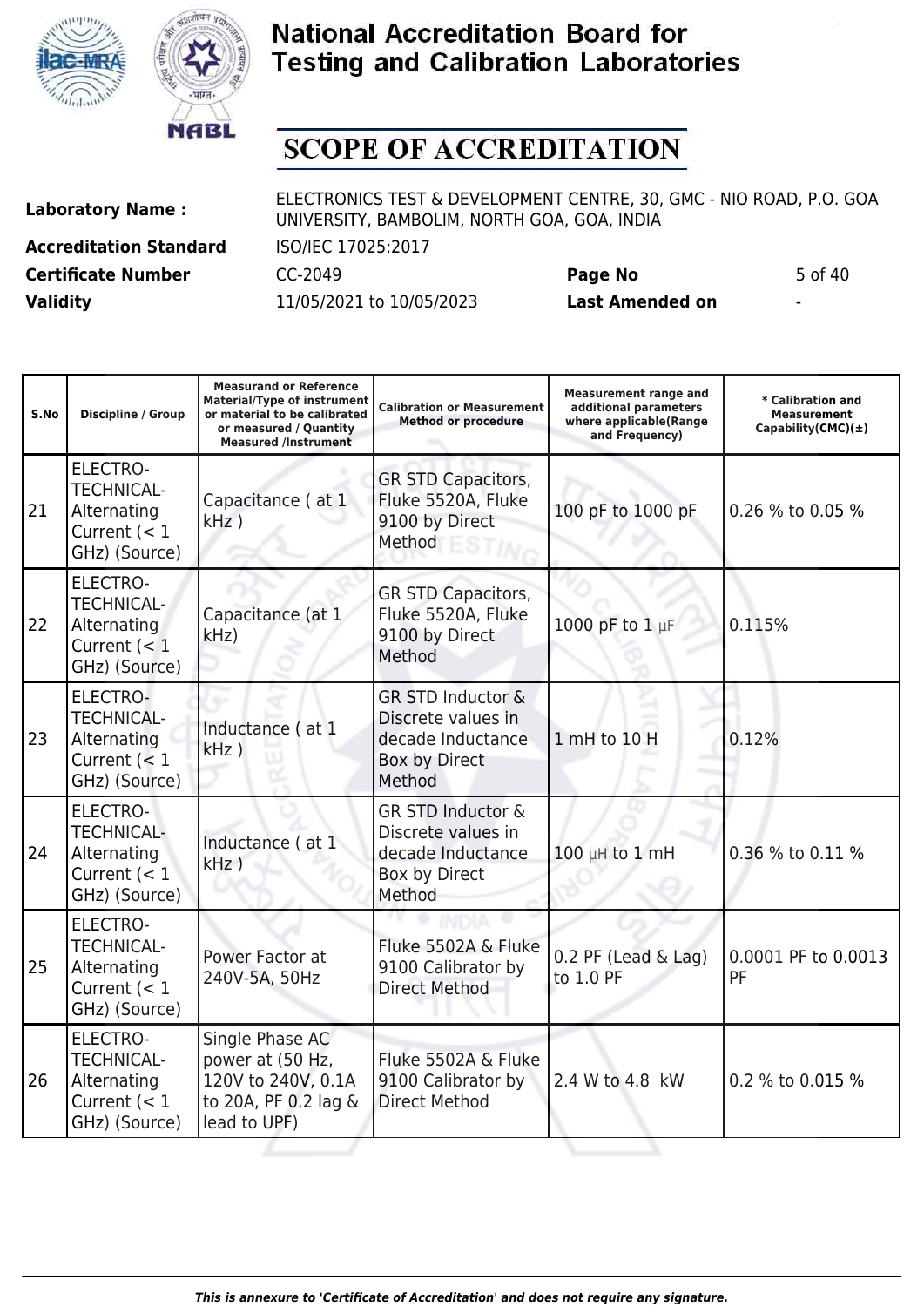



# **SCOPE OF ACCREDITATION**

**Laboratory Name :** ELECTRONICS TEST & DEVELOPMENT CENTRE, 30, GMC - NIO ROAD, P.O. GOA UNIVERSITY, BAMBOLIM, NORTH GOA, GOA, INDIA **Accreditation Standard** ISO/IEC 17025:2017

**Certificate Number** CC-2049 **Page No** 6 of 40 **Validity** 11/05/2021 to 10/05/2023 **Last Amended on** -

| S.No | <b>Discipline / Group</b>                                                            | <b>Measurand or Reference</b><br><b>Material/Type of instrument</b><br>or material to be calibrated<br>or measured / Quantity<br><b>Measured /Instrument</b> | <b>Calibration or Measurement</b><br><b>Method or procedure</b>          | <b>Measurement range and</b><br>additional parameters<br>where applicable(Range<br>and Frequency) | * Calibration and<br><b>Measurement</b><br>Capability(CMC) $(\pm)$ |
|------|--------------------------------------------------------------------------------------|--------------------------------------------------------------------------------------------------------------------------------------------------------------|--------------------------------------------------------------------------|---------------------------------------------------------------------------------------------------|--------------------------------------------------------------------|
| 27   | <b>ELECTRO-</b><br><b>TECHNICAL-</b><br><b>DIRECT</b><br><b>CURRENT</b><br>(Measure) | <b>DC Current</b>                                                                                                                                            | Shunt UDL4-Z2 with<br><b>HP 3458A, HP</b><br>34401A DMM by V/R<br>Method | 1 A to 20 A                                                                                       | 0.014 % to 0.57 %                                                  |
| 28   | <b>ELECTRO-</b><br><b>TECHNICAL-</b><br><b>DIRECT</b><br><b>CURRENT</b><br>(Measure) | <b>DC Current</b>                                                                                                                                            | <b>HP 3458A&amp; HP</b><br>34401A DMM by<br><b>Direct Method</b>         | 100 µA to 100 mA                                                                                  | 0.004%                                                             |
| 29   | ELECTRO-<br><b>TECHNICAL-</b><br><b>DIRECT</b><br><b>CURRENT</b><br>(Measure)        | <b>DC Current</b>                                                                                                                                            | HP 3458A & HP<br>34401A DMM by<br><b>Direct Method</b>                   | 100 mA to 1 A                                                                                     | 0.004 % to 0.014 %                                                 |
| 30   | <b>ELECTRO-</b><br><b>TECHNICAL-</b><br><b>DIRECT</b><br><b>CURRENT</b><br>(Measure) | DC High Voltage                                                                                                                                              | Fluke 80k40 with<br>Fluke 87V by Direct<br>Method                        | 1 kV to 30 kV                                                                                     | 2.5 % to 1.5 %                                                     |
| 31   | <b>ELECTRO-</b><br><b>TECHNICAL-</b><br><b>DIRECT</b><br><b>CURRENT</b><br>(Measure) | DC Voltage                                                                                                                                                   | HP 3458A & HP<br>34401A DMM by<br><b>Direct Method</b>                   | 1 mV to 100 mV                                                                                    | 0.035 % to 0.001 %                                                 |
| 32   | <b>ELECTRO-</b><br><b>TECHNICAL-</b><br><b>DIRECT</b><br><b>CURRENT</b><br>(Measure) | DC Voltage                                                                                                                                                   | <b>HP 3458A &amp; HP</b><br>34401A DMM by<br><b>Direct Method</b>        | 10 V to 1000 V                                                                                    | 0.001%                                                             |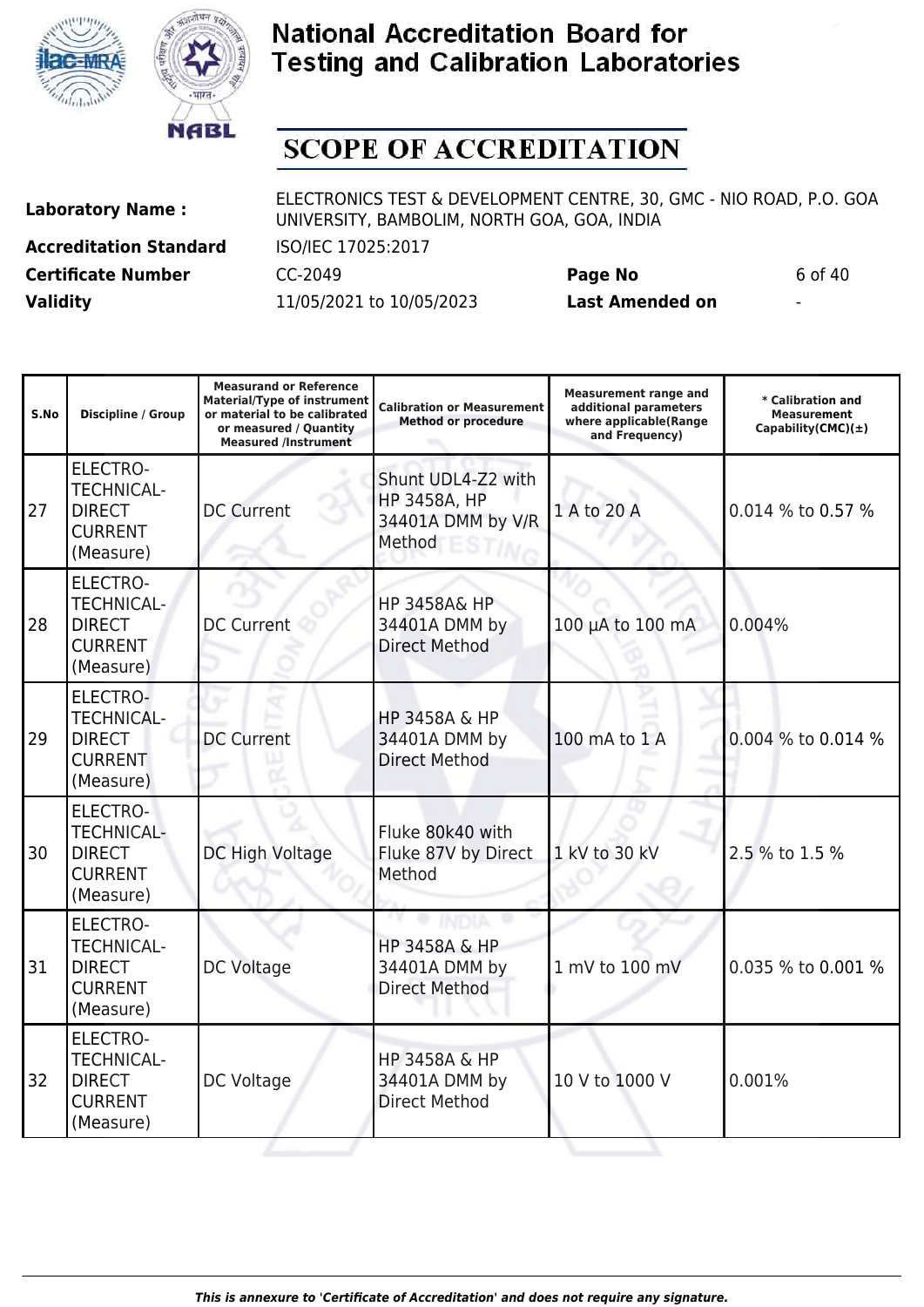



# **SCOPE OF ACCREDITATION**

**Accreditation Standard** ISO/IEC 17025:2017 **Certificate Number** CC-2049 **Page No** 7 of 40 **Validity** 11/05/2021 to 10/05/2023 **Last Amended on** -

| S.No | <b>Discipline / Group</b>                                                            | <b>Measurand or Reference</b><br><b>Material/Type of instrument</b><br>or material to be calibrated<br>or measured / Quantity<br><b>Measured /Instrument</b> | <b>Calibration or Measurement</b><br><b>Method or procedure</b>   | <b>Measurement range and</b><br>additional parameters<br>where applicable(Range<br>and Frequency) | * Calibration and<br><b>Measurement</b><br>Capability(CMC) $(\pm)$ |
|------|--------------------------------------------------------------------------------------|--------------------------------------------------------------------------------------------------------------------------------------------------------------|-------------------------------------------------------------------|---------------------------------------------------------------------------------------------------|--------------------------------------------------------------------|
| 33   | <b>ELECTRO-</b><br><b>TECHNICAL-</b><br><b>DIRECT</b><br><b>CURRENT</b><br>(Measure) | DC Voltage                                                                                                                                                   | HP 3458A & HP<br>34401A DMM by<br><b>Direct Method</b>            | 100 mV to 10 V                                                                                    | 0.001%                                                             |
| 34   | <b>ELECTRO-</b><br><b>TECHNICAL-</b><br><b>DIRECT</b><br><b>CURRENT</b><br>(Measure) | Resistance                                                                                                                                                   | HP 3458A & Hp<br>34401A DMM by<br><b>Direct Method</b>            | 0.01 ohm to 1 ohm                                                                                 | 0.58 % to 0.008 %                                                  |
| 35   | ELECTRO-<br><b>TECHNICAL-</b><br><b>DIRECT</b><br><b>CURRENT</b><br>(Measure)        | Resistance                                                                                                                                                   | <b>HP 3458A &amp; HP</b><br>34401A DMM by<br><b>Direct Method</b> | 1 milli-ohm to 10<br>mohm                                                                         | 5.74 % to 0.58 %                                                   |
| 36   | ELECTRO-<br><b>TECHNICAL-</b><br><b>DIRECT</b><br><b>CURRENT</b><br>(Measure)        | Resistance                                                                                                                                                   | HP 3458A & HP<br>34401A DMM by<br><b>Direct Method</b>            | 1 ohm to 100 ohm                                                                                  | 0.008 % to 0.002 %                                                 |
| 37   | <b>ELECTRO-</b><br><b>TECHNICAL-</b><br><b>DIRECT</b><br><b>CURRENT</b><br>(Measure) | Resistance                                                                                                                                                   | HP 3458A & HP<br>34401A DMM by<br><b>Direct Method</b>            | 10 Mega-ohm to 100<br>Mega-ohm                                                                    | 0.007 % to 0.05 %                                                  |
| 38   | <b>ELECTRO-</b><br><b>TECHNICAL-</b><br><b>DIRECT</b><br><b>CURRENT</b><br>(Measure) | Resistance                                                                                                                                                   | <b>HP 3458A &amp; HP</b><br>34401A DMM by<br><b>Direct Method</b> | 100 Mega-ohm to 1<br>Giga-ohm                                                                     | 0.05 % to 0.57 %                                                   |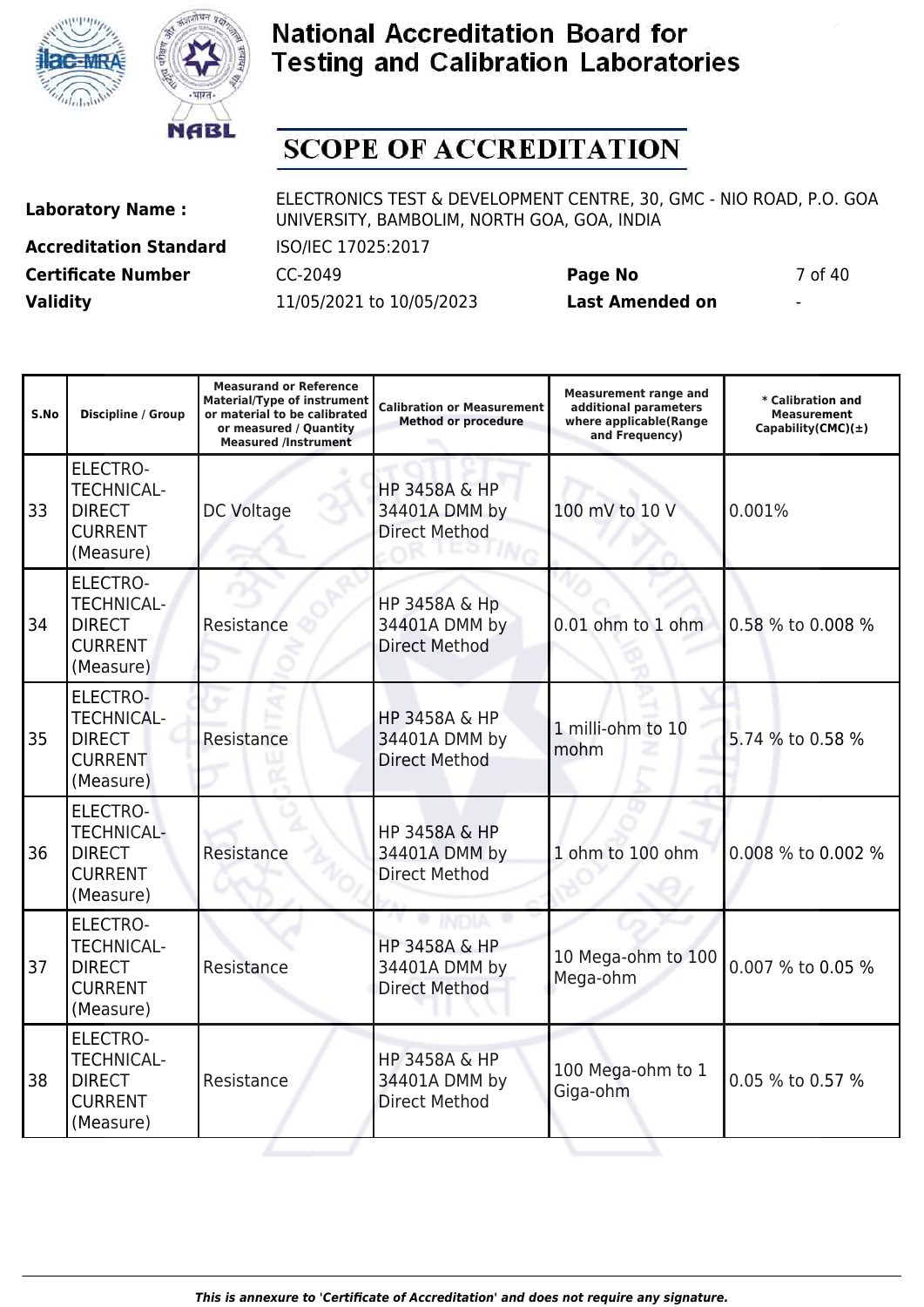



# **SCOPE OF ACCREDITATION**

**Accreditation Standard** ISO/IEC 17025:2017 **Certificate Number** CC-2049 **Page No** 8 of 40

**Laboratory Name :** ELECTRONICS TEST & DEVELOPMENT CENTRE, 30, GMC - NIO ROAD, P.O. GOA UNIVERSITY, BAMBOLIM, NORTH GOA, GOA, INDIA

**Validity** 11/05/2021 to 10/05/2023 **Last Amended on** -

| S.No | <b>Discipline / Group</b>                                                           | <b>Measurand or Reference</b><br><b>Material/Type of instrument</b><br>or material to be calibrated<br>or measured / Quantity<br><b>Measured /Instrument</b> | <b>Calibration or Measurement</b><br><b>Method or procedure</b>                     | <b>Measurement range and</b><br>additional parameters<br>where applicable(Range<br>and Frequency) | * Calibration and<br>Measurement<br>Capability(CMC) $(\pm)$ |
|------|-------------------------------------------------------------------------------------|--------------------------------------------------------------------------------------------------------------------------------------------------------------|-------------------------------------------------------------------------------------|---------------------------------------------------------------------------------------------------|-------------------------------------------------------------|
| 39   | ELECTRO-<br><b>TECHNICAL-</b><br><b>DIRECT</b><br><b>CURRENT</b><br>(Measure)       | Resistance                                                                                                                                                   | <b>HP 3458A &amp; HP</b><br>34401A DMM by<br><b>Direct Method</b>                   | 100 ohm to 10<br>Mega-ohm                                                                         | 0.002 % to 0.007 %                                          |
| 40   | ELECTRO-<br><b>TECHNICAL-</b><br><b>DIRECT</b><br><b>CURRENT</b><br>(Source)        | <b>DC Current</b>                                                                                                                                            | Fluke 5520A & Fluke<br>9100 by Direct<br>Method                                     | 1 A to 20 A                                                                                       | 0.027 % to 0.12 %                                           |
| 41   | ELECTRO-<br><b>TECHNICAL-</b><br><b>DIRECT</b><br><b>CURRENT</b><br>(Source)        | <b>DC Current</b>                                                                                                                                            | Fluke 5520A, Fluke<br>9100 by Direct<br>Method                                      | $100 \mu A$ to $1 A$                                                                              | 0.04 % to 0.027 %                                           |
| 42   | <b>ELECTRO-</b><br><b>TECHNICAL-</b><br><b>DIRECT</b><br><b>CURRENT</b><br>(Source) | <b>DC Current</b>                                                                                                                                            | Fluke 5520A & Fluke<br>9100 with 50 Turn<br>Current Coil by<br><b>Direct Method</b> | 20 A to 1000 A                                                                                    | 0.05 % to 0.79 %                                            |
| 43   | <b>ELECTRO-</b><br><b>TECHNICAL-</b><br><b>DIRECT</b><br><b>CURRENT</b><br>(Source) | <b>DC VOLTAGE</b>                                                                                                                                            | Fluke 5520A, Fluke<br>9100 by Direct<br>Method                                      | 1 mV to 100 mV                                                                                    | 0.12 % to 0.004 %                                           |
| 44   | ELECTRO-<br><b>TECHNICAL-</b><br><b>DIRECT</b><br><b>CURRENT</b><br>(Source)        | DC VOLTAGE                                                                                                                                                   | Fluke 5520A & Fluke<br>9100 by Direct<br>Method                                     | 10 V to 1000 V                                                                                    | 0.009%                                                      |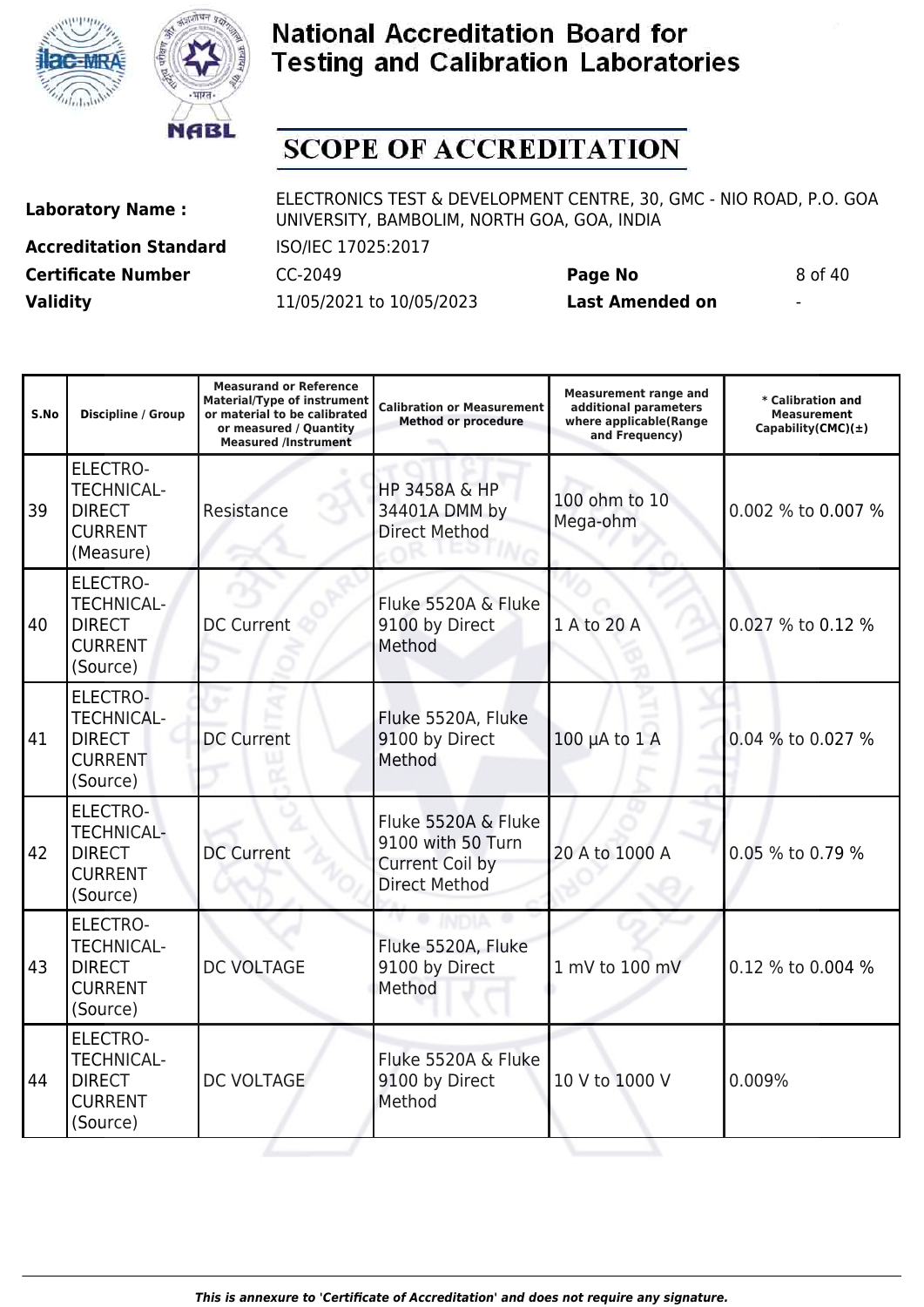



# **SCOPE OF ACCREDITATION**

**Laboratory Name :** ELECTRONICS TEST & DEVELOPMENT CENTRE, 30, GMC - NIO ROAD, P.O. GOA UNIVERSITY, BAMBOLIM, NORTH GOA, GOA, INDIA

**Accreditation Standard** ISO/IEC 17025:2017 **Certificate Number** CC-2049 **Page No** 9 of 40 **Validity** 11/05/2021 to 10/05/2023 **Last Amended on** -

| S.No | <b>Discipline / Group</b>                                                           | <b>Measurand or Reference</b><br><b>Material/Type of instrument</b><br>or material to be calibrated<br>or measured / Quantity<br><b>Measured /Instrument</b> | <b>Calibration or Measurement</b><br><b>Method or procedure</b>                                     | <b>Measurement range and</b><br>additional parameters<br>where applicable(Range<br>and Frequency) | * Calibration and<br><b>Measurement</b><br>Capability(CMC) $(\pm)$ |
|------|-------------------------------------------------------------------------------------|--------------------------------------------------------------------------------------------------------------------------------------------------------------|-----------------------------------------------------------------------------------------------------|---------------------------------------------------------------------------------------------------|--------------------------------------------------------------------|
| 45   | <b>ELECTRO-</b><br><b>TECHNICAL-</b><br><b>DIRECT</b><br><b>CURRENT</b><br>(Source) | <b>DC VOLTAGE</b>                                                                                                                                            | Fluke 5520A & Fluke<br>9100 by Direct<br>Method                                                     | 100 mV to 10 V                                                                                    | 0.004 % to 0.002 %                                                 |
| 46   | <b>ELECTRO-</b><br><b>TECHNICAL-</b><br><b>DIRECT</b><br><b>CURRENT</b><br>(Source) | Resistance                                                                                                                                                   | Vaiseshika 9409B,<br>Fluke 5520A, ESI<br><b>SR1 Series &amp; ZMSR</b><br>Series by Direct<br>Method | 0.01 ohm to 1 ohm                                                                                 | 0.09 % to 0.01 %                                                   |
| 47   | <b>ELECTRO-</b><br><b>TECHNICAL-</b><br><b>DIRECT</b><br><b>CURRENT</b><br>(Source) | Resistance                                                                                                                                                   | Vaiseshika 8400 &<br>8400 HV by Direct<br>Method                                                    | 0.1 Mega-ohm to 1<br>Mega-ohm                                                                     | 2 % to 0.55 %                                                      |
| 48   | <b>ELECTRO-</b><br><b>TECHNICAL-</b><br><b>DIRECT</b><br><b>CURRENT</b><br>(Source) | Resistance                                                                                                                                                   | Vaiseshika 8400 &<br>8400 HV by by<br><b>Direct Method</b>                                          | 1 Mega-ohm to 10<br>Giga-ohm                                                                      | 0.55 % to 0.7 %                                                    |
| 49   | <b>ELECTRO-</b><br><b>TECHNICAL-</b><br><b>DIRECT</b><br><b>CURRENT</b><br>(Source) | Resistance                                                                                                                                                   | Fluke 5520A, Fluke<br>9100 & ESI SR1<br>Series by Direct<br>Method                                  | 1 Mega-ohm to 10<br>Mega-ohm                                                                      | 0.01 % to 0.01 %                                                   |
| 50   | <b>ELECTRO-</b><br><b>TECHNICAL-</b><br><b>DIRECT</b><br><b>CURRENT</b><br>(Source) | Resistance                                                                                                                                                   | Vaiseshika 9409B,<br>Fluke 5520A & ZMSR<br>Series by Direct<br>Method                               | 1 mohm                                                                                            | 0.55%                                                              |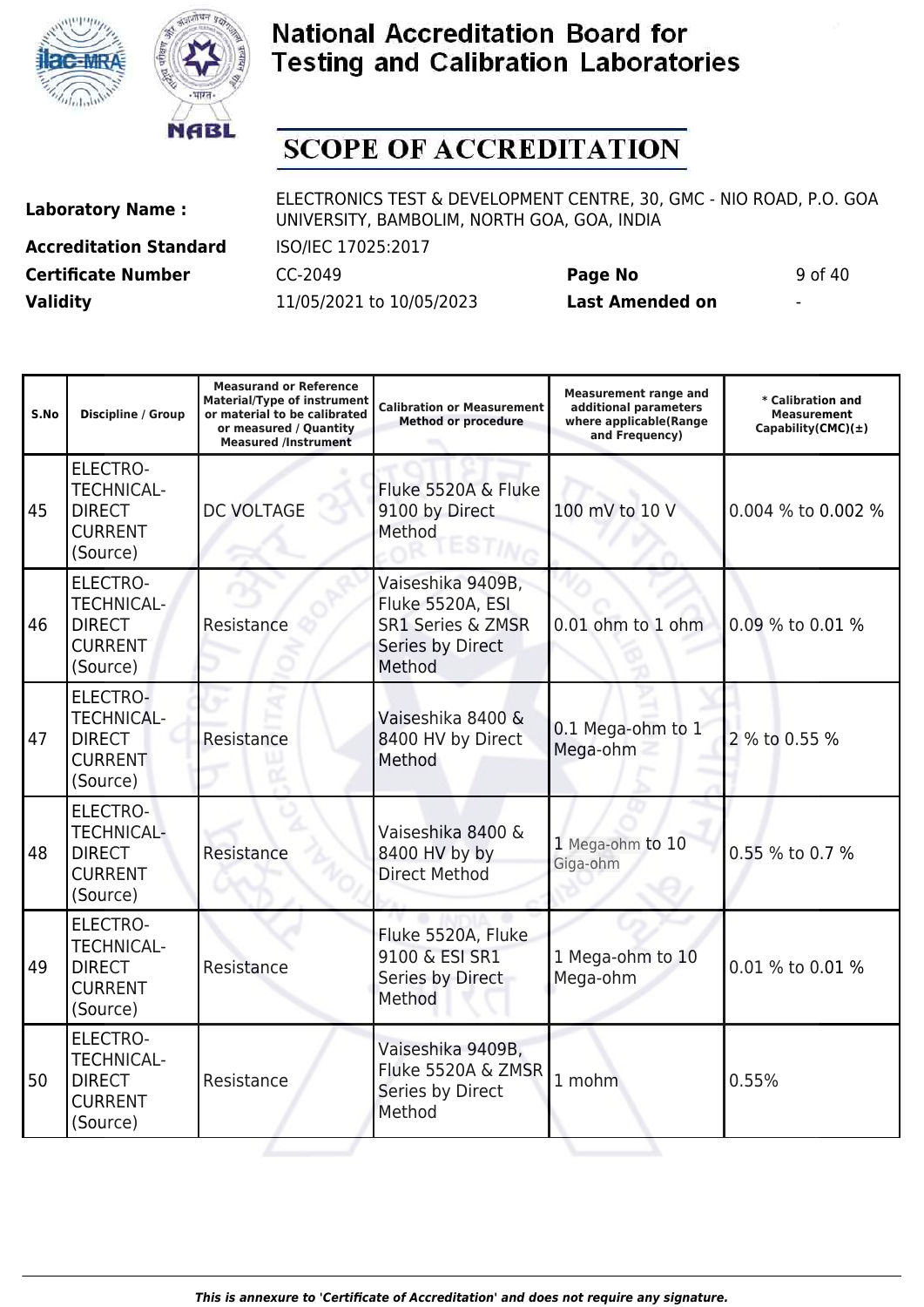



# **SCOPE OF ACCREDITATION**

**Accreditation Standard** ISO/IEC 17025:2017 **Certificate Number** CC-2049 **Page No** 10 of 40 **Validity** 11/05/2021 to 10/05/2023 **Last Amended on** -

| S.No | <b>Discipline / Group</b>                                                           | <b>Measurand or Reference</b><br><b>Material/Type of instrument</b><br>or material to be calibrated<br>or measured / Quantity<br><b>Measured /Instrument</b> | <b>Calibration or Measurement</b><br><b>Method or procedure</b>                        | <b>Measurement range and</b><br>additional parameters<br>where applicable(Range<br>and Frequency) | * Calibration and<br><b>Measurement</b><br>Capability(CMC) $(\pm)$ |
|------|-------------------------------------------------------------------------------------|--------------------------------------------------------------------------------------------------------------------------------------------------------------|----------------------------------------------------------------------------------------|---------------------------------------------------------------------------------------------------|--------------------------------------------------------------------|
| 51   | <b>ELECTRO-</b><br><b>TECHNICAL-</b><br><b>DIRECT</b><br><b>CURRENT</b><br>(Source) | Resistance                                                                                                                                                   | Fluke 5520A, Fluke<br>9100 & ESI SR1<br>Series by Direct<br>Method                     | 1 ohm to 100 ohm                                                                                  | 0.01 % to 0.006 %                                                  |
| 52   | <b>ELECTRO-</b><br><b>TECHNICAL-</b><br><b>DIRECT</b><br><b>CURRENT</b><br>(Source) | Resistance                                                                                                                                                   | Vaiseshika 8400 HV<br>by by Direct Method                                              | 10 Giga-ohm to 100<br>Giga-ohm                                                                    | 0.7 % to 1.25 %                                                    |
| 53   | ELECTRO-<br><b>TECHNICAL-</b><br><b>DIRECT</b><br><b>CURRENT</b><br>(Source)        | Resistance                                                                                                                                                   | Fluke 5520A, Fluke<br>9100, ESI SR1 Series<br>& ZMSR Series by<br><b>Direct Method</b> | 10 Mega-ohm to 1<br>Giga-ohm                                                                      | 0.01 % to 0.57 %                                                   |
| 54   | <b>ELECTRO-</b><br><b>TECHNICAL-</b><br><b>DIRECT</b><br><b>CURRENT</b><br>(Source) | Resistance                                                                                                                                                   | Vaiseshika 9409B,<br>Fluke 5520A & ZMSR<br>Series by Direct<br>Method                  | 10 mohm                                                                                           | 0.08%                                                              |
| 55   | <b>ELECTRO-</b><br><b>TECHNICAL-</b><br><b>DIRECT</b><br><b>CURRENT</b><br>(Source) | Resistance                                                                                                                                                   | Vaiseshika 8400 HV<br>by by Direct Method                                              | 100 Giga-ohm to 1<br>Tera-ohm                                                                     | 1.25 % to 5.5 %                                                    |
| 56   | <b>ELECTRO-</b><br><b>TECHNICAL-</b><br><b>DIRECT</b><br><b>CURRENT</b><br>(Source) | Resistance                                                                                                                                                   | Fluke 5520A, Fluke<br>9100 & ESI SR1<br>Series by Direct<br>Method                     | 100 ohm to 1 Mega-<br>ohm                                                                         | 0.006 % to 0.01 %                                                  |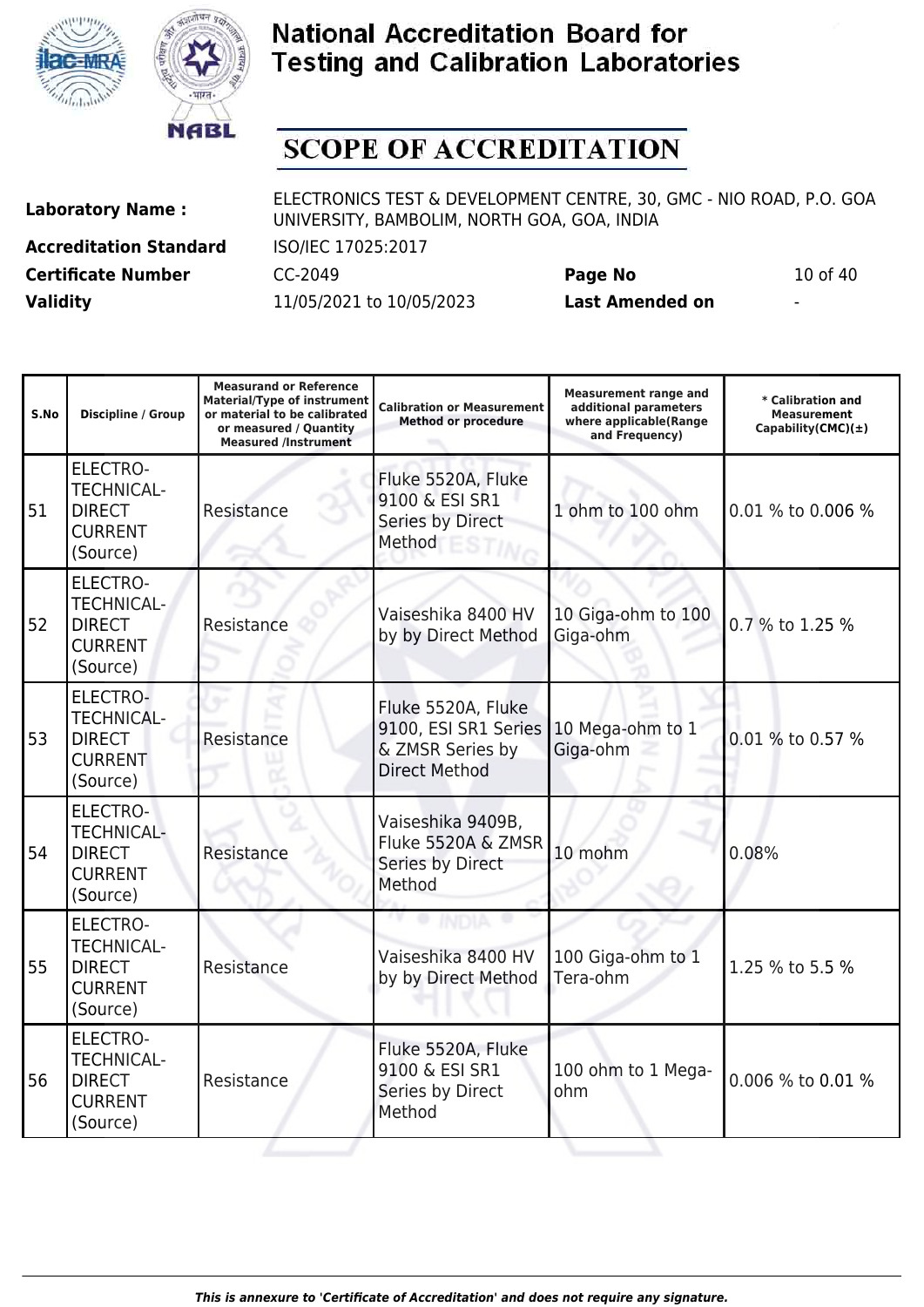



# **SCOPE OF ACCREDITATION**

**Accreditation Standard** ISO/IEC 17025:2017 **Certificate Number** CC-2049 **Page No** 11 of 40 **Validity** 11/05/2021 to 10/05/2023 **Last Amended on** -

| S.No | <b>Discipline / Group</b>                                                                    | <b>Measurand or Reference</b><br><b>Material/Type of instrument</b><br>or material to be calibrated<br>or measured / Quantity<br><b>Measured /Instrument</b> | <b>Calibration or Measurement</b><br><b>Method or procedure</b>                                  | <b>Measurement range and</b><br>additional parameters<br>where applicable(Range<br>and Frequency) | * Calibration and<br><b>Measurement</b><br>Capability(CMC) $(\pm)$ |
|------|----------------------------------------------------------------------------------------------|--------------------------------------------------------------------------------------------------------------------------------------------------------------|--------------------------------------------------------------------------------------------------|---------------------------------------------------------------------------------------------------|--------------------------------------------------------------------|
| 57   | <b>ELECTRO-</b><br><b>TECHNICAL-</b><br><b>ELECTRICAL</b><br><b>EQUIPMENT</b><br>(Source)    | Oscilloscope Level                                                                                                                                           | Fluke 5520A with<br>scope option by<br><b>Direct Method</b>                                      | 1 mV <sub>pp</sub> to 120 V <sub>pp</sub>                                                         | 0.4 % to 0.14 %                                                    |
| 58   | <b>ELECTRO-</b><br><b>TECHNICAL-</b><br><b>ELECTRICAL</b><br><b>EQUIPMENT</b><br>(Source)    | Oscilloscope,<br><b>Bandwidth</b>                                                                                                                            | Fluke 5520A with<br>scope option by<br><b>Direct Method</b>                                      | 10 kHz to 600 MHz                                                                                 | 4%                                                                 |
| 59   | ELECTRO-<br><b>TECHNICAL-</b><br><b>ELECTRICAL</b><br><b>EQUIPMENT</b><br>(Source)           | Oscilloscope, Time<br>Marker                                                                                                                                 | Fluke 5520A with<br>scope option by<br><b>Direct Method</b>                                      | 5 s to 2 ns                                                                                       | 0.05 % to 0.02 %                                                   |
| 60   | <b>ELECTRO-</b><br><b>TECHNICAL-</b><br><b>TEMPERATURE</b><br><b>SIMULATION</b><br>(Measure) | <b>B</b> Type<br>Thermocouple                                                                                                                                | <b>Eurotron Microcal</b><br>200+ & Fluke 5520A<br>in measure mode by<br><b>Simulation Method</b> | 915 °C to 1800 °C                                                                                 | $0.55^{\circ}$ C                                                   |
| 61   | <b>ELECTRO-</b><br><b>TECHNICAL-</b><br><b>TEMPERATURE</b><br><b>SIMULATION</b><br>(Measure) | E Type<br>Thermocouple                                                                                                                                       | <b>Eurotron Microcal</b><br>200+ & Fluke 5520A<br>in Measure mode by<br><b>Simulation Method</b> | $-190$ °C<br>to 1000 °C                                                                           | 0.15 °C<br>to 0.23 °C                                              |
| 62   | <b>ELECTRO-</b><br><b>TECHNICAL-</b><br><b>TEMPERATURE</b><br><b>SIMULATION</b><br>(Measure) | J Type Thermocouple                                                                                                                                          | <b>Eurotron Microcal</b><br>200+ & Fluke 5520A<br>in measure mode by<br><b>Simulation Method</b> | -190 °C to 1200 °C                                                                                | $0.26^{\circ}$ C                                                   |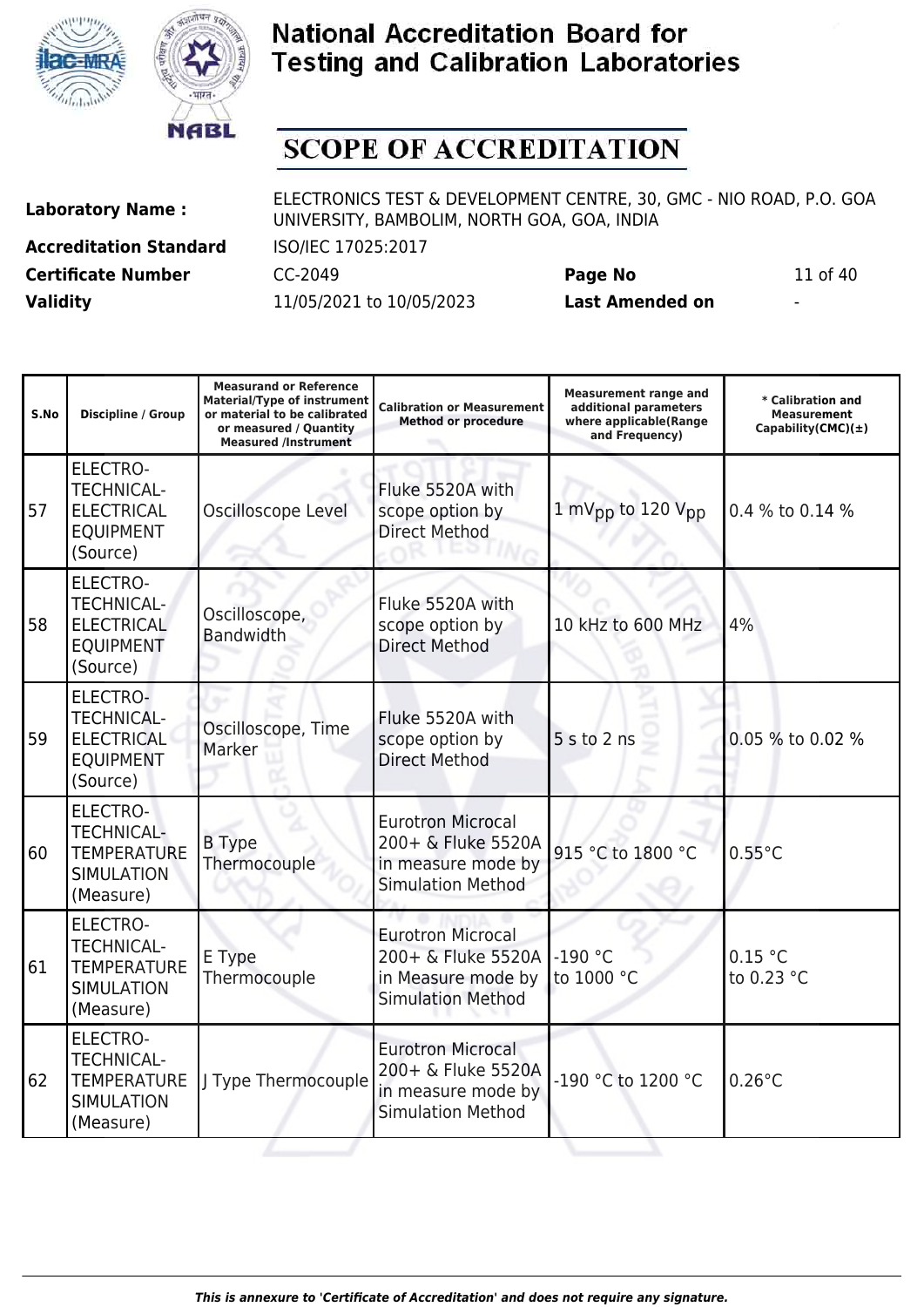



## **SCOPE OF ACCREDITATION**

**Laboratory Name :** ELECTRONICS TEST & DEVELOPMENT CENTRE, 30, GMC - NIO ROAD, P.O. GOA UNIVERSITY, BAMBOLIM, NORTH GOA, GOA, INDIA

**Accreditation Standard** ISO/IEC 17025:2017 **Certificate Number** CC-2049 **Page No** 12 of 40 **Validity** 11/05/2021 to 10/05/2023 **Last Amended on** -

**Measurand or Reference**

**Measurement range and**

| S.No | <b>Discipline / Group</b>                                                                    | <b>Material/Type of instrument</b><br>or material to be calibrated<br>or measured / Quantity<br><b>Measured /Instrument</b> | <b>Calibration or Measurement</b><br><b>Method or procedure</b>                                  | <b>Measurement range and</b><br>additional parameters<br>where applicable(Range<br>and Frequency) | * Calibration and<br><b>Measurement</b><br>Capability(CMC) $(\pm)$ |
|------|----------------------------------------------------------------------------------------------|-----------------------------------------------------------------------------------------------------------------------------|--------------------------------------------------------------------------------------------------|---------------------------------------------------------------------------------------------------|--------------------------------------------------------------------|
| 63   | <b>ELECTRO-</b><br><b>TECHNICAL-</b><br><b>TEMPERATURE</b><br><b>SIMULATION</b><br>(Measure) | K Type<br>Thermocouple                                                                                                      | <b>Eurotron Microcal</b><br>200+ & Fluke 5520A<br>in measure mode by<br><b>Simulation Method</b> | $-100$ °C<br>to 1350 °C                                                                           | 0.15 °C<br>to 0.31 °C                                              |
| 64   | <b>ELECTRO-</b><br><b>TECHNICAL-</b><br><b>TEMPERATURE</b><br><b>SIMULATION</b><br>(Measure) | N Type<br>Thermocouple                                                                                                      | <b>Eurotron Microcal</b><br>200+ & Fluke 5520A<br>in Measure mode by<br><b>Simulation Method</b> | 1 °C to 1300 °C                                                                                   | $0.27^{\circ}$ C                                                   |
| 65   | <b>ELECTRO-</b><br><b>TECHNICAL-</b><br><b>TEMPERATURE</b><br><b>SIMULATION</b><br>(Measure) | R Type<br>Thermocouple                                                                                                      | <b>Eurotron Microcal</b><br>200+ & Fluke 5520A<br>in measure mode by<br><b>Simulation Method</b> | 145 °C to 1750 °C                                                                                 | $0.44^{\circ}$ C                                                   |
| 66   | <b>ELECTRO-</b><br><b>TECHNICAL-</b><br><b>TEMPERATURE</b><br><b>SIMULATION</b><br>(Measure) | <b>RTD Pt-100</b>                                                                                                           | <b>Eurotron Microcal</b><br>200+ in measure<br>mode by Simulation<br>Method                      | -200 °C to 850 °C                                                                                 | $0.15^{\circ}$ C                                                   |
| 67   | <b>ELECTRO-</b><br><b>TECHNICAL-</b><br><b>TEMPERATURE</b><br><b>SIMULATION</b><br>(Measure) | S Type<br>Thermocouple                                                                                                      | <b>Eurotron Microcal</b><br>200+ & Fluke 5520A<br>in measure mode by<br><b>Simulation Method</b> | 165 °C to 1750 °C                                                                                 | $0.44^{\circ}$ C                                                   |
| 68   | <b>ELECTRO-</b><br>TECHNICAL-<br><b>TEMPERATURE</b><br><b>SIMULATION</b><br>(Measure)        | T Type<br>Thermocouple                                                                                                      | <b>Eurotron Microcal</b><br>200+ & Fluke 5520A<br>in measure mode by<br><b>Simulation Method</b> | -190 °C to 400 °C                                                                                 | $0.17^{\circ}$ C                                                   |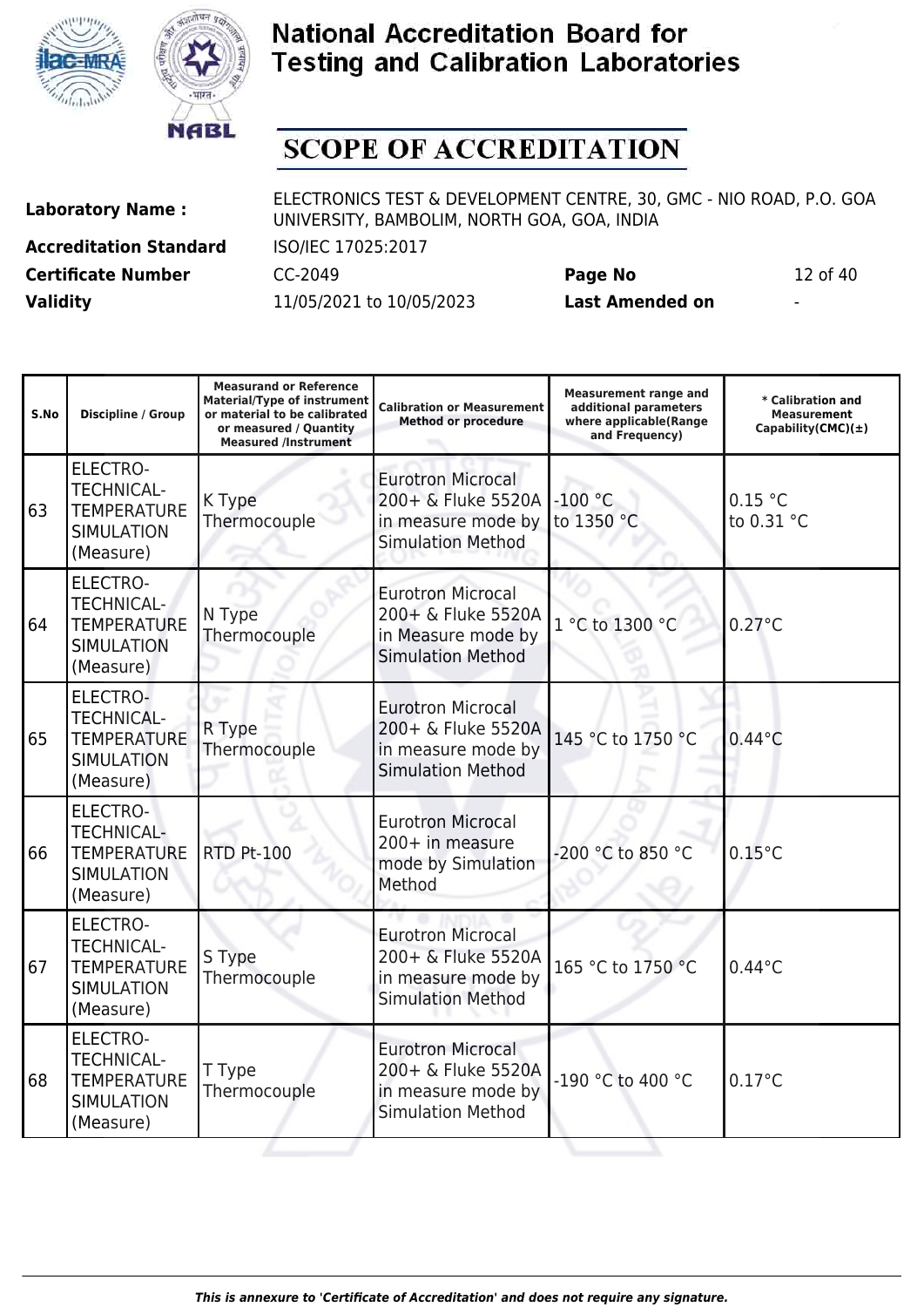



## **SCOPE OF ACCREDITATION**

**Laboratory Name :** ELECTRONICS TEST & DEVELOPMENT CENTRE, 30, GMC - NIO ROAD, P.O. GOA UNIVERSITY, BAMBOLIM, NORTH GOA, GOA, INDIA

**Accreditation Standard** ISO/IEC 17025:2017 **Certificate Number** CC-2049 **Page No** 13 of 40 **Validity** 11/05/2021 to 10/05/2023 **Last Amended on** -

**Measurand or Reference**

**S.No Discipline / Group Material/Type of instrument or material to be calibrated or measured / Quantity Measured /Instrument Calibration or Measurement Method or procedure Measurement range and additional parameters where applicable(Range and Frequency) \* Calibration and Measurement Capability(CMC)(±)** 69 ELECTRO-TECHNICAL-**TEMPERATURE SIMULATION** (Source) B Type Thermocouple Eurotron Microcal 200+ & Fluke 5520A in Source mode by Simulation Method 920 °C to 1800 °C 0.54°C 70 ELECTRO-TECHNICAL-**TEMPERATURE** SIMULATION (Source) E Type **Thermocouple** Eurotron Microcal 200+ & Fluke 5520A in Source mode by Simulation Method -190 °C to 1000 °C 0.27 °C 71 ELECTRO-TECHNICAL-TEMPERATURE J Type Thermocouple SIMULATION (Source) Eurotron Microcal 200+ & Fluke 5520A in Source mode by Simulation Method -190 °C to 1200 °C 0.25°C 72 ELECTRO-TECHNICAL-**TEMPERATURE SIMULATION** (Source) K Type Thermocouple Eurotron Microcal 200+ & Fluke 5520A in Source mode / Simulation Method -100 °C to 1260 °C 0.13 °C to 0.27 °C 73 ELECTRO-TECHNICAL-**TEMPERATURE** SIMULATION (Source) N Type **Thermocouple** Eurotron Microcal 200+ & Fluke 5520A in Source mode by Simulation Method 100 °C to 1300 °C 0.26 °C 74 ELECTRO-TECHNICAL-**TEMPERATURE** SIMULATION (Source) R Type Thermocouple Eurotron Microcal 200+ & Fluke 5520A in Source mode by Simulation Method 150 °C to 1750 °C 0.43°C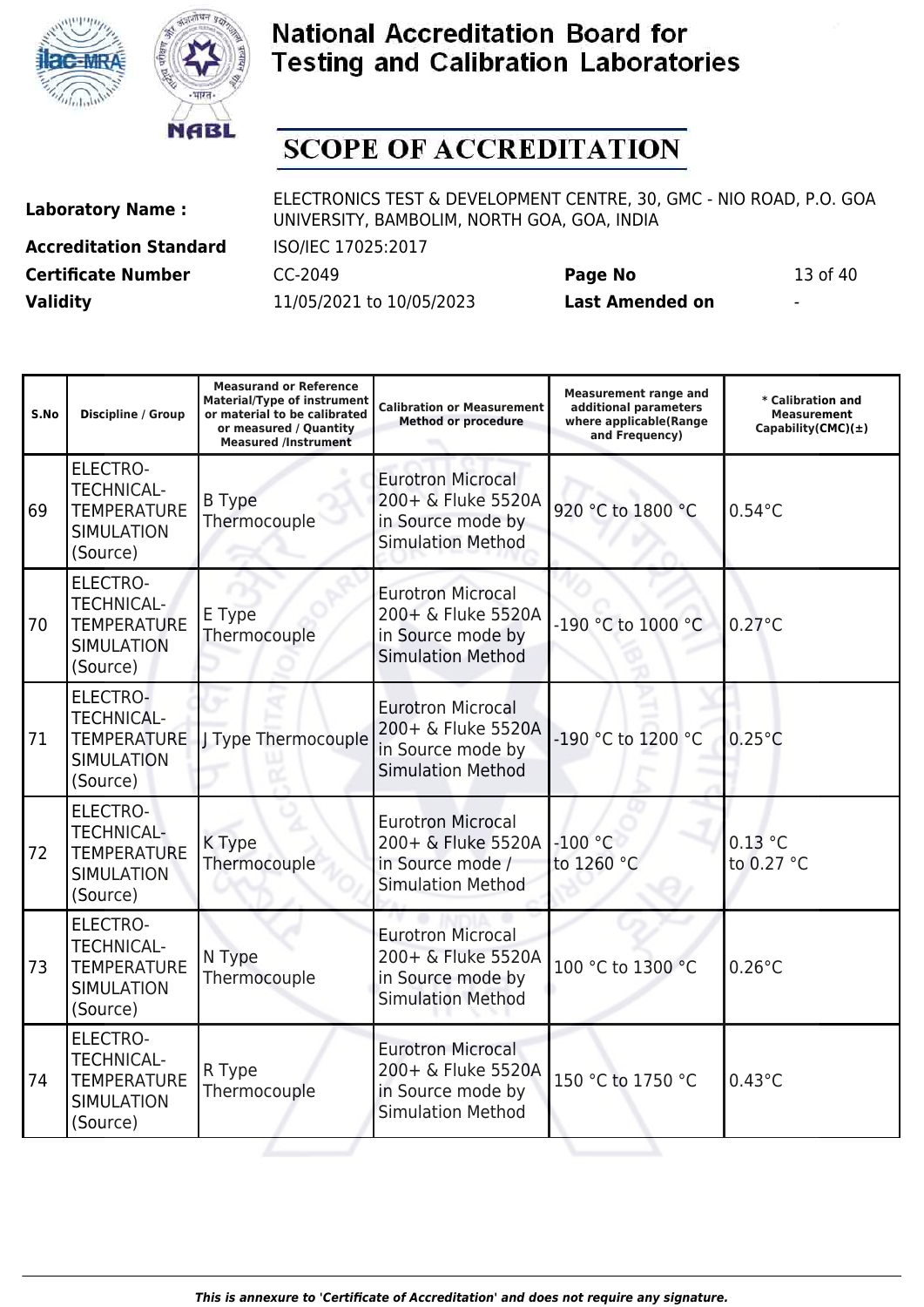



# **SCOPE OF ACCREDITATION**

**Laboratory Name :** ELECTRONICS TEST & DEVELOPMENT CENTRE, 30, GMC - NIO ROAD, P.O. GOA UNIVERSITY, BAMBOLIM, NORTH GOA, GOA, INDIA

**Accreditation Standard** ISO/IEC 17025:2017 **Certificate Number** CC-2049 **Page No** 14 of 40 **Validity** 11/05/2021 to 10/05/2023 **Last Amended on** -

| S.No | <b>Discipline / Group</b>                                                                   | <b>Measurand or Reference</b><br><b>Material/Type of instrument</b><br>or material to be calibrated<br>or measured / Quantity<br><b>Measured /Instrument</b> | <b>Calibration or Measurement</b><br><b>Method or procedure</b>                                 | <b>Measurement range and</b><br>additional parameters<br>where applicable(Range<br>and Frequency) | * Calibration and<br><b>Measurement</b><br>Capability(CMC)(±) |
|------|---------------------------------------------------------------------------------------------|--------------------------------------------------------------------------------------------------------------------------------------------------------------|-------------------------------------------------------------------------------------------------|---------------------------------------------------------------------------------------------------|---------------------------------------------------------------|
| 75   | <b>ELECTRO-</b><br><b>TECHNICAL-</b><br><b>TEMPERATURE</b><br><b>SIMULATION</b><br>(Source) | <b>RTD Pt-100</b>                                                                                                                                            | <b>Eurotron Microcal</b><br>200+ in Source<br>mode by Simulation<br>Method                      | -200 °C to 850 °C                                                                                 | $0.15^{\circ}$ C                                              |
| 76   | <b>ELECTRO-</b><br><b>TECHNICAL-</b><br><b>TEMPERATURE</b><br><b>SIMULATION</b><br>(Source) | S Type<br>Thermocouple                                                                                                                                       | <b>Eurotron Microcal</b><br>200+ & Fluke 5520A<br>in Source mode by<br><b>Simulation Method</b> | 170 °C<br>to 1750 °C                                                                              | 0.25 °C<br>to 0.45 °C                                         |
| 77   | ELECTRO-<br><b>TECHNICAL-</b><br><b>TEMPERATURE</b><br><b>SIMULATION</b><br>(Source)        | T Type<br>Thermocouple                                                                                                                                       | <b>Eurotron Microcal</b><br>200+ & Fluke 5520A<br>in Source mode by<br><b>Simulation Method</b> | -100 °C to 400 °C                                                                                 | $0.16^{\circ}$ C                                              |
| 78   | <b>ELECTRO-</b><br><b>TECHNICAL-</b><br><b>TIME &amp;</b><br><b>FREQUENCY</b><br>(Measure)  | Frequency                                                                                                                                                    | <b>CNT 90 Pendulum</b><br>Counter Timer by<br><b>Direct Method</b>                              | 10 Hz to 10 kHz                                                                                   | 0.00015 % to<br>0.00001 %                                     |
| 79   | <b>ELECTRO-</b><br><b>TECHNICAL-</b><br><b>TIME &amp;</b><br><b>FREQUENCY</b><br>(Measure)  | Frequency                                                                                                                                                    | CNT 90 Pendulum<br>Counter Timer by<br><b>Direct Method</b>                                     | 10 kHz to 3 GHz                                                                                   | 0.00006 % to<br>0.000002 %                                    |
| 80   | <b>ELECTRO-</b><br><b>TECHNICAL-</b><br><b>TIME &amp;</b><br><b>FREQUENCY</b><br>(Measure)  | Time Interval                                                                                                                                                | CNT 90 Pendulum<br>Counter Timer by<br><b>Comparison Method</b>                                 | 1 s to 3600 s                                                                                     | 0.04 s to 0.07 s                                              |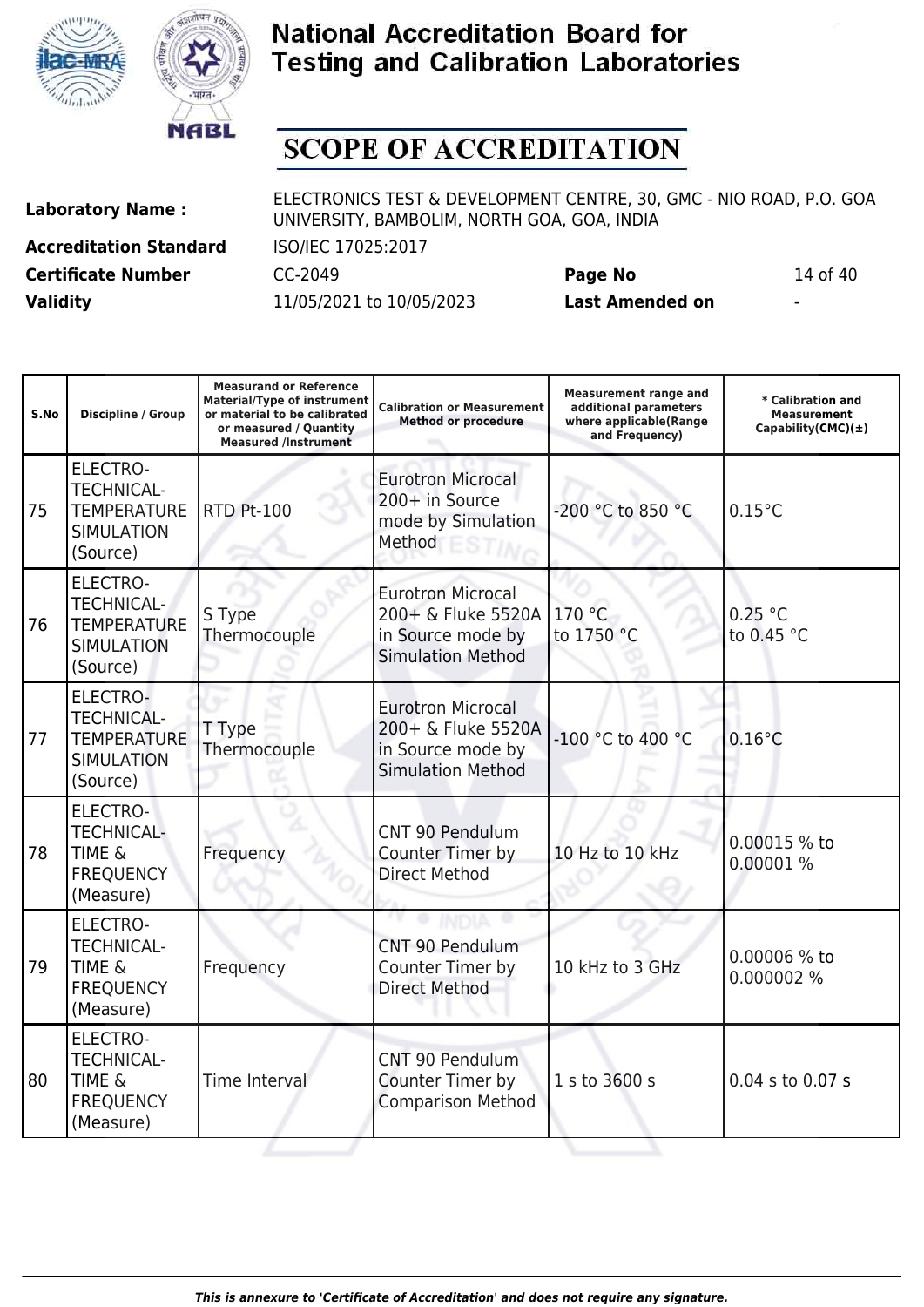



# **SCOPE OF ACCREDITATION**

**Accreditation Standard** ISO/IEC 17025:2017 **Certificate Number** CC-2049 **Page No** 15 of 40 **Validity** 11/05/2021 to 10/05/2023 **Last Amended on** -

| S.No | <b>Discipline / Group</b>                                                                                 | <b>Measurand or Reference</b><br><b>Material/Type of instrument</b><br>or material to be calibrated<br>or measured / Quantity<br><b>Measured /Instrument</b> | <b>Calibration or Measurement</b><br><b>Method or procedure</b>                 | <b>Measurement range and</b><br>additional parameters<br>where applicable(Range<br>and Frequency) | * Calibration and<br><b>Measurement</b><br>Capability(CMC) $(\pm)$ |
|------|-----------------------------------------------------------------------------------------------------------|--------------------------------------------------------------------------------------------------------------------------------------------------------------|---------------------------------------------------------------------------------|---------------------------------------------------------------------------------------------------|--------------------------------------------------------------------|
| 81   | <b>ELECTRO-</b><br><b>TECHNICAL-</b><br><b>TIME &amp;</b><br><b>FREQUENCY</b><br>(Source)                 | Frequency                                                                                                                                                    | <b>Fluke 5520A, R&amp;S</b><br>SMB100A by Direct<br>Method                      | 1 Hz to 10 kHz                                                                                    | 0.001 % to 0.00002<br>%                                            |
| 82   | <b>ELECTRO-</b><br><b>TECHNICAL-</b><br><b>TIME &amp;</b><br><b>FREQUENCY</b><br>(Source)                 | Frequency                                                                                                                                                    | Fluke 5520A, R&S<br>SMB100A by Direct<br>Method                                 | 10 kHz to 100 MHz                                                                                 | 0.00002 % to<br>0.00001 %                                          |
| 83   | ELECTRO-<br><b>TECHNICAL-</b><br><b>TIME &amp;</b><br><b>FREQUENCY</b><br>(Source)                        | Frequency                                                                                                                                                    | <b>Fluke 5520A, R&amp;S</b><br>SMB100A by Direct<br>Method                      | 100 MHz to 3 GHz                                                                                  | 0.00001%                                                           |
| 84   | MECHANICAL-<br><b>DIMENSION</b><br>(BASIC<br><b>MEASURING</b><br>INSTRUMENT,<br><b>GAUGE ETC.)</b>        | Calipers (Dial /<br>Digital) L.C.: 0.01<br>mm                                                                                                                | Gauge Blocks. Grade<br>"O" and Accessories<br>Set by Comparison<br>Method       | 0 to 300 mm                                                                                       | $8.8 \mu m$                                                        |
| 85   | MECHANICAL-<br><b>DIMENSION</b><br>(BASIC<br><b>MEASURING</b><br><b>INSTRUMENT,</b><br><b>GAUGE ETC.)</b> | Dial Gauge: Plunger<br>Type Analog / Digital<br>LC 0.01 mm                                                                                                   | Gauge Blocks. Grade<br>"O" & Comparator<br>Stand by<br><b>Comparison Method</b> | 0 to 20 mm                                                                                        | $6.6 \mu m$                                                        |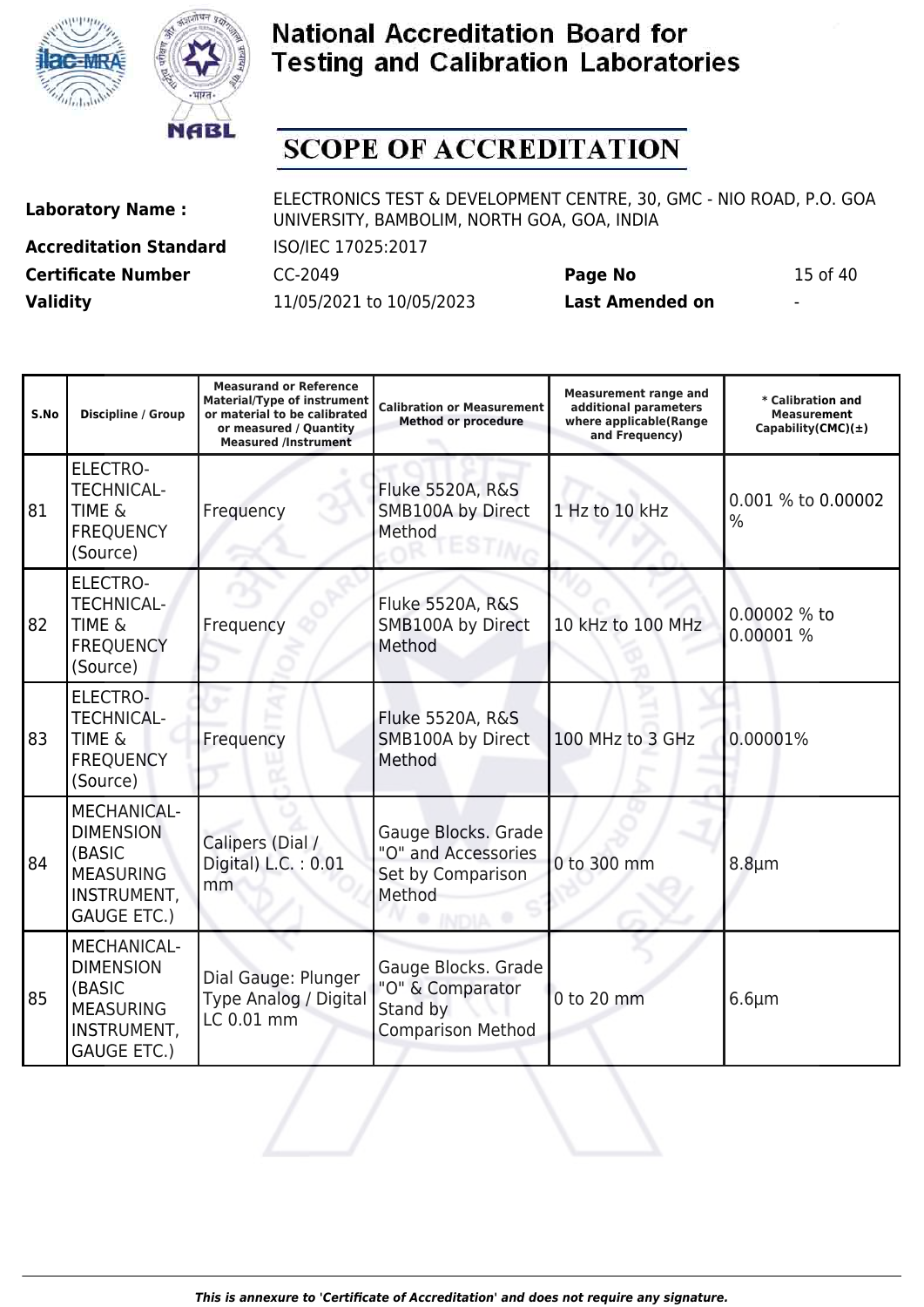



# **SCOPE OF ACCREDITATION**

**Accreditation Standard** ISO/IEC 17025:2017 **Certificate Number** CC-2049 **Page No** 16 of 40 **Validity** 11/05/2021 to 10/05/2023 **Last Amended on** -

**Laboratory Name :** ELECTRONICS TEST & DEVELOPMENT CENTRE, 30, GMC - NIO ROAD, P.O. GOA UNIVERSITY, BAMBOLIM, NORTH GOA, GOA, INDIA

**Measurand or Reference**

| S.No | Discipline / Group                                                                                        | <b>Measurand or Reference</b><br><b>Material/Type of instrument</b><br>or material to be calibrated<br>or measured / Quantity<br><b>Measured /Instrument</b> | <b>Calibration or Measurement</b><br><b>Method or procedure</b>                                         | <b>Measurement range and</b><br>additional parameters<br>where applicable(Range<br>and Frequency) | * Calibration and<br><b>Measurement</b><br>Capability(CMC) $(\pm)$ |
|------|-----------------------------------------------------------------------------------------------------------|--------------------------------------------------------------------------------------------------------------------------------------------------------------|---------------------------------------------------------------------------------------------------------|---------------------------------------------------------------------------------------------------|--------------------------------------------------------------------|
| 86   | <b>MECHANICAL-</b><br><b>DIMENSION</b><br>(BASIC<br><b>MEASURING</b><br>INSTRUMENT,<br><b>GAUGE ETC.)</b> | <b>External Micrometer</b><br>(Analog/Digital) L.C.<br>$: 0.01$ mm                                                                                           | Gauge Blocks. Grade<br>"O" by Comparison<br>Method                                                      | 0 to 25 mm                                                                                        | $4.0 \mu m$                                                        |
| 87   | <b>MECHANICAL-</b><br><b>DIMENSION</b><br>(BASIC<br><b>MEASURING</b><br>INSTRUMENT,<br><b>GAUGE ETC.)</b> | <b>Vernier Calipers</b><br>(Dial / Analog /<br>Digital) L.C.: 0.02<br>mm                                                                                     | Gauge Blocks. Grade<br>"O" and Accessories<br>Set by Comparison<br>Method                               | 0 to 300 mm                                                                                       | $15.8 \mu m$                                                       |
| 88   | <b>MECHANICAL-</b><br><b>DIMENSION</b><br>(BASIC<br><b>MEASURING</b><br>INSTRUMENT,<br><b>GAUGE ETC.)</b> | Vernier Height<br>Gauge Analog / Dial<br>/ Digital L.C.: 0.02<br>mm                                                                                          | Slip Gauges, Long<br>slip Gauges &<br>Surface plate by<br><b>Comparison Method</b>                      | 0 to 600 mm                                                                                       | $18.6 \mu m$                                                       |
| 89   | <b>MECHANICAL-</b><br><b>PRESSURE</b><br><b>INDICATING</b><br><b>DEVICES</b>                              | <b>PRESSURE</b><br>(HYDRAULIC)<br>Pressure Gauges,<br><b>Pressure Indicators</b><br>& Pressure<br>Calibrators                                                | By using Dead<br>Weight Tester by<br><b>Comparison Method</b><br>as per DKD-R 6-1<br>guidelines.        | 0 to 400 bar                                                                                      | $0.27$ bar                                                         |
| 90   | MECHANICAL-<br><b>PRESSURE</b><br><b>INDICATING</b><br><b>DEVICES</b>                                     | PRESSURE (<br>PHEUMATIC)<br>Pressure Gauges,<br>Pressure Ineicators<br>& Pressure<br>Calibrators.                                                            | By using Digital<br><b>Pressure Calibrator</b><br>Procedure based on<br><b>DKD-R 6-1</b><br>guidelines. | 2 bar to 25 bar                                                                                   | $0.014$ bar                                                        |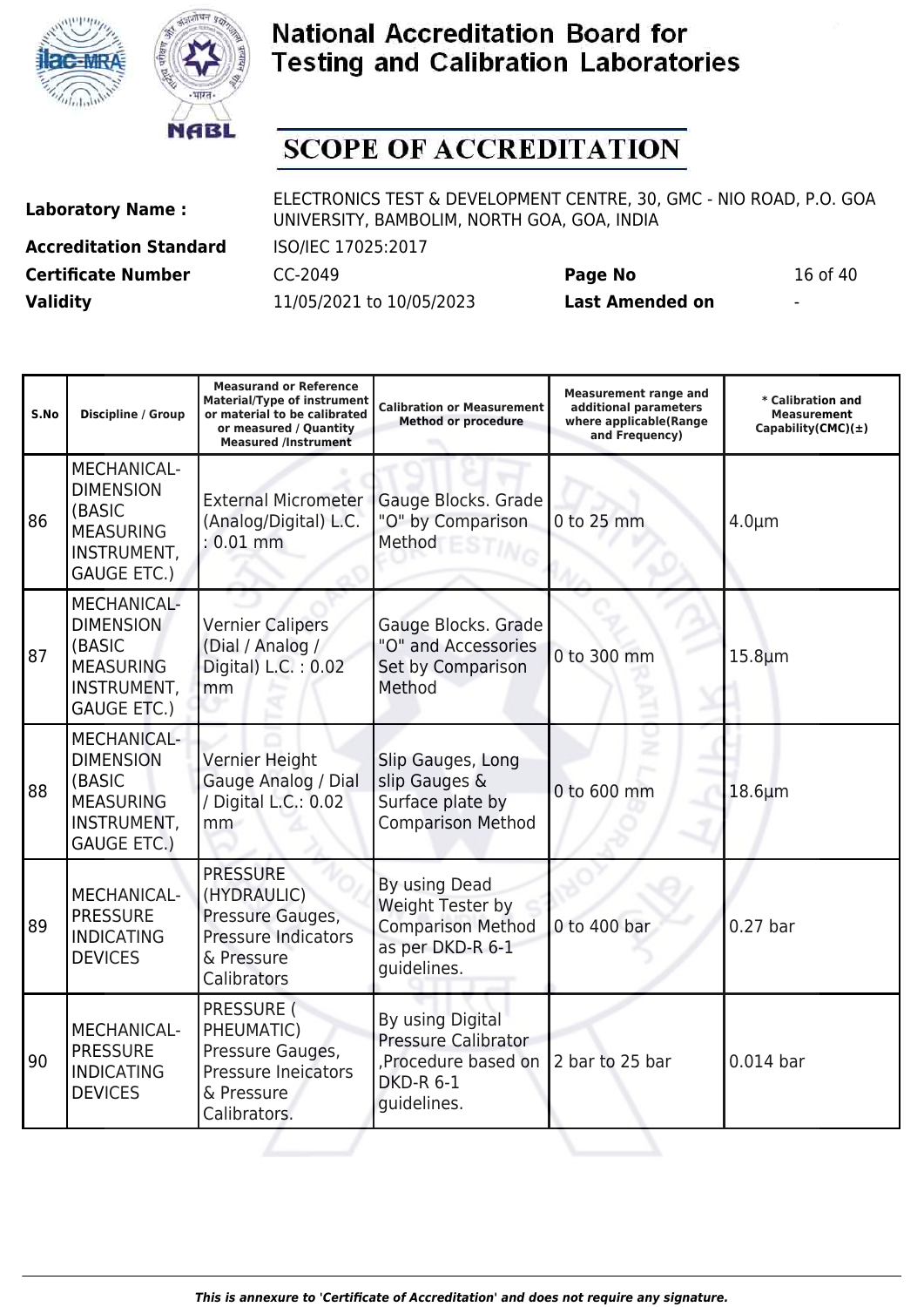



# **SCOPE OF ACCREDITATION**

**Accreditation Standard** ISO/IEC 17025:2017 **Certificate Number** CC-2049 **Page No** 17 of 40 **Validity** 11/05/2021 to 10/05/2023 **Last Amended on** -

| S.No | <b>Discipline / Group</b>                                                    | <b>Measurand or Reference</b><br><b>Material/Type of instrument</b><br>or material to be calibrated<br>or measured / Quantity<br><b>Measured /Instrument</b> | <b>Calibration or Measurement</b><br><b>Method or procedure</b>                                                                                   | <b>Measurement range and</b><br>additional parameters<br>where applicable(Range<br>and Frequency) | * Calibration and<br><b>Measurement</b><br>Capability(CMC) $(\pm)$ |
|------|------------------------------------------------------------------------------|--------------------------------------------------------------------------------------------------------------------------------------------------------------|---------------------------------------------------------------------------------------------------------------------------------------------------|---------------------------------------------------------------------------------------------------|--------------------------------------------------------------------|
| 91   | <b>MECHANICAL-</b><br><b>PRESSURE</b><br><b>INDICATING</b><br><b>DEVICES</b> | PRESSURE (<br>PNEUMATIC)<br>Pressure Gauges,<br>Pressure Indicators<br>& Pressure<br>Calibrators.                                                            | By using Digital<br>Pressure Calibrator,<br>Procedure based on<br><b>DKD-R 6-1</b><br>guidelines.                                                 | 0 to 2 bar                                                                                        | $0.022$ bar                                                        |
| 92   | <b>MECHANICAL-</b><br><b>PRESSURE</b><br><b>INDICATING</b><br><b>DEVICES</b> | Vacuum Gauges,<br>Vacuum Indicators &<br>Vacuum Calibrators.                                                                                                 | By using Digital<br><b>Pressure Calibrator</b><br>based on Procedure<br>based on ISO 3567 &<br>27893 standards.                                   | $(-)$ 0.85 bar to 0                                                                               | $0.005$ bar                                                        |
| 93   | <b>MECHANICAL-</b><br><b>WEIGHTS</b>                                         | Mass/Weights of M1<br>class and coarser                                                                                                                      | E2 class Standard<br>Weights & Digital<br>semi Micro Balance<br>with a readability of<br>0.01 mg. Procedure<br>based on OIML R<br>111 guidelines. | 1 <sub>q</sub>                                                                                    | $0.06$ mg                                                          |
| 94   | MECHANICAL-<br><b>WEIGHTS</b>                                                | Mass/Weights M1<br>class and coarser                                                                                                                         | E2 class Standard<br>Weights & Digital<br>semi Micro Balance<br>with a readability of<br>0.01 mg. Procedure<br>based on OIML R<br>111 quidelines. | 50 mg                                                                                             | $0.07$ mg                                                          |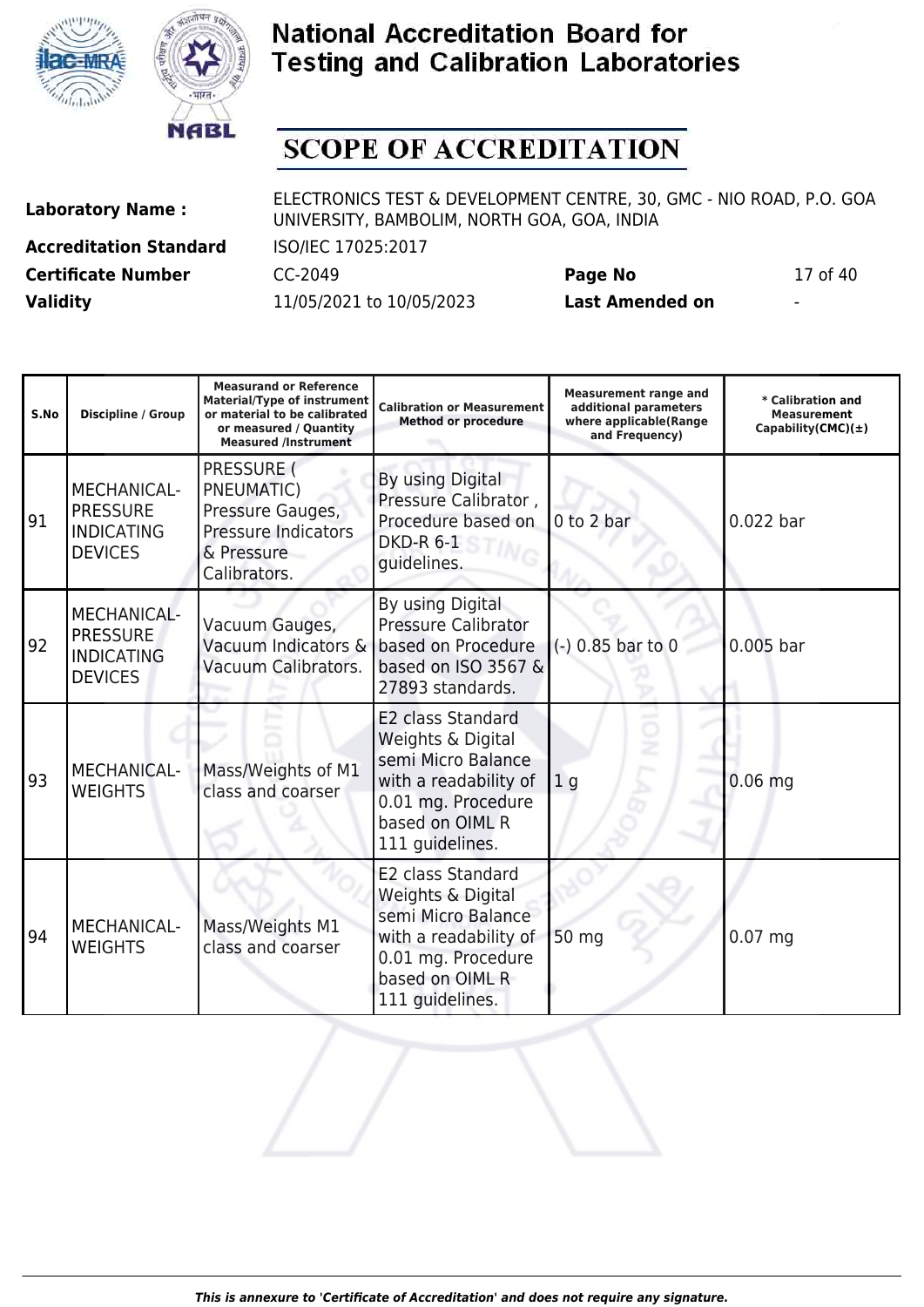



## **SCOPE OF ACCREDITATION**

**Laboratory Name :** ELECTRONICS TEST & DEVELOPMENT CENTRE, 30, GMC - NIO ROAD, P.O. GOA UNIVERSITY, BAMBOLIM, NORTH GOA, GOA, INDIA

**Accreditation Standard** ISO/IEC 17025:2017 **Certificate Number** CC-2049 **Page No** 18 of 40 **Validity** 11/05/2021 to 10/05/2023 **Last Amended on** -

| S.No | Discipline / Group                   | <b>Measurand or Reference</b><br><b>Material/Type of instrument</b><br>or material to be calibrated<br>or measured / Quantity<br><b>Measured /Instrument</b> | <b>Calibration or Measurement</b><br><b>Method or procedure</b>                                                                                          | <b>Measurement range and</b><br>additional parameters<br>where applicable(Range<br>and Frequency) | * Calibration and<br>Measurement<br>Capability(CMC) $(\pm)$ |
|------|--------------------------------------|--------------------------------------------------------------------------------------------------------------------------------------------------------------|----------------------------------------------------------------------------------------------------------------------------------------------------------|---------------------------------------------------------------------------------------------------|-------------------------------------------------------------|
| 95   | MECHANICAL-<br><b>WEIGHTS</b>        | Mass/Weights of M1<br>class and coarser                                                                                                                      | <b>E2 class Standard</b><br>Weights & Digital<br>semi Micro Balance<br>with a readability of<br>0.01 mg. Procedure<br>based on OIML R<br>111 guidelines. | 1 <sub>mg</sub>                                                                                   | $0.06$ mg                                                   |
| 96   | <b>MECHANICAL-</b><br><b>WEIGHTS</b> | Mass/Weights of M1<br>class and coarser                                                                                                                      | <b>E2 class Standard</b><br>Weights & Digital<br>semi Micro Balance<br>with a readability of<br>0.01 mg. Procedure<br>based on OIML R<br>111 guidelines. | 10 <sub>g</sub>                                                                                   | $0.07$ mg                                                   |
| 97   | MECHANICAL-<br><b>WEIGHTS</b>        | Mass/Weights of M1<br>class and coarser                                                                                                                      | <b>E2 class Standard</b><br>Weights & Digital<br>semi Micro Balance<br>with a readability of<br>0.01 mg. Procedure<br>based on OIML R<br>111 guidelines. | 10 <sub>mg</sub>                                                                                  | $0.08$ mg                                                   |
| 98   | <b>MECHANICAL-</b><br><b>WEIGHTS</b> | Mass/Weights of M1<br>class and coarser                                                                                                                      | <b>E2 class Standard</b><br>Weights & Digital<br>semi Micro Balance<br>with a readability of<br>0.1 mg. Procedure                                        | 100 <sub>g</sub>                                                                                  | $0.19$ mg                                                   |

based on OIML R 111 guidelines.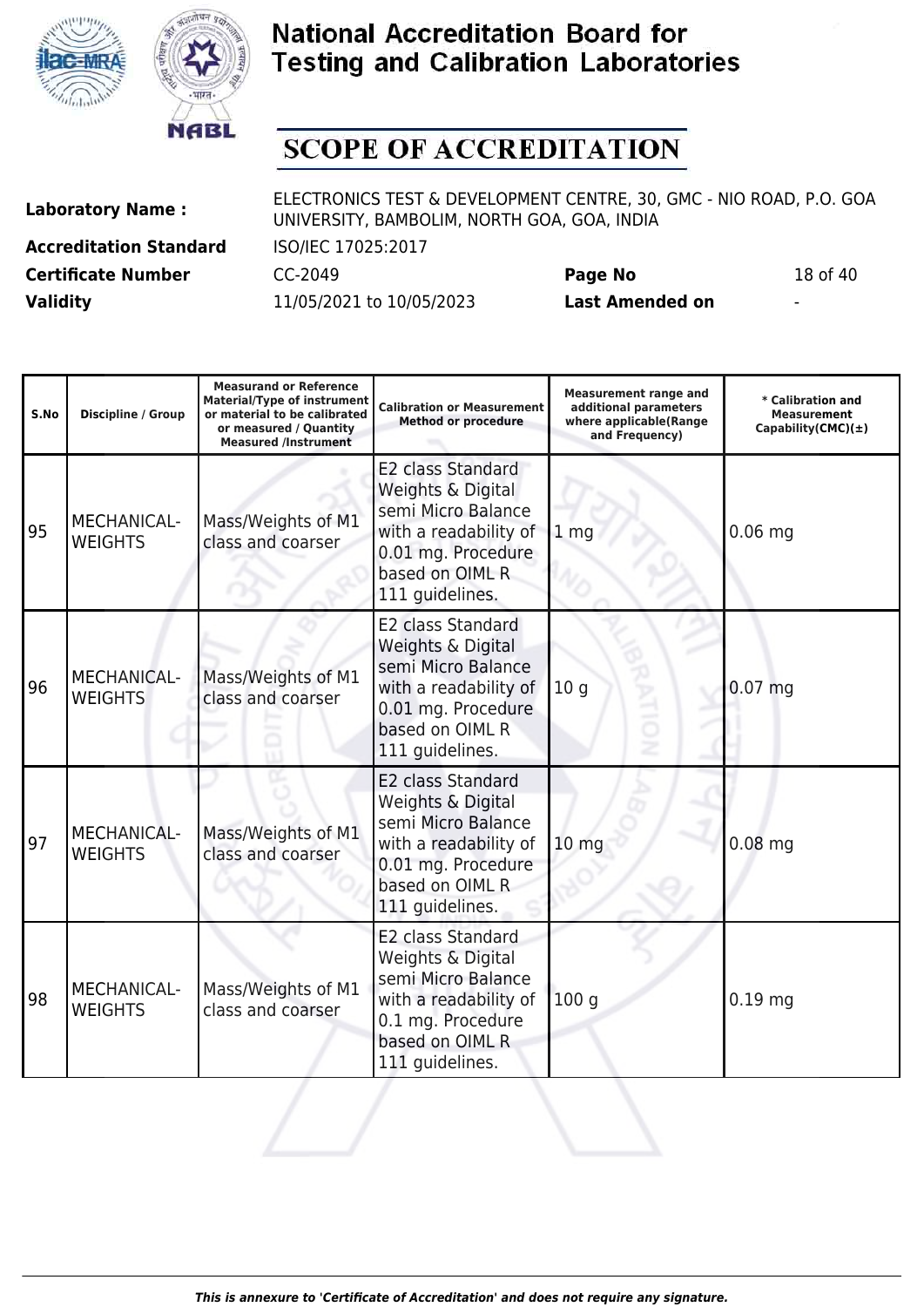



# **SCOPE OF ACCREDITATION**

Τ

**Accreditation Standard** ISO/IEC 17025:2017 **Certificate Number** CC-2049 **Page No** 19 of 40

**Laboratory Name :** ELECTRONICS TEST & DEVELOPMENT CENTRE, 30, GMC - NIO ROAD, P.O. GOA UNIVERSITY, BAMBOLIM, NORTH GOA, GOA, INDIA

 $\mathbf{I}$ 

**Validity** 11/05/2021 to 10/05/2023 **Last Amended on** -

**Measurand or Reference**

**Measurement range and**

H

| S.No | <b>Discipline / Group</b>            | <b>Material/Type of instrument</b><br>or material to be calibrated<br>or measured / Quantity<br><b>Measured /Instrument</b> | <b>Calibration or Measurement</b><br><b>Method or procedure</b>                                                                                          | measurement range and<br>additional parameters<br>where applicable(Range<br>and Frequency) | * Calibration and<br><b>Measurement</b><br>Capability(CMC) $(\pm)$ |
|------|--------------------------------------|-----------------------------------------------------------------------------------------------------------------------------|----------------------------------------------------------------------------------------------------------------------------------------------------------|--------------------------------------------------------------------------------------------|--------------------------------------------------------------------|
| 99   | MECHANICAL-<br><b>WEIGHTS</b>        | Mass/Weights of M1<br>class and coarser                                                                                     | E2 class Standard<br>Weights & Digital<br>semi Micro Balance<br>with a readability of<br>0.01 mg. Procedure<br>based on OIML R<br>111 guidelines.        | 100 mg                                                                                     | $0.07$ mg                                                          |
| 100  | <b>MECHANICAL-</b><br><b>WEIGHTS</b> | Mass/Weights of M1<br>class and coarser                                                                                     | <b>E2 class Standard</b><br>Weights & Digital<br>semi Micro Balance<br>with a readability of<br>0.01 mg. Procedure<br>based on OIML R<br>111 guidelines. | 2g<br>$\vec{c}$                                                                            | $0.06$ mg                                                          |
| 101  | <b>MECHANICAL-</b><br><b>WEIGHTS</b> | Mass/Weights of M1<br>class and coarser                                                                                     | E2 class Standard<br>Weights & Digital<br>semi Micro Balance<br>with a readability of<br>0.01 mg. Procedure<br>based on OIML R<br>111 guidelines.        | 2 <sub>mg</sub>                                                                            | $0.06$ mg                                                          |
| 102  | MECHANICAL-<br><b>WEIGHTS</b>        | Mass/Weights of M1<br>class and coarser                                                                                     | <b>E2 class Standard</b><br>Weights & Digital<br>semi Micro Balance<br>with a readability of<br>0.01 mg. Procedure<br>based on OIML R<br>111 guidelines. | 20 <sub>g</sub>                                                                            | $0.07$ mg                                                          |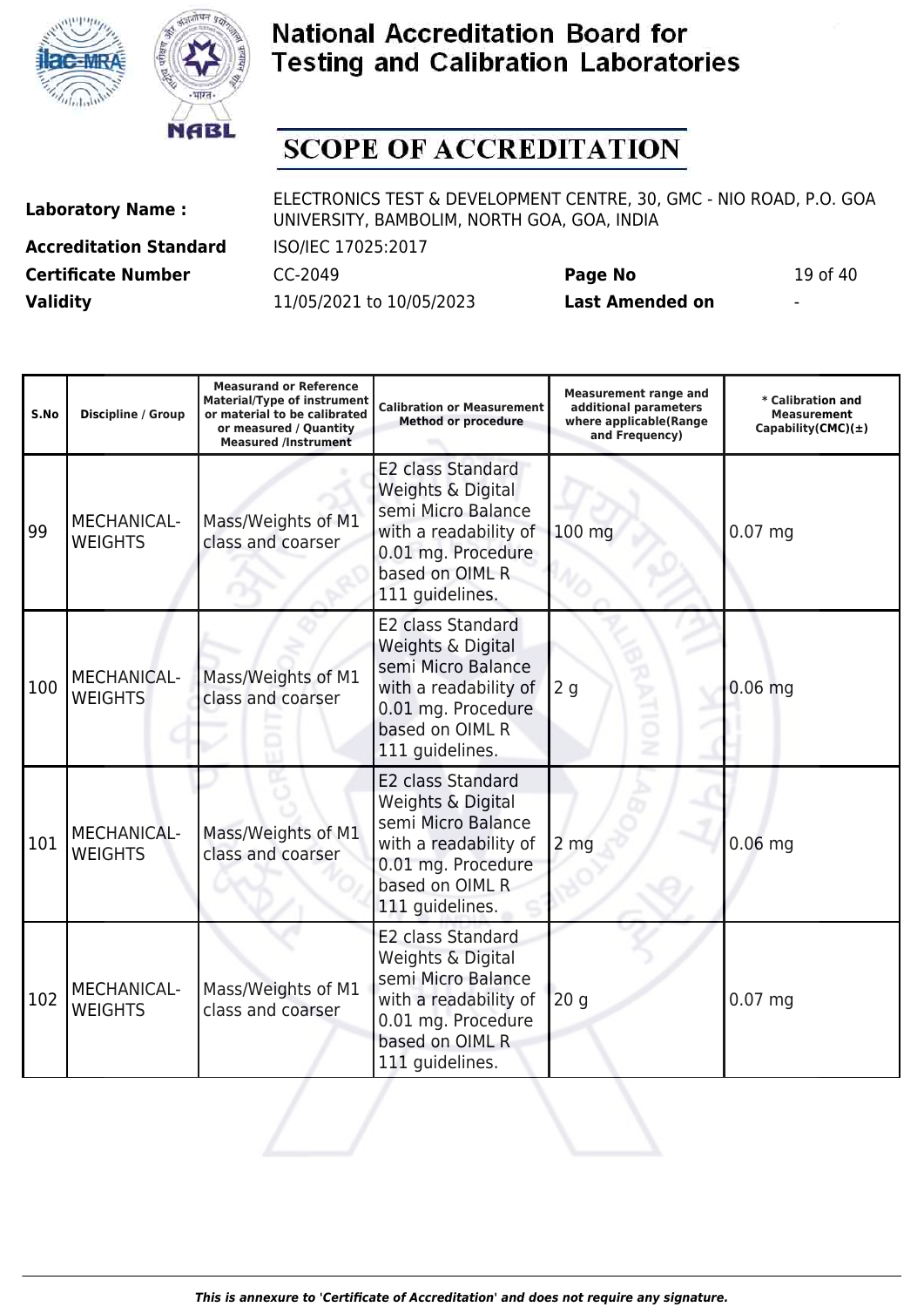



# **SCOPE OF ACCREDITATION**

**Accreditation Standard** ISO/IEC 17025:2017 **Certificate Number** CC-2049 **Page No** 20 of 40 **Validity** 11/05/2021 to 10/05/2023 **Last Amended on** -

| S.No | Discipline / Group                   | <b>Measurand or Reference</b><br><b>Material/Type of instrument</b><br>or material to be calibrated<br>or measured / Quantity<br><b>Measured /Instrument</b> | <b>Calibration or Measurement</b><br><b>Method or procedure</b>                                                                                          | <b>Measurement range and</b><br>additional parameters<br>where applicable(Range<br>and Frequency) | * Calibration and<br>Measurement<br>Capability(CMC) $(\pm)$ |
|------|--------------------------------------|--------------------------------------------------------------------------------------------------------------------------------------------------------------|----------------------------------------------------------------------------------------------------------------------------------------------------------|---------------------------------------------------------------------------------------------------|-------------------------------------------------------------|
| 103  | MECHANICAL-<br><b>WEIGHTS</b>        | Mass/Weights of M1<br>class and coarser                                                                                                                      | E2 class Standard<br>Weights & Digital<br>semi Micro Balance<br>with a readability of<br>0.01 mg. Procedure<br>based on OIML R<br>111 guidelines.        | 20 mg                                                                                             | $0.07$ mg                                                   |
| 104  | <b>MECHANICAL-</b><br><b>WEIGHTS</b> | Mass/Weights of M1<br>class and coarser                                                                                                                      | E2 class Standard<br>Weights & Digital<br>semi Micro Balance<br>with a readability of<br>0.1 mg. Procedure<br>based on OIML R<br>111 guidelines.         | 200 <sub>g</sub>                                                                                  | $0.20$ mg                                                   |
| 105  | MECHANICAL-<br><b>WEIGHTS</b>        | Mass/Weights of M1<br>class and coarser                                                                                                                      | <b>E2 class Standard</b><br>Weights & Digital<br>semi Micro Balance<br>with a readability of<br>0.01 mg. Procedure<br>based on OIML R<br>111 guidelines. | 200 mg                                                                                            | $0.07$ mg                                                   |
| 106  | MECHANICAL-<br><b>WEIGHTS</b>        | Mass/Weights of M1<br>class and coarser                                                                                                                      | E2 class Standard<br>Weights & Digital<br>semi Micro Balance<br>with a readability of<br>0.01 mg. Procedure<br>based on OIML R<br>111 guidelines.        | 5 <sub>g</sub>                                                                                    | $0.06$ mg                                                   |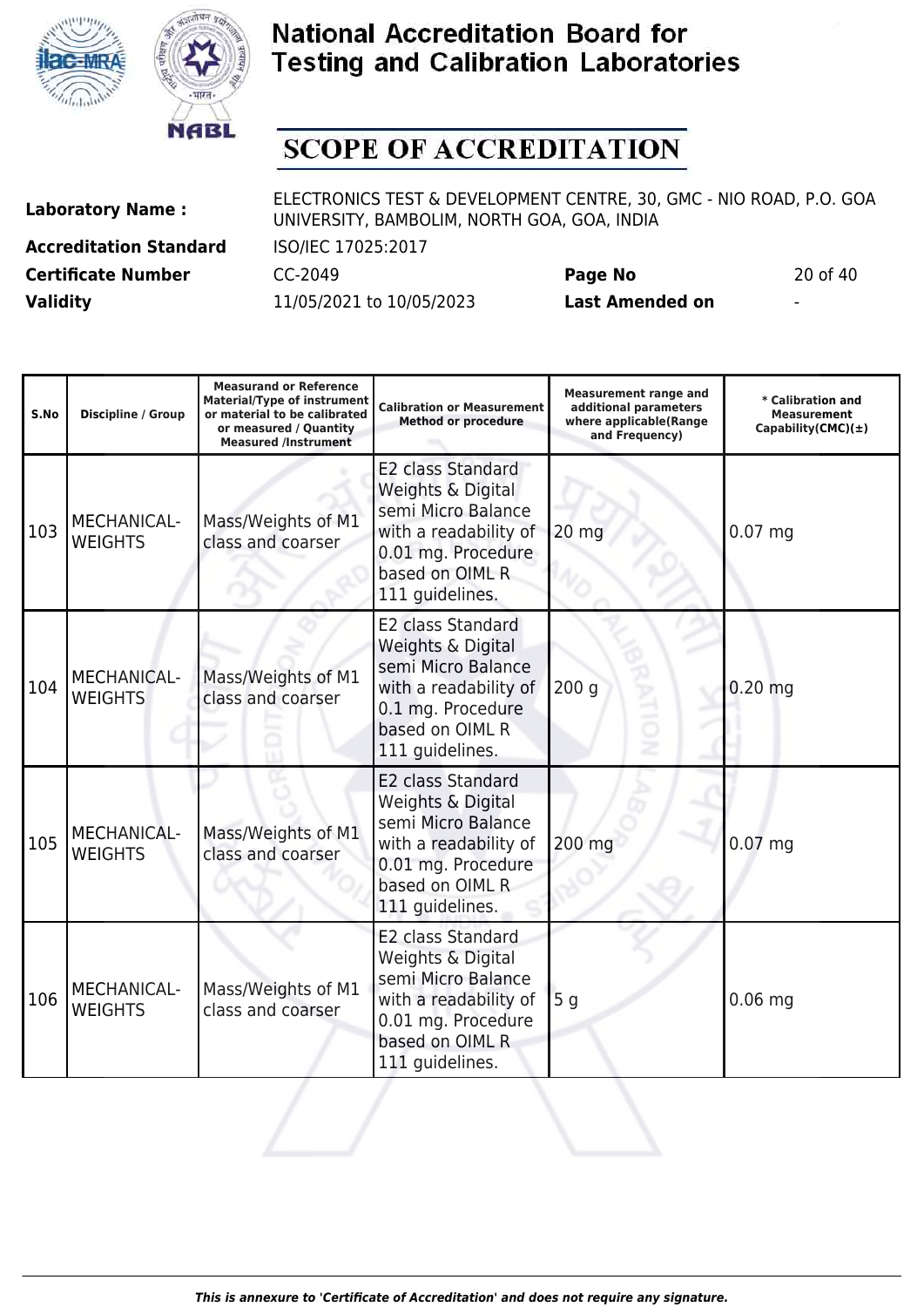



## **SCOPE OF ACCREDITATION**

**WEIGHTS** 

class

**Accreditation Standard** ISO/IEC 17025:2017 **Certificate Number** CC-2049 **Page No** 21 of 40 **Validity** 11/05/2021 to 10/05/2023 **Last Amended on** -

**Laboratory Name :** ELECTRONICS TEST & DEVELOPMENT CENTRE, 30, GMC - NIO ROAD, P.O. GOA UNIVERSITY, BAMBOLIM, NORTH GOA, GOA, INDIA

with a readability of 10 kg and 10.4 g

| S.No | <b>Discipline / Group</b>            | <b>Measurand or Reference</b><br><b>Material/Type of instrument</b><br>or material to be calibrated<br>or measured / Quantity<br><b>Measured /Instrument</b> | <b>Calibration or Measurement</b><br><b>Method or procedure</b>                                                                                          | <b>Measurement range and</b><br>additional parameters<br>where applicable(Range<br>and Frequency) | $\ast$ Calibration and<br>Measurement<br>Capability(CMC) $(\pm)$ |
|------|--------------------------------------|--------------------------------------------------------------------------------------------------------------------------------------------------------------|----------------------------------------------------------------------------------------------------------------------------------------------------------|---------------------------------------------------------------------------------------------------|------------------------------------------------------------------|
| 107  | MECHANICAL-<br><b>WEIGHTS</b>        | Mass/Weights of M1<br>class and coarser                                                                                                                      | <b>E2 class Standard</b><br>Weights & Digital<br>semi Micro Balance<br>with a readability of<br>0.01 mg. Procedure<br>based on OIML R<br>111 guidelines. | 5 <sub>mg</sub>                                                                                   | $0.06$ mg                                                        |
| 108  | <b>MECHANICAL-</b><br><b>WEIGHTS</b> | Mass/Weights of M1<br>class and coarser                                                                                                                      | E2 class Standard<br>Weights & Digital<br>semi Micro Balance<br>with a readability of<br>0.01 mg. Procedure<br>based on OIML R<br>111 guidelines.        | 50 g<br>Ë                                                                                         | $0.07$ mg                                                        |
| 109  | MECHANICAL-<br><b>WEIGHTS</b>        | Mass/Weights of M1<br>class and coarser                                                                                                                      | <b>E2 class Standard</b><br>Weights & Digital<br>semi Micro Balance<br>with a readability of<br>0.01 mg. Procedure<br>based on OIML R<br>111 guidelines. | 500 mg                                                                                            | $0.07$ mg                                                        |
| 110  | MECHANICAL-                          | Mass/Weights of M3                                                                                                                                           | <b>E2 class Standard</b><br>Weights & Electronic<br><b>Weighing Balance</b><br>with a readability of                                                     | 10 <sub>k</sub>                                                                                   | 0.4 <sub>a</sub>                                                 |

0.1 g. Procedure based on OIML R 111 guidelines.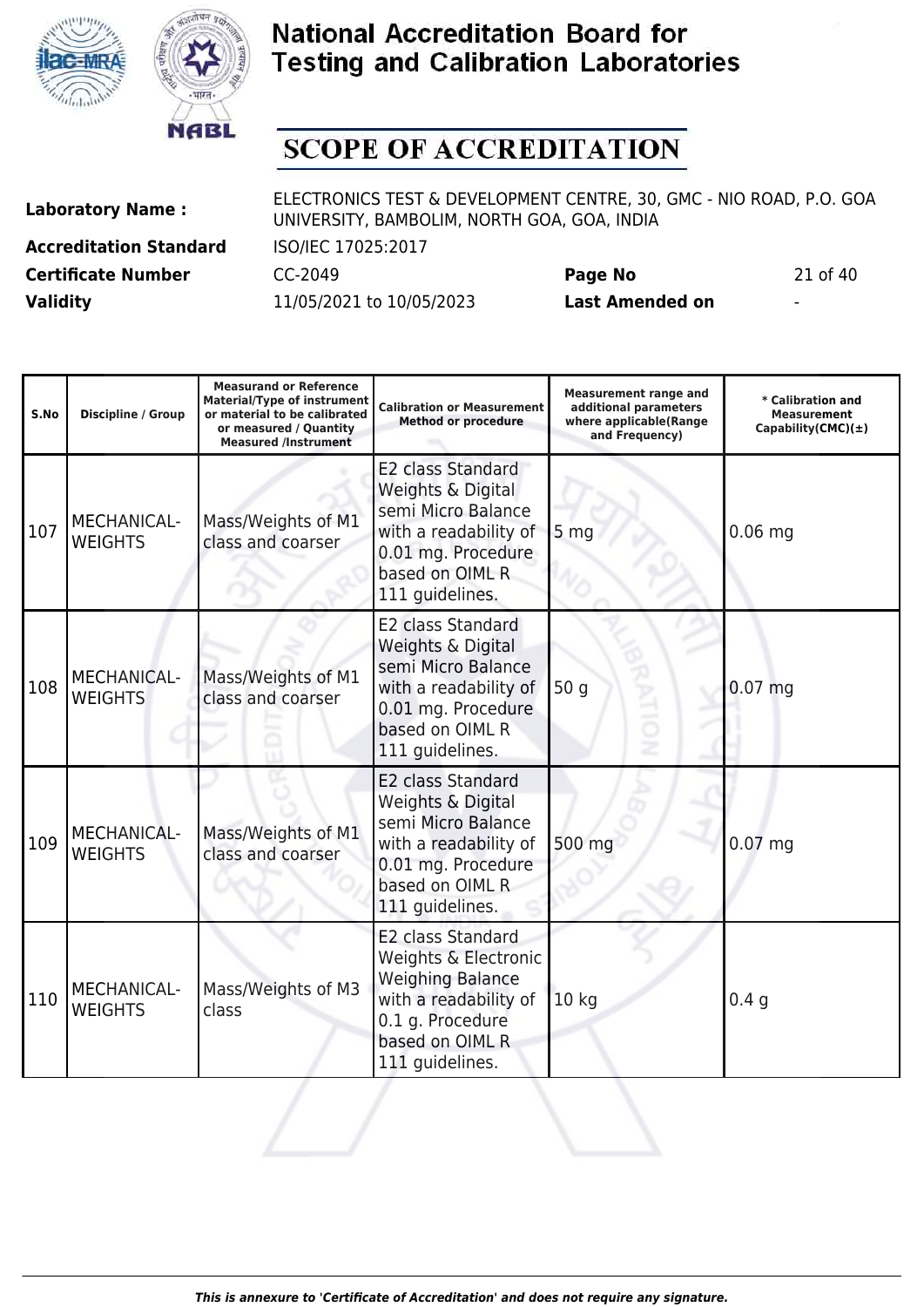



# **SCOPE OF ACCREDITATION**

**Laboratory Name :** ELECTRONICS TEST & DEVELOPMENT CENTRE, 30, GMC - NIO ROAD, P.O. GOA UNIVERSITY, BAMBOLIM, NORTH GOA, GOA, INDIA

**Accreditation Standard** ISO/IEC 17025:2017 **Certificate Number** CC-2049 **Page No** 22 of 40 **Validity** 11/05/2021 to 10/05/2023 **Last Amended on** -

| S.No | Discipline / Group            | <b>Measurand or Reference</b><br><b>Material/Type of instrument</b><br>or material to be calibrated<br>or measured / Quantity<br><b>Measured /Instrument</b> | <b>Calibration or Measurement</b><br><b>Method or procedure</b>                                                                                                 | <b>Measurement range and</b><br>additional parameters<br>where applicable(Range<br>and Frequency) | * Calibration and<br><b>Measurement</b><br>Capability(CMC) $(\pm)$ |
|------|-------------------------------|--------------------------------------------------------------------------------------------------------------------------------------------------------------|-----------------------------------------------------------------------------------------------------------------------------------------------------------------|---------------------------------------------------------------------------------------------------|--------------------------------------------------------------------|
| 111  | MECHANICAL-<br><b>WEIGHTS</b> | Mass/Weights of M3<br>class                                                                                                                                  | E2 class Standard<br>Weights & Electronic<br><b>Weighing Balance</b><br>with a readability of<br>0.01 g. Procedure<br>based on OIML R<br>111 guidelines.        | $2$ kg                                                                                            | $0.014$ g                                                          |
| 112  | MECHANICAL-<br><b>WEIGHTS</b> | Mass/Weights of M3<br>class                                                                                                                                  | E2 class Standard<br>Weights & Electronic<br><b>Weighing Balance</b><br>with a readability of<br>0.1 g. Procedure<br>based on OIML R<br>111 guidelines.         | $5$ kg<br>PILIP                                                                                   | 0.13q                                                              |
| 113  | MECHANICAL-<br><b>WEIGHTS</b> | Mass/Weights of M3<br>class                                                                                                                                  | <b>E2 class Standard</b><br>Weights & Electronic<br><b>Weighing Balance</b><br>with a readability of<br>0.01 g. Procedure<br>based on OIML R<br>111 guidelines. | 500q                                                                                              | $0.014$ g                                                          |
| 114  | MECHANICAL-<br><b>WEIGHTS</b> | Mass/Weights of M3<br>class and coarser                                                                                                                      | E2 class Standard<br>Weights & Electronic<br><b>Weighing Balance</b><br>with a readability of<br>0.01 g. Procedure<br>based on OIML R<br>111 guidelines.        | 1 <sub>kg</sub>                                                                                   | $0.014$ g                                                          |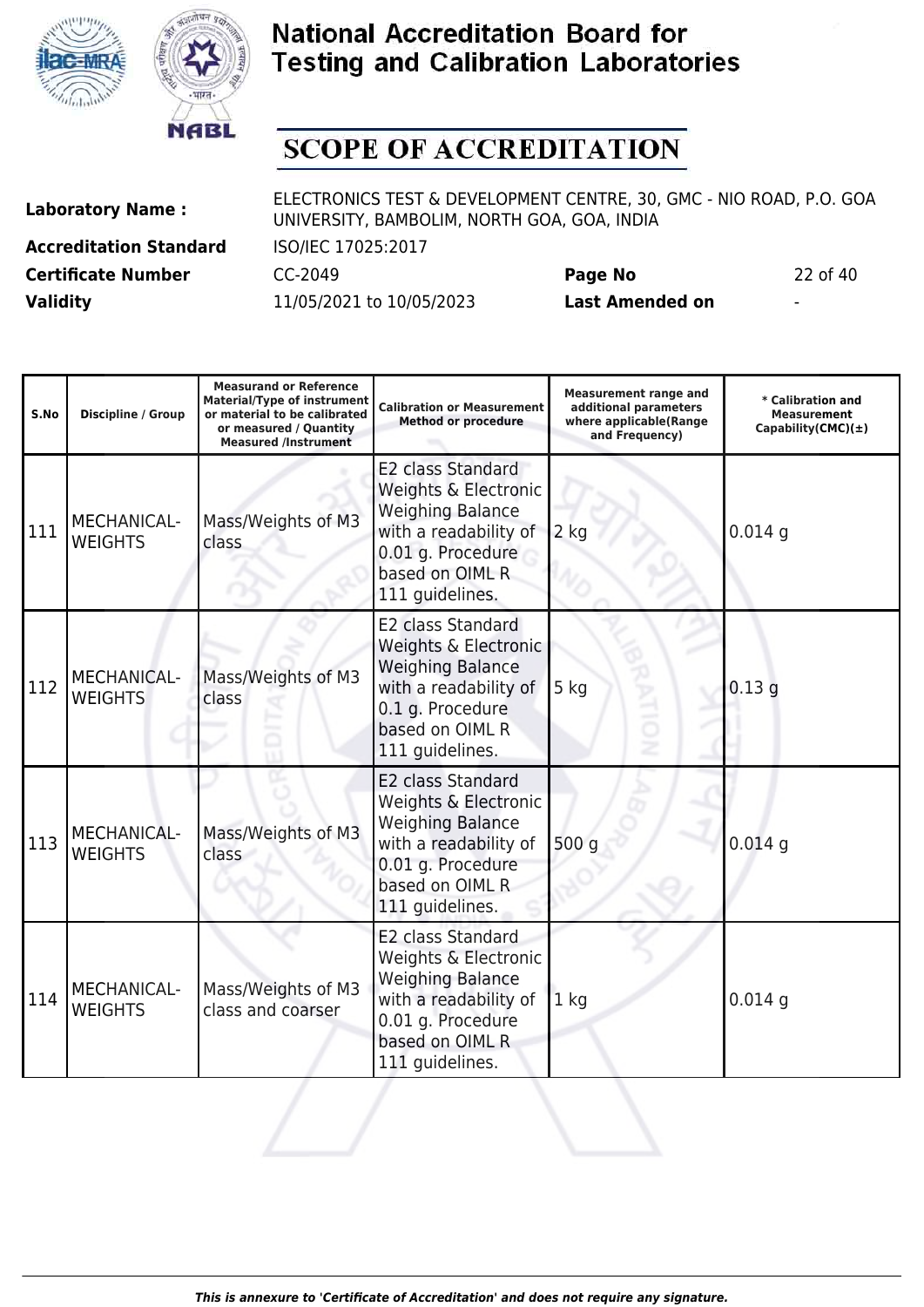



# **SCOPE OF ACCREDITATION**

**Laboratory Name :** ELECTRONICS TEST & DEVELOPMENT CENTRE, 30, GMC - NIO ROAD, P.O. GOA UNIVERSITY, BAMBOLIM, NORTH GOA, GOA, INDIA

**Accreditation Standard** ISO/IEC 17025:2017 **Certificate Number** CC-2049 **Page No** 23 of 40 **Validity** 11/05/2021 to 10/05/2023 **Last Amended on** -

| S.No | <b>Discipline / Group</b>             | <b>Measurand or Reference</b><br><b>Material/Type of instrument</b><br>or material to be calibrated<br>or measured / Quantity<br><b>Measured /Instrument</b> | <b>Calibration or Measurement</b><br><b>Method or procedure</b>                                                                                         | <b>Measurement range and</b><br>additional parameters<br>where applicable(Range<br>and Frequency) | * Calibration and<br><b>Measurement</b><br>Capability(CMC) $(\pm)$ |
|------|---------------------------------------|--------------------------------------------------------------------------------------------------------------------------------------------------------------|---------------------------------------------------------------------------------------------------------------------------------------------------------|---------------------------------------------------------------------------------------------------|--------------------------------------------------------------------|
| 115  | <b>THERMAL-</b><br><b>TEMPERATURE</b> | <b>Glass Thermometers</b>                                                                                                                                    | Oil Bath, Alcohol<br>Bath, SSPRT &<br>Temperature<br>Calibrator by<br><b>Comparison Method</b>                                                          | $-10$ °C<br>to 180 °C                                                                             | 0.32 °C                                                            |
| 116  | <b>THERMAL-</b><br><b>TEMPERATURE</b> | Temperature<br>gauges, RTD /<br>Thermocouple with<br>or without Temp.<br>Indicator/Recorder/D<br>ata Logger                                                  | Dry Block Furnace<br>(Isotech-<br>Pegasus+1200), Oil<br>Bath, Alcohol Bath<br>using SSPRT &<br>Temperature<br>Calibrator by<br><b>Comparison Method</b> | -35 °C to 600 °C                                                                                  | $0.27^{\circ}$ C                                                   |
| 117  | THERMAL-<br><b>TEMPERATURE</b>        | Temperature<br>indicator with sensor<br>of Baths, Dry Block.                                                                                                 | SSPRT/ "S" Type<br>Thermocouple,<br>Temperature<br>Calibrator by<br><b>Comparison Method</b>                                                            | $-35$ °C<br>to 50 °C                                                                              | 0.18 °C                                                            |
| 118  | <b>THERMAL-</b><br><b>TEMPERATURE</b> | Temperature<br>indicator with sensor<br>of Baths, Dry Blocks.                                                                                                | SSPRT/ "S" Type<br>Thermocouple,<br>Temperature<br>Calibrator by                                                                                        | 50 °C to 200 °C                                                                                   | $0.24$ °C                                                          |

Comparison Method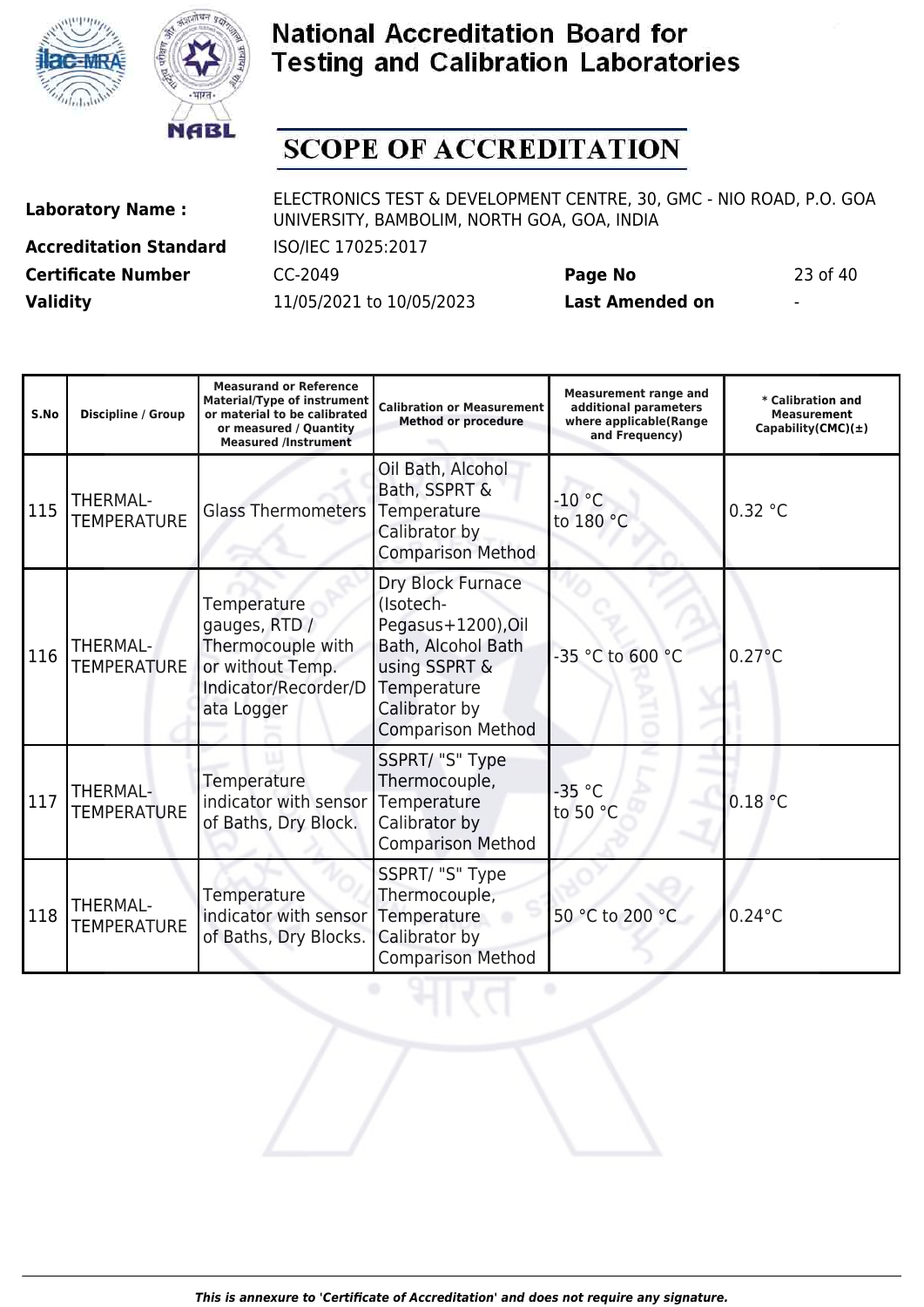



# **SCOPE OF ACCREDITATION**

**Accreditation Standard** ISO/IEC 17025:2017 **Certificate Number** CC-2049 **Page No** 24 of 40 **Validity** 11/05/2021 to 10/05/2023 **Last Amended on** -

(Measure)

| S.No           | Discipline / Group                                                                         | <b>Measurand or Reference</b><br><b>Material/Type of instrument</b><br>or material to be calibrated<br>or measured / Quantity<br><b>Measured /Instrument</b> | <b>Calibration or Measurement</b><br><b>Method or procedure</b>   | <b>Measurement range and</b><br>additional parameters<br>where applicable(Range<br>and Frequency) | * Calibration and<br><b>Measurement</b><br>Capability(CMC) $(\pm)$ |
|----------------|--------------------------------------------------------------------------------------------|--------------------------------------------------------------------------------------------------------------------------------------------------------------|-------------------------------------------------------------------|---------------------------------------------------------------------------------------------------|--------------------------------------------------------------------|
|                |                                                                                            |                                                                                                                                                              | <b>Site Facility</b>                                              |                                                                                                   |                                                                    |
| 1              | <b>ELECTRO-</b><br><b>TECHNICAL-</b><br>Alternating<br>Current $(< 1$<br>GHz)<br>(Measure) | AC Current (at 50<br>Hz to 1 kHz)                                                                                                                            | <b>HP 3458A &amp; HP</b><br>34401A DMM by<br><b>Direct Method</b> | 100 mA to 1 A                                                                                     | 0.09 % to 0.11 %                                                   |
| $\overline{2}$ | <b>ELECTRO-</b><br><b>TECHNICAL-</b><br>Alternating<br>Current $(< 1$<br>GHz)<br>(Measure) | AC Current (at 50<br>Hz)                                                                                                                                     | Shunt UDL4-Z2 with<br>DMM by V/R Method                           | 1 A to 20 A                                                                                       | 0.11 % to 0.6 %                                                    |
| 3              | <b>ELECTRO-</b><br><b>TECHNICAL-</b><br>Alternating<br>Current $(< 1$<br>GHz)<br>(Measure) | AC Current (at 50 Hz<br>to 1 kHz)                                                                                                                            | HP 3458A DMM by<br><b>Direct Method</b>                           | 100 µA to 100 mA                                                                                  | 0.1 % to 0.09 %                                                    |
| 4              | <b>ELECTRO-</b><br><b>TECHNICAL-</b><br>Alternating<br>Current $(< 1$<br>GHz)              | AC High Voltage (at<br>50 Hz)                                                                                                                                | Fluke 80K40 HV<br>Probe with Fluke<br>87V DMM by Direct<br>Method | 1 kV to 15 kV                                                                                     | 6%                                                                 |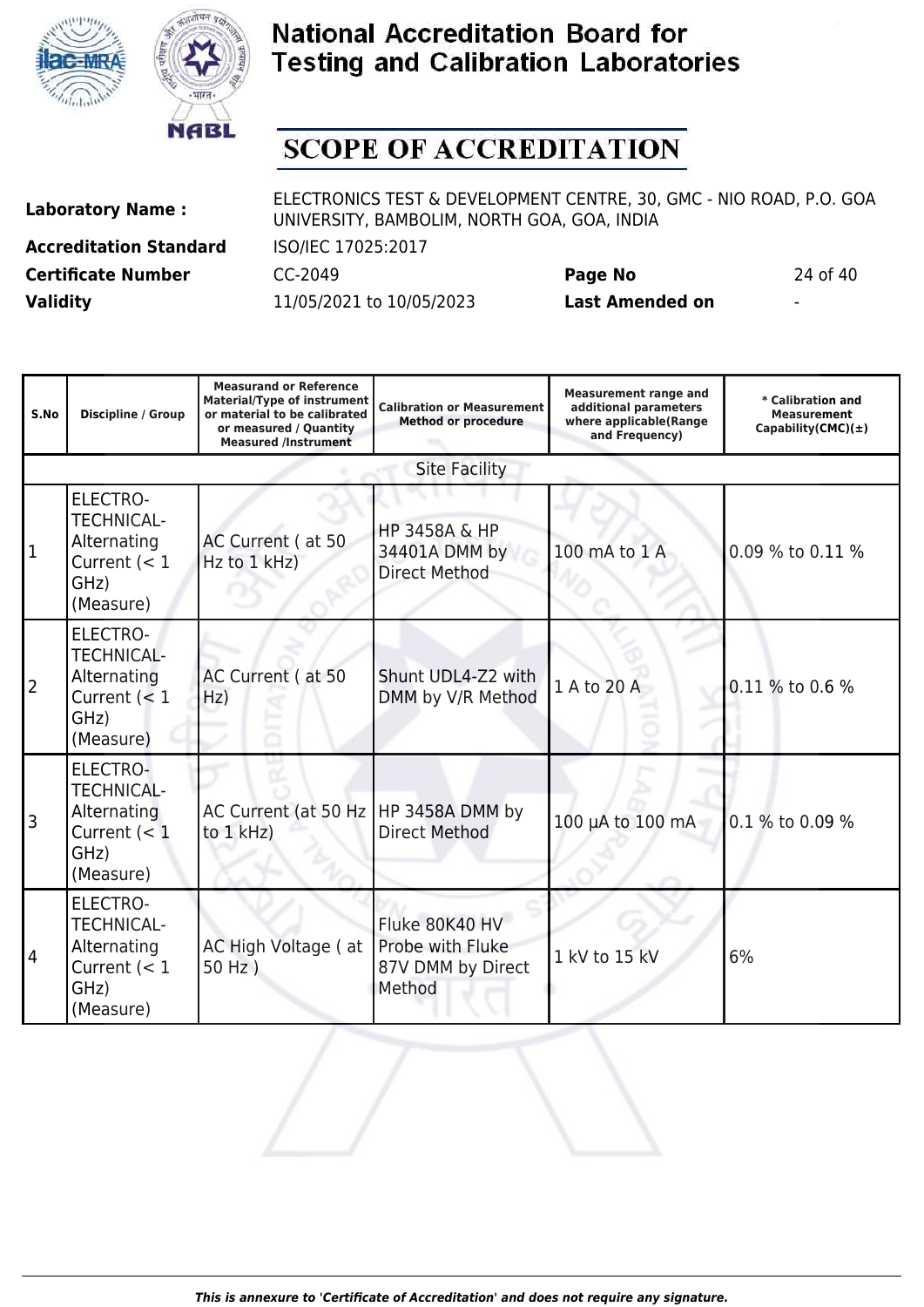



## **SCOPE OF ACCREDITATION**

**Accreditation Standard** ISO/IEC 17025:2017 **Certificate Number** CC-2049 **Page No** 25 of 40 **Validity** 11/05/2021 to 10/05/2023 **Last Amended on** -

**Laboratory Name :** ELECTRONICS TEST & DEVELOPMENT CENTRE, 30, GMC - NIO ROAD, P.O. GOA UNIVERSITY, BAMBOLIM, NORTH GOA, GOA, INDIA

**Measurand or Reference**

**Measurement range and**

| ۰,<br>v. | וו<br>п<br>۰,<br>× |  |
|----------|--------------------|--|
|          |                    |  |
|          |                    |  |

| S.No           | <b>Discipline / Group</b>                                                                  | <b>Material/Type of instrument</b><br>or material to be calibrated<br>or measured / Quantity<br><b>Measured /Instrument</b> | <b>Calibration or Measurement</b><br><b>Method or procedure</b>       | <b>Measurement range and</b><br>additional parameters<br>where applicable(Range<br>and Frequency) | * Calibration and<br><b>Measurement</b><br>Capability(CMC) $(\pm)$ |
|----------------|--------------------------------------------------------------------------------------------|-----------------------------------------------------------------------------------------------------------------------------|-----------------------------------------------------------------------|---------------------------------------------------------------------------------------------------|--------------------------------------------------------------------|
| 5              | <b>ELECTRO-</b><br><b>TECHNICAL-</b><br>Alternating<br>Current $(< 1$<br>GHz)<br>(Measure) | AC Voltage (at 50 Hz Voltech PM 3000A                                                                                       | by Direct Method                                                      | 700 V to 1000 V                                                                                   | 0.07 % to 0.1 %                                                    |
| 6              | <b>ELECTRO-</b><br><b>TECHNICAL-</b><br>Alternating<br>Current $(< 1$<br>GHz)<br>(Measure) | AC Voltage (at 50 Hz<br>to $1$ kHz)                                                                                         | <b>HP 3458A, HP</b><br>34401A DMM by<br><b>Direct Method</b>          | 1 V to 700 V                                                                                      | 0.01 % to 0.07 %                                                   |
| $\overline{7}$ | ELECTRO-<br><b>TECHNICAL-</b><br>Alternating<br>Current $(< 1$<br>GHz)<br>(Measure)        | AC Voltage (at 50 Hz<br>to $1$ kHz)                                                                                         | HP 3458A & HP<br>34401A DMM by<br><b>Direct Method</b>                | 10 mV to 100 mV                                                                                   | 0.03 % to 0.01 %                                                   |
| 8              | <b>ELECTRO-</b><br><b>TECHNICAL-</b><br>Alternating<br>Current $(< 1$<br>GHz)<br>(Measure) | AC Voltage (at 50 Hz<br>to 1 kHz)                                                                                           | HP 3458A & HP<br>34401A DMM by<br><b>Direct Method</b>                | 100 mV to 1 V                                                                                     | 0.01%                                                              |
| 9              | <b>ELECTRO-</b><br><b>TECHNICAL-</b><br>Alternating<br>Current $(< 1$<br>GHz)<br>(Measure) | Capacitance (at 1<br>kHz)                                                                                                   | <b>HP 4274A &amp; R&amp;S</b><br>HM8118 LCR Meter<br>by Direct Method | 100 pF to $1 \mu F$                                                                               | 0.11 % to 0.05 %                                                   |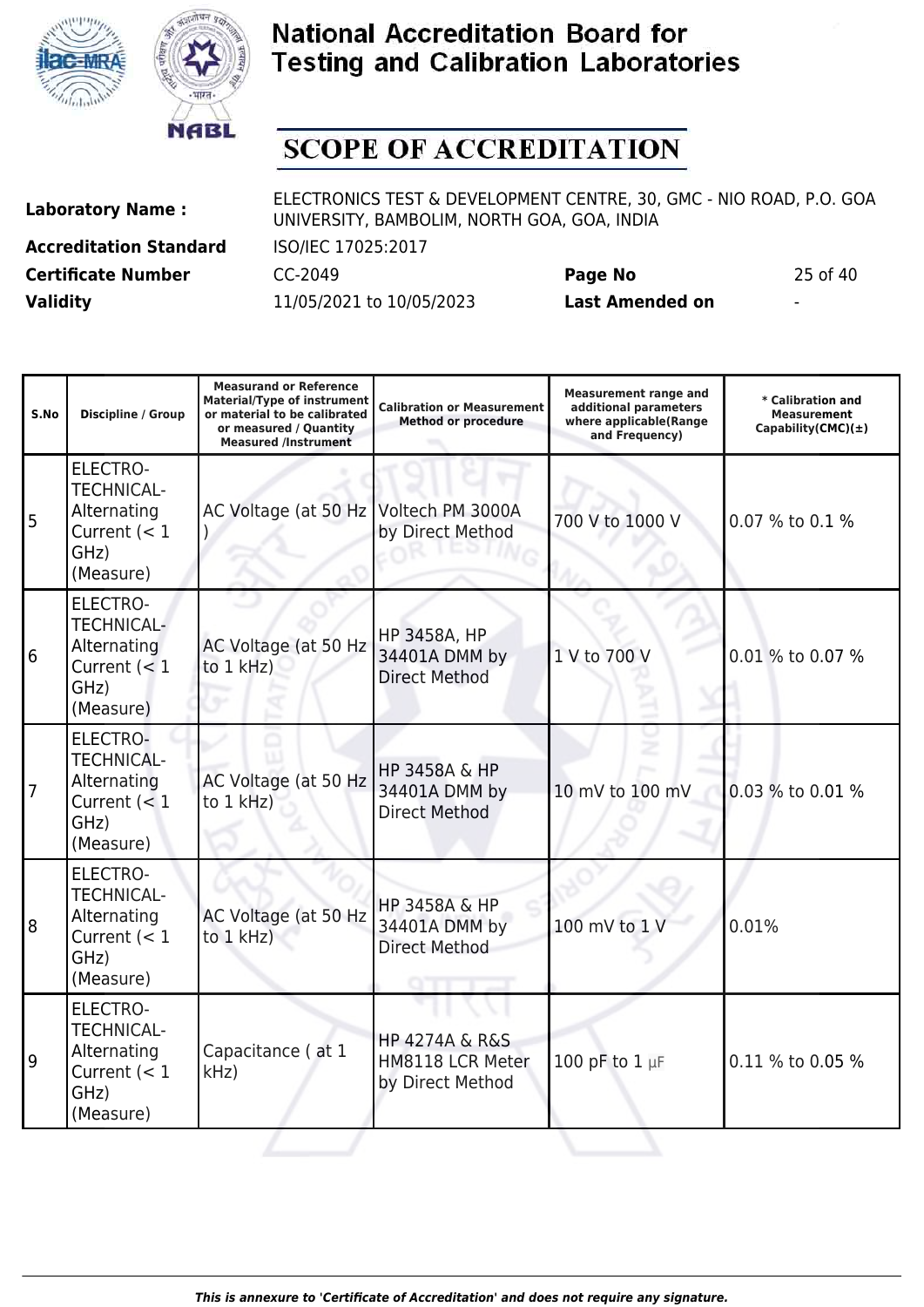



# **SCOPE OF ACCREDITATION**

Τ

**Accreditation Standard** ISO/IEC 17025:2017 **Certificate Number** CC-2049 **Page No** 26 of 40 **Validity** 11/05/2021 to 10/05/2023 **Last Amended on** -

**Laboratory Name :** ELECTRONICS TEST & DEVELOPMENT CENTRE, 30, GMC - NIO ROAD, P.O. GOA UNIVERSITY, BAMBOLIM, NORTH GOA, GOA, INDIA

**Measurand or Reference**

| S.No | <b>Discipline / Group</b>                                                                  | <b>Material/Type of instrument</b><br>or material to be calibrated<br>or measured / Quantity<br><b>Measured /Instrument</b> | <b>Calibration or Measurement</b><br><b>Method or procedure</b>       | <b>Measurement range and</b><br>additional parameters<br>where applicable(Range<br>and Frequency) | * Calibration and<br><b>Measurement</b><br>Capability(CMC) $(\pm)$ |
|------|--------------------------------------------------------------------------------------------|-----------------------------------------------------------------------------------------------------------------------------|-----------------------------------------------------------------------|---------------------------------------------------------------------------------------------------|--------------------------------------------------------------------|
| 10   | <b>ELECTRO-</b><br><b>TECHNICAL-</b><br>Alternating<br>Current $(< 1$<br>GHz)<br>(Measure) | Inductance (at 1<br>kHz                                                                                                     | <b>HP 4274A &amp; R&amp;S</b><br>HM8118 LCR Meter<br>by Direct Method | 100 µH to 10 H                                                                                    | 0.3 % to 0.15 %                                                    |
| 11   | <b>ELECTRO-</b><br><b>TECHNICAL-</b><br>Alternating<br>Current $(< 1$<br>GHz)<br>(Measure) | Power factor at 50Hz                                                                                                        | Voltech PM3000A<br>Power Analyser by<br><b>Direct Method</b>          | 0.2 PF (Lead & Lag)<br>to 1.0 PF                                                                  | 0.015 PF to 0.018 PF                                               |
| 12   | <b>ELECTRO-</b><br><b>TECHNICAL-</b><br>Alternating<br>Current $(< 1$<br>GHz)<br>(Measure) | Single Phase AC<br>power at (50 Hz, 60V<br>to 240V, 0.1A to<br>25A, PF 0.5 lag &<br>lead to UPF)                            | Voltech PM3000A<br>Power Analyser by<br><b>Direct Method</b>          | 6 W to 4.8 kW                                                                                     | 0.035 % to 0.05 %                                                  |
| 13   | <b>ELECTRO-</b><br><b>TECHNICAL-</b><br>Alternating<br>Current $(< 1$<br>GHz) (Source)     | AC Current (50 Hz to<br>$5$ kHz)                                                                                            | Fluke 5520A & Fluke<br>9100 by Direct<br>Method                       | 100 µA to 100 mA                                                                                  | 0.26 % to 0.08 %                                                   |
| 14   | <b>ELECTRO-</b><br><b>TECHNICAL-</b><br>Alternating<br>Current $(< 1$<br>GHz) (Source)     | AC Current (at 50 Hz<br>to 5 kHz)                                                                                           | Fluke 5520A & Fluke<br>9100 by Direct<br>Method                       | 100 mA to 3 A                                                                                     | 0.08 % to 0.15 %                                                   |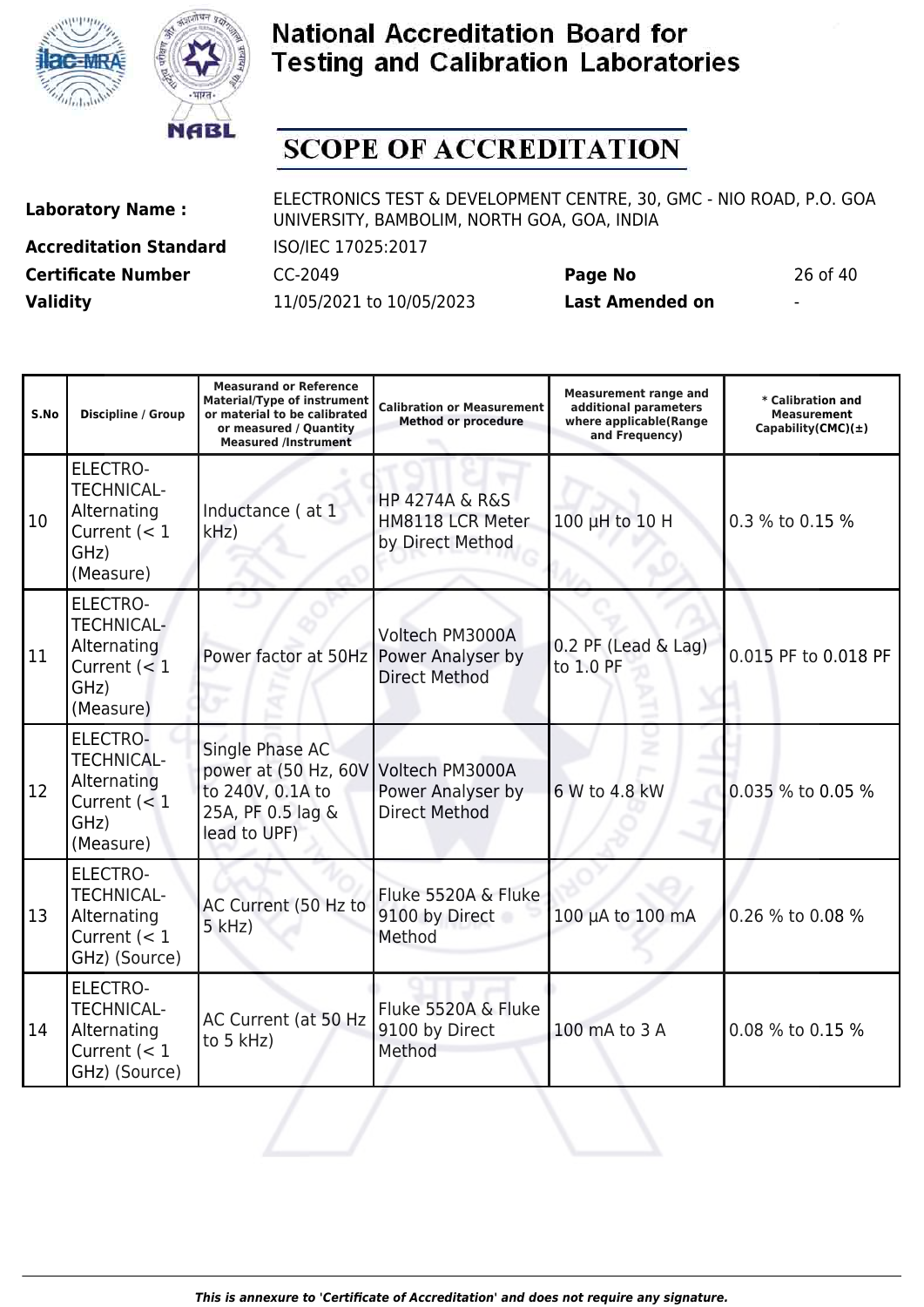



# **SCOPE OF ACCREDITATION**

**Laboratory Name :** ELECTRONICS TEST & DEVELOPMENT CENTRE, 30, GMC - NIO ROAD, P.O. GOA UNIVERSITY, BAMBOLIM, NORTH GOA, GOA, INDIA

**Accreditation Standard** ISO/IEC 17025:2017 **Certificate Number** CC-2049 **Page No** 27 of 40 **Validity** 11/05/2021 to 10/05/2023 **Last Amended on** -

| S.No | <b>Discipline / Group</b>                                                              | <b>Measurand or Reference</b><br><b>Material/Type of instrument</b><br>or material to be calibrated<br>or measured / Quantity<br><b>Measured /Instrument</b> | <b>Calibration or Measurement</b><br><b>Method or procedure</b>                     | <b>Measurement range and</b><br>additional parameters<br>where applicable(Range<br>and Frequency) | * Calibration and<br><b>Measurement</b><br>Capability(CMC) $(\pm)$ |
|------|----------------------------------------------------------------------------------------|--------------------------------------------------------------------------------------------------------------------------------------------------------------|-------------------------------------------------------------------------------------|---------------------------------------------------------------------------------------------------|--------------------------------------------------------------------|
| 15   | <b>ELECTRO-</b><br><b>TECHNICAL-</b><br>Alternating<br>Current $(< 1$<br>GHz) (Source) | AC Current (at 50<br>Hz)                                                                                                                                     | Fluke 5520A & Fluke<br>9100 with 50 Turn<br>Current Coil by<br><b>Direct Method</b> | 20 A to 1000 A                                                                                    | 0.69 % to 0.71 %                                                   |
| 16   | <b>ELECTRO-</b><br><b>TECHNICAL-</b><br>Alternating<br>Current $(< 1$<br>GHz) (Source) | AC Current (at 50<br>Hz)                                                                                                                                     | Fluke 5520A & Fluke<br>9100 by Direct<br>Method                                     | 3 A to 20 A                                                                                       | 0.17%                                                              |
| 17   | ELECTRO-<br><b>TECHNICAL-</b><br>Alternating<br>Current $(< 1$<br>GHz) (Source)        | AC Voltage (at 50 Hz<br>to 10 kHz)                                                                                                                           | Fluke 5520A & Fluke<br>9100 by Direct<br>Method                                     | 10 mV to 100 mV                                                                                   | 0.1 % to 0.03 %                                                    |
| 18   | <b>ELECTRO-</b><br><b>TECHNICAL-</b><br>Alternating<br>Current $(< 1$<br>GHz) (Source) | AC Voltage (at 50 Hz<br>to 10 kHz)                                                                                                                           | Fluke 5520A & Fluke<br>9100 by Direct<br>Method                                     | 100 mV to 300 V                                                                                   | 0.03%                                                              |
| 19   | <b>ELECTRO-</b><br><b>TECHNICAL-</b><br>Alternating<br>Current $(< 1$<br>GHz) (Source) | AC Voltage (at 50 Hz<br>to 8 kHz)                                                                                                                            | Fluke 5520A & Fluke<br>9100 by Direct<br>Method                                     | 300 V to 1000 V                                                                                   | 0.03 % to 0.04 %                                                   |
| 20   | <b>ELECTRO-</b><br><b>TECHNICAL-</b><br>Alternating<br>Current $(< 1$<br>GHz) (Source) | Capacitance (at 1<br>$kHz$ )                                                                                                                                 | <b>GR STD Capacitors,</b><br>Fluke 5520A, Fluke<br>9100 by Direct<br>Method         | $1 \mu F$ to $10 \text{ mF}$                                                                      | 0.05 % to 1.81 %                                                   |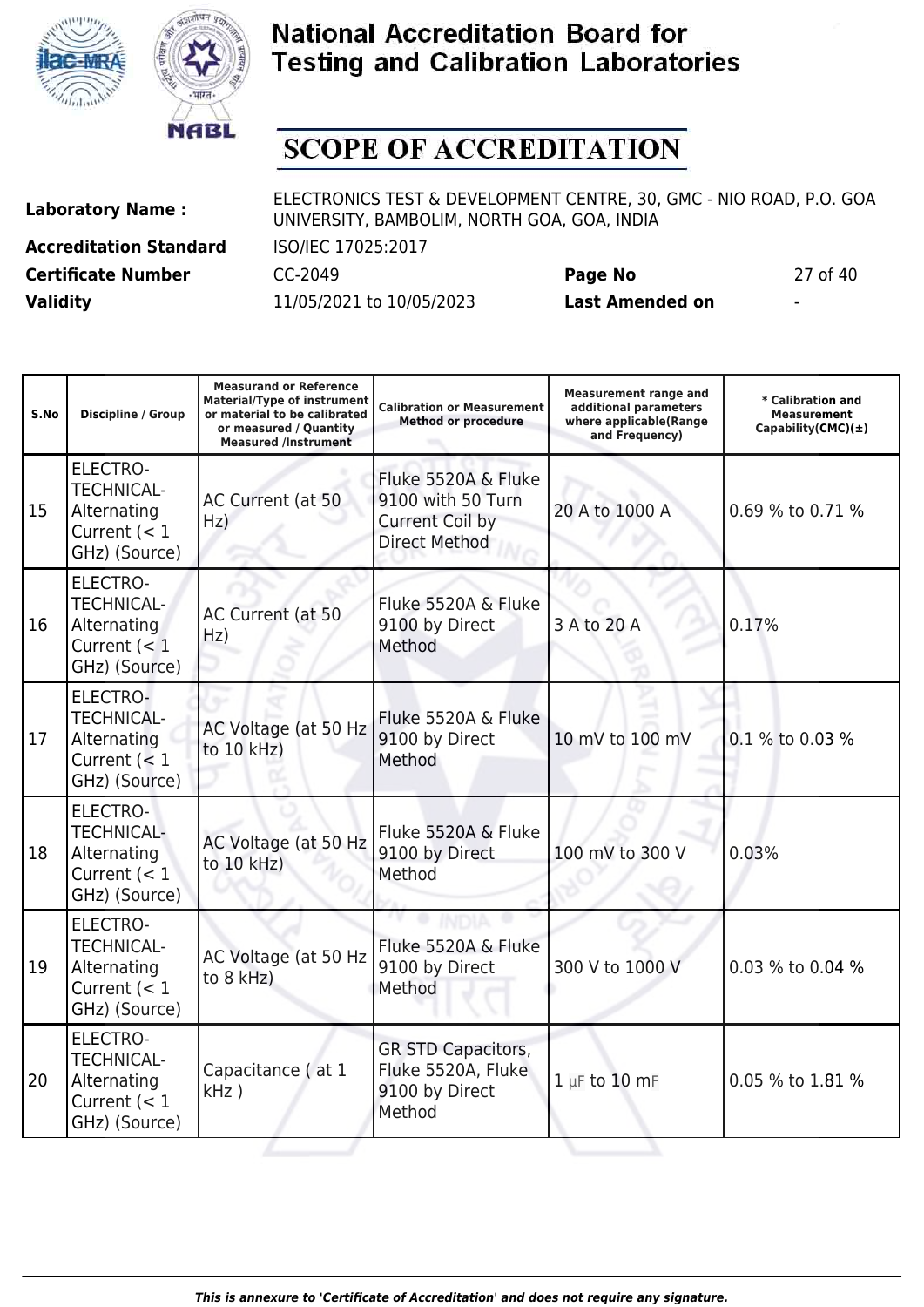



## **SCOPE OF ACCREDITATION**

**Laboratory Name :** ELECTRONICS TEST & DEVELOPMENT CENTRE, 30, GMC - NIO ROAD, P.O. GOA UNIVERSITY, BAMBOLIM, NORTH GOA, GOA, INDIA

**Accreditation Standard** ISO/IEC 17025:2017 **Certificate Number** CC-2049 **Page No** 28 of 40 **Validity** 11/05/2021 to 10/05/2023 **Last Amended on** -

**Measurand or Reference**

- 1

| 28 OI |  |
|-------|--|
|       |  |

| S.No | <b>Discipline / Group</b>                                                              | <b>Measurand or Reference</b><br><b>Material/Type of instrument</b><br>or material to be calibrated<br>or measured / Quantity<br><b>Measured /Instrument</b> | <b>Calibration or Measurement</b><br><b>Method or procedure</b>                                    | <b>Measurement range and</b><br>additional parameters<br>where applicable(Range<br>and Frequency) | * Calibration and<br><b>Measurement</b><br>Capability(CMC) $(\pm)$ |
|------|----------------------------------------------------------------------------------------|--------------------------------------------------------------------------------------------------------------------------------------------------------------|----------------------------------------------------------------------------------------------------|---------------------------------------------------------------------------------------------------|--------------------------------------------------------------------|
| 21   | <b>ELECTRO-</b><br><b>TECHNICAL-</b><br>Alternating<br>Current $(< 1$<br>GHz) (Source) | Capacitance (at 1<br>$kHz$ )                                                                                                                                 | GR STD Capacitors,<br>Fluke 5520A, Fluke<br>9100 by Direct<br>Method                               | 100 pF to 1000 pF                                                                                 | 0.26 % to 0.05 %                                                   |
| 22   | <b>ELECTRO-</b><br><b>TECHNICAL-</b><br>Alternating<br>Current $(< 1$<br>GHz) (Source) | Capacitance (at 1<br>kHz                                                                                                                                     | <b>GR STD Capacitors,</b><br>Fluke 5520A, Fluke<br>9100 by Direct<br>Method                        | 1000 pF to 1 µF                                                                                   | 0.115%                                                             |
| 23   | ELECTRO-<br><b>TECHNICAL-</b><br>Alternating<br>Current $(< 1$<br>GHz) (Source)        | Inductance (at 1<br>$kHz$ )                                                                                                                                  | <b>GR STD Inductor &amp;</b><br>Discrete values in<br>decade Inductance<br>Box by Direct<br>Method | 1 mH to 10 H                                                                                      | 0.12%                                                              |
| 24   | ELECTRO-<br><b>TECHNICAL-</b><br>Alternating<br>Current $(< 1$<br>GHz) (Source)        | Inductance (at 1<br>kHz)                                                                                                                                     | <b>GR STD Inductor &amp;</b><br>Discrete values in<br>decade Inductance<br>Box by Direct<br>Method | 100 µH to 1 mH                                                                                    | 0.36 % to 0.11 %                                                   |
| 25   | ELECTRO-<br><b>TECHNICAL-</b><br>Alternating<br>Current $(< 1$<br>GHz) (Source)        | Power Factor at<br>240V-5A, 50Hz                                                                                                                             | Fluke 5502A & Fluke<br>9100 Calibrator by<br><b>Direct Method</b>                                  | $0.2$ PF (Lead & Lag)<br>to 1.0 PF                                                                | 0.0001 PF to 0.0013<br>PF                                          |
| 26   | ELECTRO-<br><b>TECHNICAL-</b><br>Alternating<br>Current $(< 1$<br>GHz) (Source)        | Single Phase AC<br>power at (50 Hz,<br>120V to 240V, 0.1A<br>to 20A, PF 0.2 lag &<br>lead to UPF)                                                            | Fluke 5502A & Fluke<br>9100 Calibrator by<br><b>Direct Method</b>                                  | 2.4 W to 4.8 kW                                                                                   | 0.2 % to 0.015 %                                                   |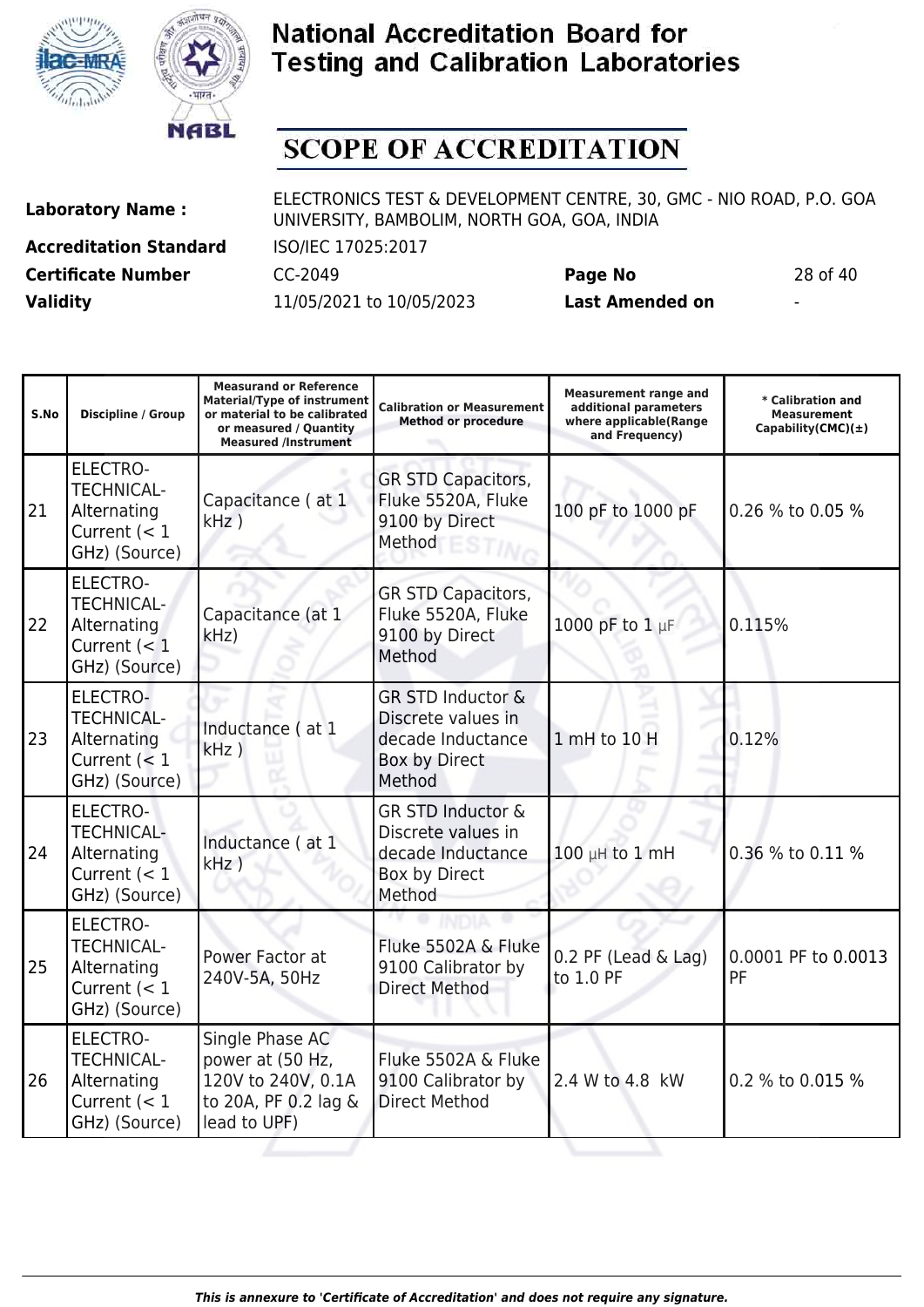



# **SCOPE OF ACCREDITATION**

**Accreditation Standard** ISO/IEC 17025:2017 **Certificate Number** CC-2049 **Page No** 29 of 40 **Validity** 11/05/2021 to 10/05/2023 **Last Amended on** -

| S.No | <b>Discipline / Group</b>                                                            | <b>Measurand or Reference</b><br><b>Material/Type of instrument</b><br>or material to be calibrated<br>or measured / Quantity<br><b>Measured /Instrument</b> | <b>Calibration or Measurement</b><br><b>Method or procedure</b>          | <b>Measurement range and</b><br>additional parameters<br>where applicable(Range<br>and Frequency) | * Calibration and<br><b>Measurement</b><br>Capability(CMC) $(\pm)$ |
|------|--------------------------------------------------------------------------------------|--------------------------------------------------------------------------------------------------------------------------------------------------------------|--------------------------------------------------------------------------|---------------------------------------------------------------------------------------------------|--------------------------------------------------------------------|
| 27   | ELECTRO-<br><b>TECHNICAL-</b><br><b>DIRECT</b><br><b>CURRENT</b><br>(Measure)        | <b>DC Current</b>                                                                                                                                            | Shunt UDL4-Z2 with<br><b>HP 3458A, HP</b><br>34401A DMM by V/R<br>Method | 1 A to 20 A                                                                                       | 0.014 % to 0.57 %                                                  |
| 28   | <b>ELECTRO-</b><br><b>TECHNICAL-</b><br><b>DIRECT</b><br><b>CURRENT</b><br>(Measure) | <b>DC Current</b>                                                                                                                                            | <b>HP 3458A&amp; HP</b><br>34401A DMM by<br><b>Direct Method</b>         | 100 µA to 100 mA                                                                                  | 0.004%                                                             |
| 29   | ELECTRO-<br><b>TECHNICAL-</b><br><b>DIRECT</b><br><b>CURRENT</b><br>(Measure)        | <b>DC Current</b>                                                                                                                                            | <b>HP 3458A &amp; HP</b><br>34401A DMM by<br><b>Direct Method</b>        | 100 mA to 1 A                                                                                     | 0.004 % to 0.014 %                                                 |
| 30   | <b>ELECTRO-</b><br><b>TECHNICAL-</b><br><b>DIRECT</b><br><b>CURRENT</b><br>(Measure) | DC High Voltage                                                                                                                                              | Fluke 80k40 with<br>Fluke 87V by Direct<br>Method                        | 1 kV to 30 kV                                                                                     | 2.5 % to 1.5 %                                                     |
| 31   | <b>ELECTRO-</b><br><b>TECHNICAL-</b><br><b>DIRECT</b><br><b>CURRENT</b><br>(Measure) | DC Voltage                                                                                                                                                   | <b>HP 3458A &amp; HP</b><br>34401A DMM by<br><b>Direct Method</b>        | 1 mV to 100 mV                                                                                    | 0.035 % to 0.001 %                                                 |
| 32   | <b>ELECTRO-</b><br><b>TECHNICAL-</b><br><b>DIRECT</b><br><b>CURRENT</b><br>(Measure) | DC Voltage                                                                                                                                                   | HP 3458A & HP<br>34401A DMM by<br><b>Direct Method</b>                   | 10 V to 1000 V                                                                                    | 0.001%                                                             |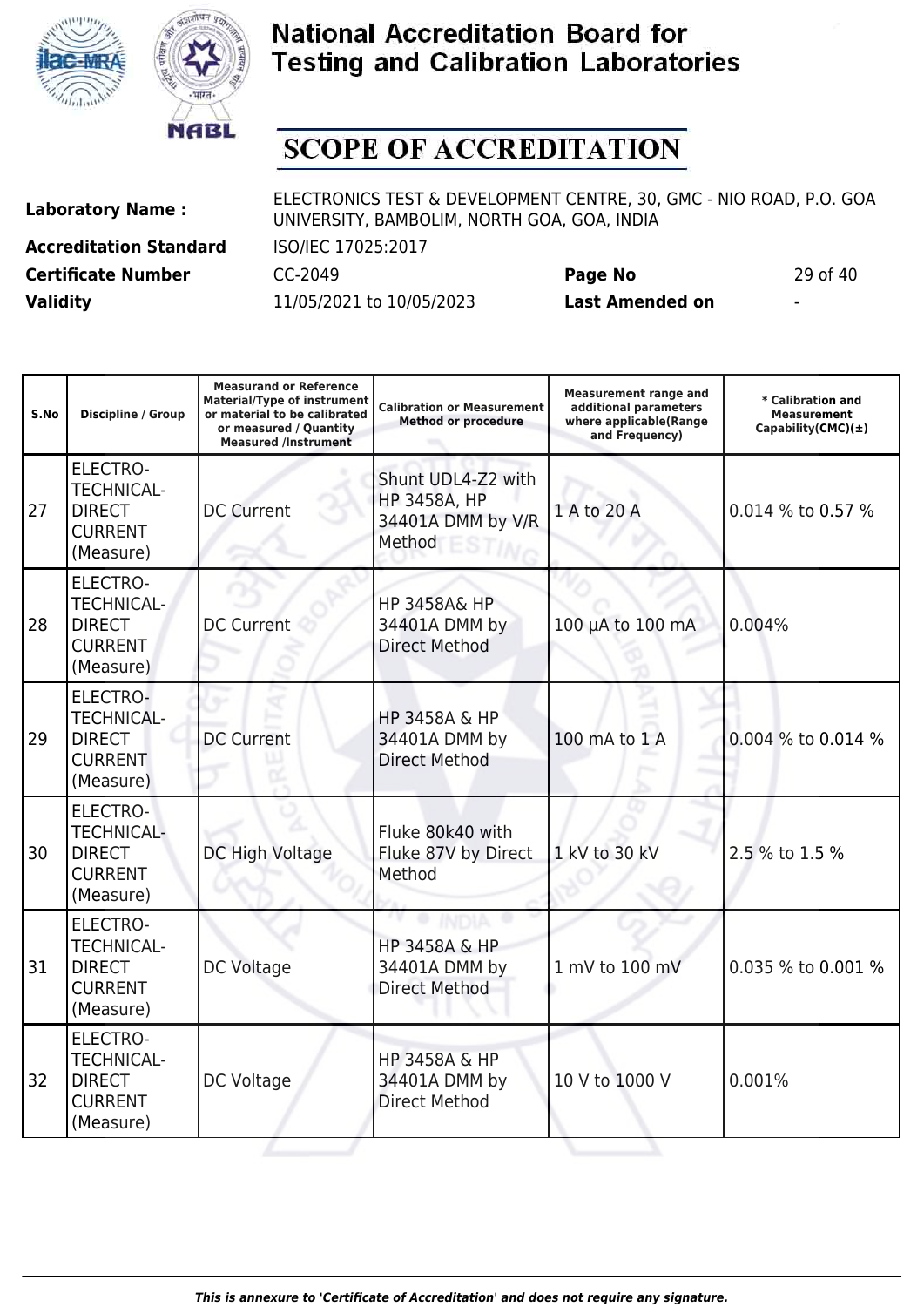



# **SCOPE OF ACCREDITATION**

**Accreditation Standard** ISO/IEC 17025:2017 **Certificate Number** CC-2049 **Page No** 30 of 40 **Validity** 11/05/2021 to 10/05/2023 **Last Amended on** -

| S.No | <b>Discipline / Group</b>                                                            | <b>Measurand or Reference</b><br><b>Material/Type of instrument</b><br>or material to be calibrated<br>or measured / Quantity<br><b>Measured /Instrument</b> | <b>Calibration or Measurement</b><br><b>Method or procedure</b>   | <b>Measurement range and</b><br>additional parameters<br>where applicable(Range<br>and Frequency) | * Calibration and<br>Measurement<br>Capability(CMC) $(\pm)$ |
|------|--------------------------------------------------------------------------------------|--------------------------------------------------------------------------------------------------------------------------------------------------------------|-------------------------------------------------------------------|---------------------------------------------------------------------------------------------------|-------------------------------------------------------------|
| 33   | <b>ELECTRO-</b><br><b>TECHNICAL-</b><br><b>DIRECT</b><br><b>CURRENT</b><br>(Measure) | <b>DC Voltage</b>                                                                                                                                            | <b>HP 3458A &amp; HP</b><br>34401A DMM by<br><b>Direct Method</b> | 100 mV to 10 V                                                                                    | 0.001%                                                      |
| 34   | <b>ELECTRO-</b><br><b>TECHNICAL-</b><br><b>DIRECT</b><br><b>CURRENT</b><br>(Measure) | Resistance                                                                                                                                                   | HP 3458A & Hp<br>34401A DMM by<br><b>Direct Method</b>            | 0.01 ohm to 1 ohm                                                                                 | 0.58 % to 0.008 %                                           |
| 35   | ELECTRO-<br><b>TECHNICAL-</b><br><b>DIRECT</b><br><b>CURRENT</b><br>(Measure)        | Resistance                                                                                                                                                   | <b>HP 3458A &amp; HP</b><br>34401A DMM by<br><b>Direct Method</b> | 1 milli-ohm to 10<br>mohm                                                                         | 5.74 % to 0.58 %                                            |
| 36   | <b>ELECTRO-</b><br><b>TECHNICAL-</b><br><b>DIRECT</b><br><b>CURRENT</b><br>(Measure) | Resistance                                                                                                                                                   | HP 3458A & HP<br>34401A DMM by<br><b>Direct Method</b>            | 1 ohm to 100 ohm                                                                                  | 0.008 % to 0.002 %                                          |
| 37   | <b>ELECTRO-</b><br><b>TECHNICAL-</b><br><b>DIRECT</b><br><b>CURRENT</b><br>(Measure) | Resistance                                                                                                                                                   | <b>HP 3458A &amp; HP</b><br>34401A DMM by<br><b>Direct Method</b> | 10 Mega-ohm to 100<br>Mega-ohm                                                                    | 0.007 % to 0.05 %                                           |
| 38   | <b>ELECTRO-</b><br><b>TECHNICAL-</b><br><b>DIRECT</b><br><b>CURRENT</b><br>(Measure) | Resistance                                                                                                                                                   | HP 3458A & HP<br>34401A DMM by<br><b>Direct Method</b>            | 100 Mega-ohm to 1<br>Giga-ohm                                                                     | 0.05 % to 0.57 %                                            |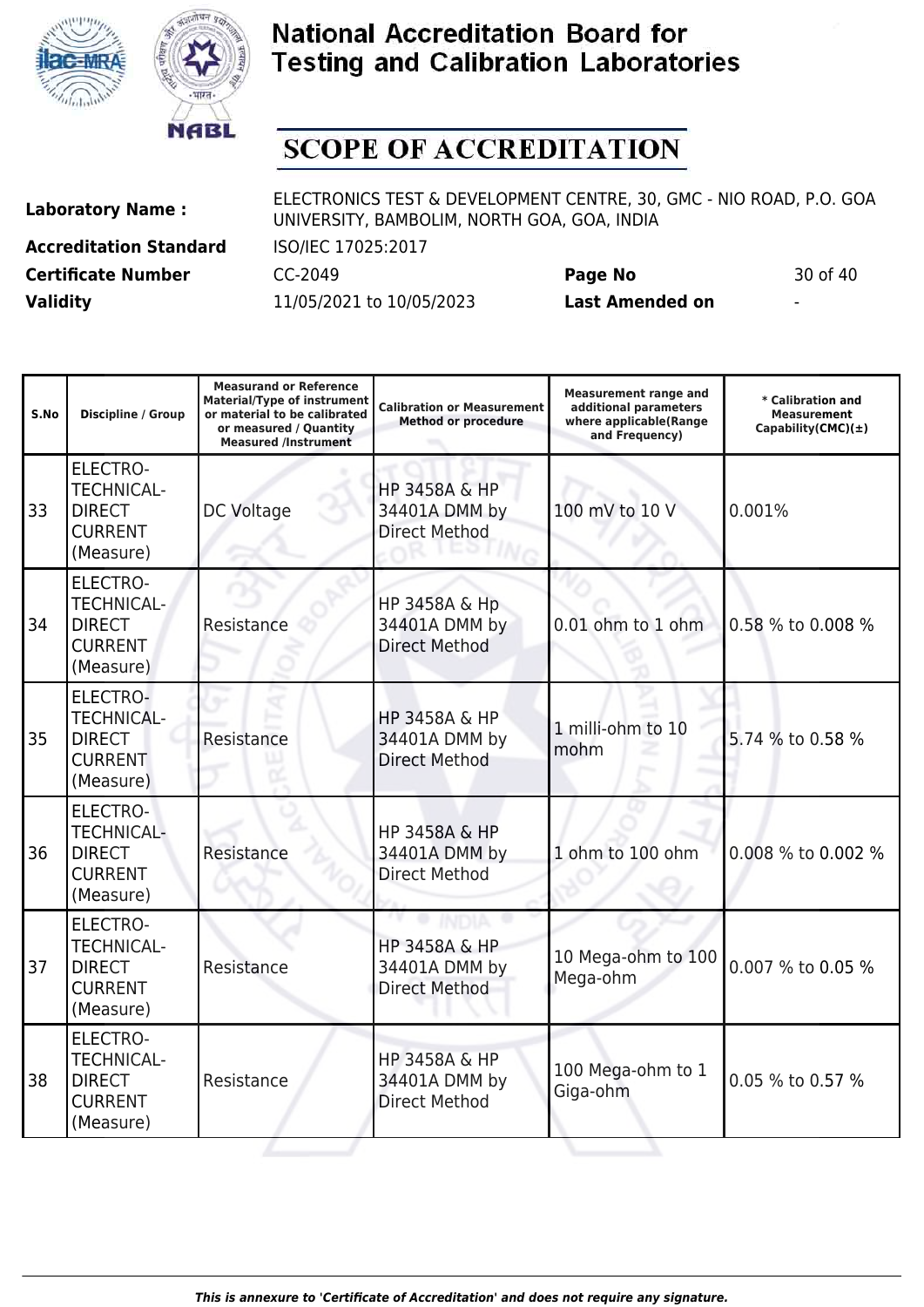



# **SCOPE OF ACCREDITATION**

**Accreditation Standard** ISO/IEC 17025:2017 **Certificate Number** CC-2049 **Page No** 31 of 40 **Validity** 11/05/2021 to 10/05/2023 **Last Amended on** -

**Laboratory Name :** ELECTRONICS TEST & DEVELOPMENT CENTRE, 30, GMC - NIO ROAD, P.O. GOA UNIVERSITY, BAMBOLIM, NORTH GOA, GOA, INDIA

**Measurand or Reference**

| S.No | Discipline / Group                                                                   | <b>Measurand or Reference</b><br><b>Material/Type of instrument</b><br>or material to be calibrated<br>or measured / Quantity<br><b>Measured /Instrument</b> | <b>Calibration or Measurement</b><br><b>Method or procedure</b>                            | <b>Measurement range and</b><br>additional parameters<br>where applicable(Range<br>and Frequency) | * Calibration and<br>Measurement<br>Capability(CMC) $(\pm)$ |
|------|--------------------------------------------------------------------------------------|--------------------------------------------------------------------------------------------------------------------------------------------------------------|--------------------------------------------------------------------------------------------|---------------------------------------------------------------------------------------------------|-------------------------------------------------------------|
| 39   | <b>ELECTRO-</b><br><b>TECHNICAL-</b><br><b>DIRECT</b><br><b>CURRENT</b><br>(Measure) | Resistance                                                                                                                                                   | <b>HP 3458A &amp; HP</b><br>34401A DMM by<br><b>Direct Method</b>                          | 100 ohm to 10<br>Mega-ohm                                                                         | 0.002 % to 0.007 %                                          |
| 40   | <b>ELECTRO-</b><br><b>TECHNICAL-</b><br><b>DIRECT</b><br><b>CURRENT</b><br>(Source)  | <b>DC Current</b>                                                                                                                                            | Fluke 5520A & Fluke<br>9100 by Direct<br>Method                                            | 1 A to 20 A                                                                                       | 0.027 % to 0.12 %                                           |
| 41   | ELECTRO-<br><b>TECHNICAL-</b><br><b>DIRECT</b><br><b>CURRENT</b><br>(Source)         | <b>DC Current</b>                                                                                                                                            | Fluke 5520A, Fluke<br>9100 by Direct<br>Method                                             | $100 \mu A$ to $1 A$                                                                              | 0.04 % to 0.027 %                                           |
| 42   | <b>ELECTRO-</b><br><b>TECHNICAL-</b><br><b>DIRECT</b><br><b>CURRENT</b><br>(Source)  | <b>DC Current</b>                                                                                                                                            | Fluke 5520A & Fluke<br>9100 with 50 Turn<br><b>Current Coil by</b><br><b>Direct Method</b> | 20 A to 1000 A                                                                                    | 0.05 % to 0.79 %                                            |
| 43   | <b>ELECTRO-</b><br><b>TECHNICAL-</b><br><b>DIRECT</b><br><b>CURRENT</b><br>(Source)  | <b>DC VOLTAGE</b>                                                                                                                                            | Fluke 5520A, Fluke<br>9100 by Direct<br>Method                                             | 1 mV to 100 mV                                                                                    | 0.12 % to 0.004 %                                           |
| 44   | ELECTRO-<br><b>TECHNICAL-</b><br><b>DIRECT</b><br><b>CURRENT</b><br>(Source)         | <b>DC VOLTAGE</b>                                                                                                                                            | Fluke 5520A & Fluke<br>9100 by Direct<br>Method                                            | 10 V to 1000 V                                                                                    | 0.009%                                                      |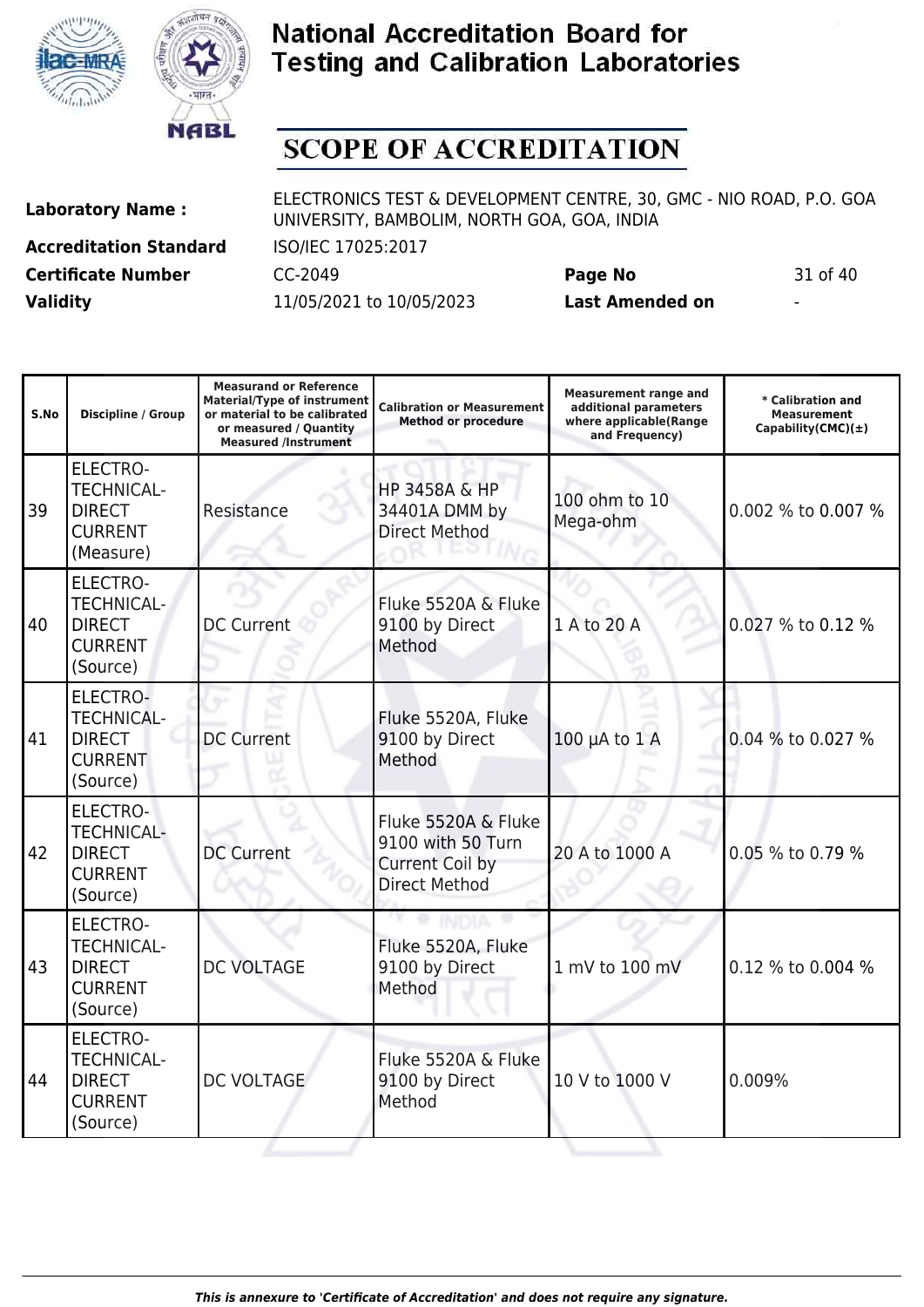



# **SCOPE OF ACCREDITATION**

**Accreditation Standard** ISO/IEC 17025:2017 **Certificate Number** CC-2049 **Page No** 32 of 40 **Validity** 11/05/2021 to 10/05/2023 **Last Amended on** -

| S.No | <b>Discipline / Group</b>                                                           | <b>Measurand or Reference</b><br><b>Material/Type of instrument</b><br>or material to be calibrated<br>or measured / Quantity<br><b>Measured /Instrument</b> | <b>Calibration or Measurement</b><br><b>Method or procedure</b>                                     | <b>Measurement range and</b><br>additional parameters<br>where applicable(Range<br>and Frequency) | * Calibration and<br><b>Measurement</b><br>Capability(CMC) $(\pm)$ |
|------|-------------------------------------------------------------------------------------|--------------------------------------------------------------------------------------------------------------------------------------------------------------|-----------------------------------------------------------------------------------------------------|---------------------------------------------------------------------------------------------------|--------------------------------------------------------------------|
| 45   | ELECTRO-<br><b>TECHNICAL-</b><br><b>DIRECT</b><br><b>CURRENT</b><br>(Source)        | <b>DC VOLTAGE</b>                                                                                                                                            | Fluke 5520A & Fluke<br>9100 by Direct<br>Method                                                     | 100 mV to 10 V                                                                                    | 0.004 % to 0.002 %                                                 |
| 46   | ELECTRO-<br><b>TECHNICAL-</b><br><b>DIRECT</b><br><b>CURRENT</b><br>(Source)        | Resistance                                                                                                                                                   | Vaiseshika 9409B,<br>Fluke 5520A, ESI<br><b>SR1 Series &amp; ZMSR</b><br>Series by Direct<br>Method | 0.01 ohm to 1 ohm                                                                                 | 0.09 % to 0.01 %                                                   |
| 47   | ELECTRO-<br><b>TECHNICAL-</b><br><b>DIRECT</b><br><b>CURRENT</b><br>(Source)        | Resistance                                                                                                                                                   | Vaiseshika 8400 &<br>8400 HV by Direct<br>Method                                                    | 0.1 Mega-ohm to 1<br>Mega-ohm                                                                     | 2 % to 0.55 %                                                      |
| 48   | <b>ELECTRO-</b><br><b>TECHNICAL-</b><br><b>DIRECT</b><br><b>CURRENT</b><br>(Source) | Resistance                                                                                                                                                   | Vaiseshika 8400 &<br>8400 HV by by<br><b>Direct Method</b>                                          | 1 Mega-ohm to 10<br>Giga-ohm                                                                      | 0.55 % to 0.7 %                                                    |
| 49   | ELECTRO-<br><b>TECHNICAL-</b><br><b>DIRECT</b><br><b>CURRENT</b><br>(Source)        | Resistance                                                                                                                                                   | Fluke 5520A, Fluke<br>9100 & ESI SR1<br>Series by Direct<br>Method                                  | 1 Mega-ohm to 10<br>Mega-ohm                                                                      | 0.01 % to 0.01 %                                                   |
| 50   | <b>ELECTRO-</b><br><b>TECHNICAL-</b><br><b>DIRECT</b><br><b>CURRENT</b><br>(Source) | Resistance                                                                                                                                                   | Vaiseshika 9409B,<br>Fluke 5520A & ZMSR<br>Series by Direct<br>Method                               | 1 mohm                                                                                            | 0.55%                                                              |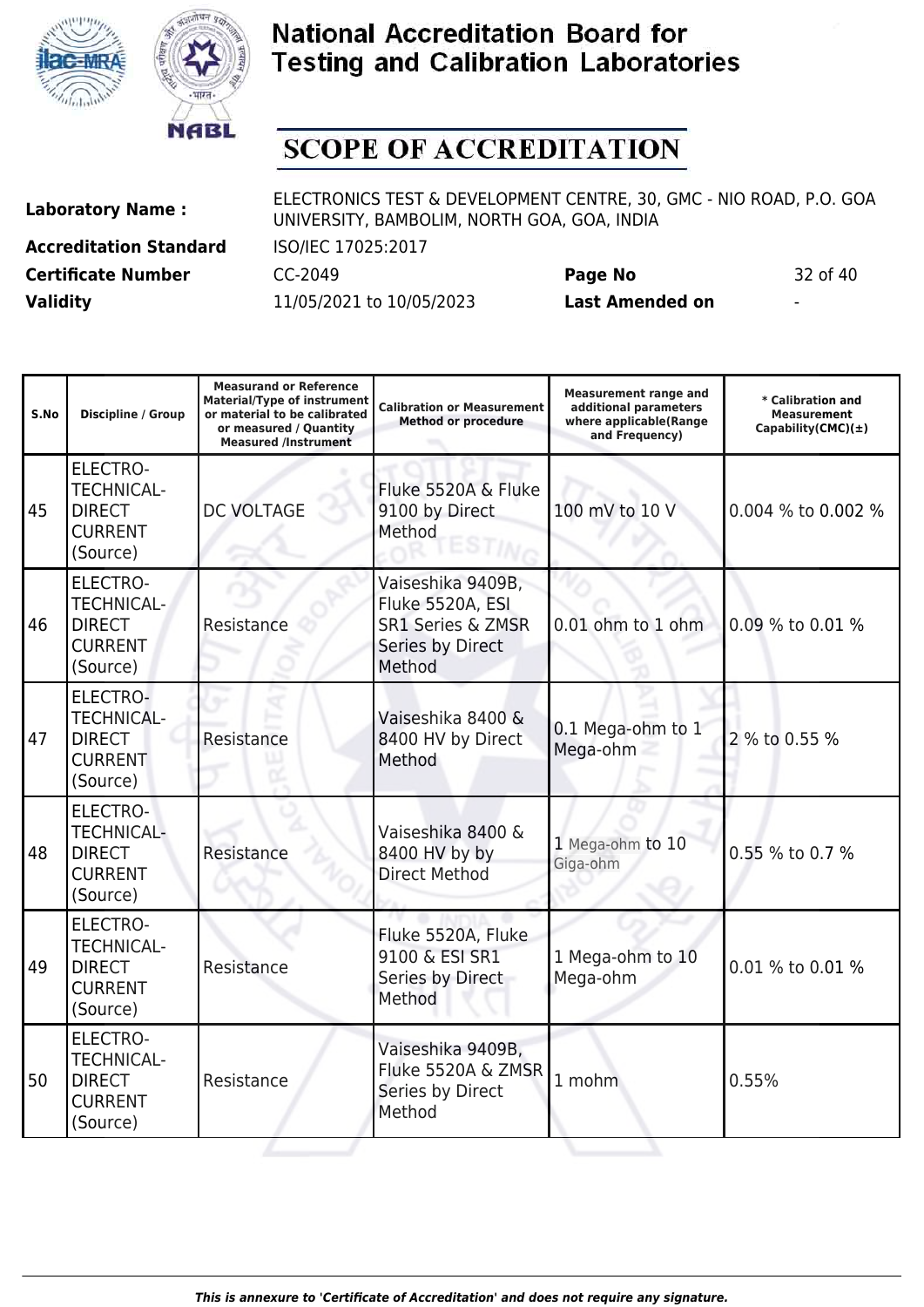



# **SCOPE OF ACCREDITATION**

51

52

53

54

55

56

(Source)

ELECTRO-TECHNICAL-DIRECT CURRENT (Source)

ELECTRO-TECHNICAL-DIRECT CURRENT (Source)

Resistance

**Accreditation Standard** ISO/IEC 17025:2017 **Certificate Number** CC-2049 **Page No** 33 of 40 **Validity** 11/05/2021 to 10/05/2023 **Last Amended on** -

**Laboratory Name :** ELECTRONICS TEST & DEVELOPMENT CENTRE, 30, GMC - NIO ROAD, P.O. GOA UNIVERSITY, BAMBOLIM, NORTH GOA, GOA, INDIA

Resistance Vaiseshika 8400 HV

**Measurand or Reference**

**Measurement range and**

100 Giga-ohm to 1

100 ohm to 1 Mega-

Tera-ohm 1.25 % to 5.5 %

ohm  $100 \text{ cm}$   $\mu$  mega-  $0.006 \text{ % to } 0.01 \text{ %}$ 

| S.No | <b>Discipline / Group</b>                                                    | <b>Material/Type of instrument</b><br>or material to be calibrated<br>or measured / Quantity<br><b>Measured /Instrument</b> | <b>Calibration or Measurement</b><br><b>Method or procedure</b>                        | <b>Measurement range and</b><br>additional parameters<br>where applicable(Range<br>and Frequency) | * Calibration and<br><b>Measurement</b><br>Capability(CMC) $(\pm)$ |
|------|------------------------------------------------------------------------------|-----------------------------------------------------------------------------------------------------------------------------|----------------------------------------------------------------------------------------|---------------------------------------------------------------------------------------------------|--------------------------------------------------------------------|
| 51   | ELECTRO-<br><b>TECHNICAL-</b><br><b>DIRECT</b><br><b>CURRENT</b><br>(Source) | Resistance                                                                                                                  | Fluke 5520A, Fluke<br>9100 & ESI SR1<br>Series by Direct<br>Method                     | 1 ohm to 100 ohm                                                                                  | 0.01 % to 0.006 %                                                  |
| 52   | ELECTRO-<br><b>TECHNICAL-</b><br><b>DIRECT</b><br><b>CURRENT</b><br>(Source) | Resistance                                                                                                                  | Vaiseshika 8400 HV<br>by by Direct Method                                              | 10 Giga-ohm to 100<br>Giga-ohm                                                                    | 0.7 % to 1.25 %                                                    |
| 53   | ELECTRO-<br><b>TECHNICAL-</b><br><b>DIRECT</b><br><b>CURRENT</b><br>(Source) | Resistance                                                                                                                  | Fluke 5520A, Fluke<br>9100, ESI SR1 Series<br>& ZMSR Series by<br><b>Direct Method</b> | 10 Mega-ohm to 1<br>Giga-ohm                                                                      | 0.01 % to 0.57 %                                                   |
| 54   | <b>ELECTRO-</b><br><b>TECHNICAL-</b><br><b>DIRECT</b><br><b>CURRENT</b>      | Resistance                                                                                                                  | Vaiseshika 9409B,<br>Fluke 5520A & ZMSR<br>Series by Direct<br>Method                  | 10 mohm                                                                                           | 0.08%                                                              |

by by Direct Method

Fluke 5520A, Fluke 9100 & ESI SR1 Series by Direct

Method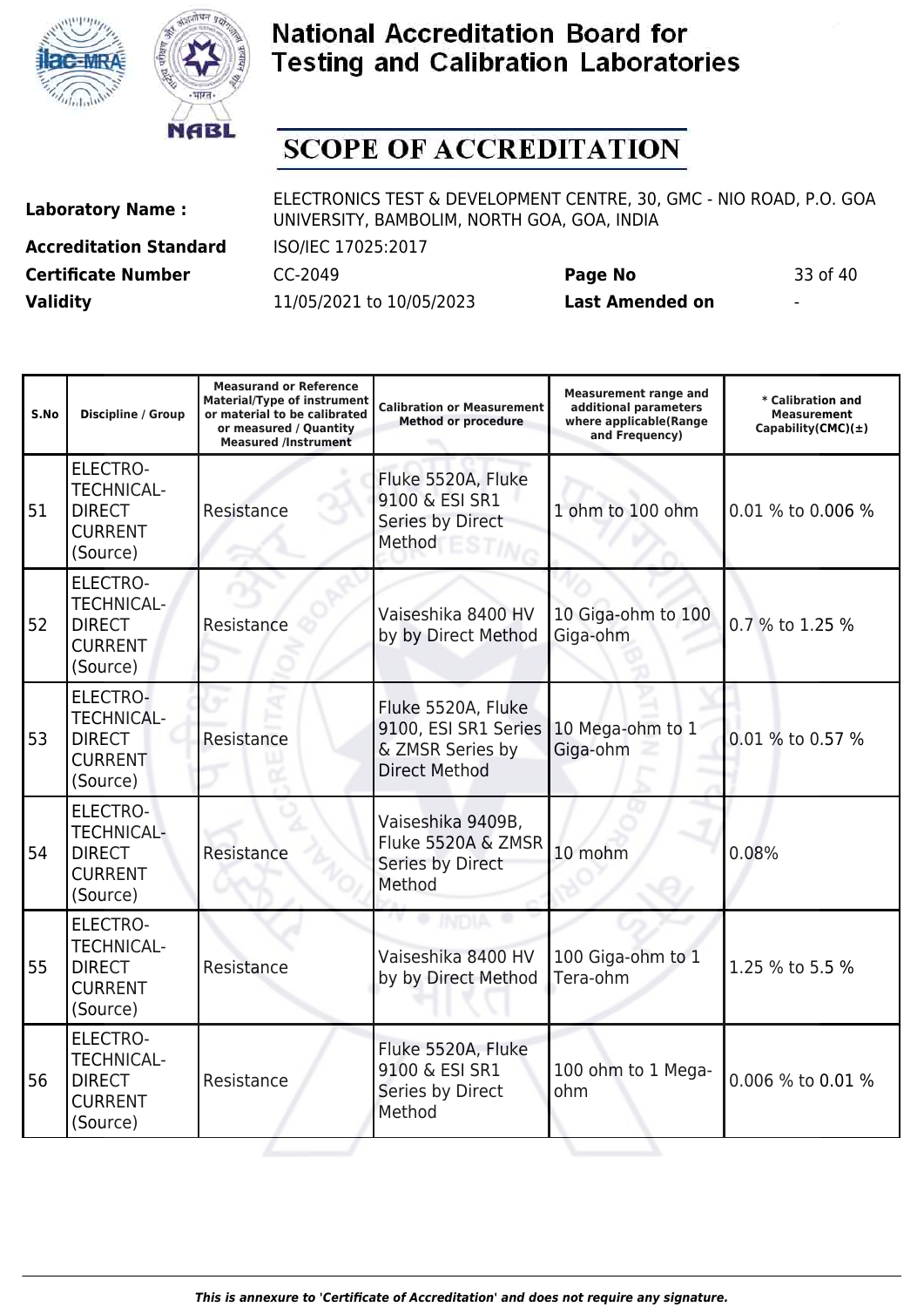



# **SCOPE OF ACCREDITATION**

**Accreditation Standard** ISO/IEC 17025:2017 **Certificate Number** CC-2049 **Page No** 34 of 40 **Validity** 11/05/2021 to 10/05/2023 **Last Amended on** -

| S.No | <b>Discipline / Group</b>                                                                    | <b>Measurand or Reference</b><br><b>Material/Type of instrument</b><br>or material to be calibrated<br>or measured / Quantity<br><b>Measured /Instrument</b> | <b>Calibration or Measurement</b><br><b>Method or procedure</b>                                  | <b>Measurement range and</b><br>additional parameters<br>where applicable(Range<br>and Frequency) | * Calibration and<br><b>Measurement</b><br>Capability(CMC) $(\pm)$ |
|------|----------------------------------------------------------------------------------------------|--------------------------------------------------------------------------------------------------------------------------------------------------------------|--------------------------------------------------------------------------------------------------|---------------------------------------------------------------------------------------------------|--------------------------------------------------------------------|
| 57   | <b>ELECTRO-</b><br><b>TECHNICAL-</b><br><b>ELECTRICAL</b><br><b>EQUIPMENT</b><br>(Source)    | Oscilloscope Level                                                                                                                                           | Fluke 5520A with<br>scope option by<br><b>Direct Method</b>                                      | 1 mV <sub>pp</sub> to 120 V <sub>pp</sub>                                                         | 0.4 % to 0.14 %                                                    |
| 58   | <b>ELECTRO-</b><br><b>TECHNICAL-</b><br><b>ELECTRICAL</b><br><b>EQUIPMENT</b><br>(Source)    | Oscilloscope,<br><b>Bandwidth</b>                                                                                                                            | Fluke 5520A with<br>scope option by<br><b>Direct Method</b>                                      | 10 kHz to 600 MHz                                                                                 | 4%                                                                 |
| 59   | ELECTRO-<br><b>TECHNICAL-</b><br><b>ELECTRICAL</b><br><b>EQUIPMENT</b><br>(Source)           | Oscilloscope, Time<br>Marker                                                                                                                                 | Fluke 5520A with<br>scope option by<br><b>Direct Method</b>                                      | 5 s to 2 ns                                                                                       | 0.05 % to 0.02 %                                                   |
| 60   | <b>ELECTRO-</b><br><b>TECHNICAL-</b><br><b>TEMPERATURE</b><br><b>SIMULATION</b><br>(Measure) | <b>B</b> Type<br>Thermocouple                                                                                                                                | <b>Eurotron Microcal</b><br>200+ & Fluke 5520A<br>in measure mode by<br><b>Simulation Method</b> | 915 °C to 1800 °C                                                                                 | $0.55^{\circ}$ C                                                   |
| 61   | <b>ELECTRO-</b><br><b>TECHNICAL-</b><br><b>TEMPERATURE</b><br><b>SIMULATION</b><br>(Measure) | E Type<br>Thermocouple                                                                                                                                       | <b>Eurotron Microcal</b><br>200+ & Fluke 5520A<br>in Measure mode by<br><b>Simulation Method</b> | $-190 °C$<br>to 1000 °C                                                                           | 0.15 °C<br>to 0.23 °C                                              |
| 62   | <b>ELECTRO-</b><br><b>TECHNICAL-</b><br><b>TEMPERATURE</b><br><b>SIMULATION</b><br>(Measure) | J Type Thermocouple                                                                                                                                          | <b>Eurotron Microcal</b><br>200+ & Fluke 5520A<br>in measure mode by<br><b>Simulation Method</b> | -190 °C to 1200 °C                                                                                | $0.26^{\circ}$ C                                                   |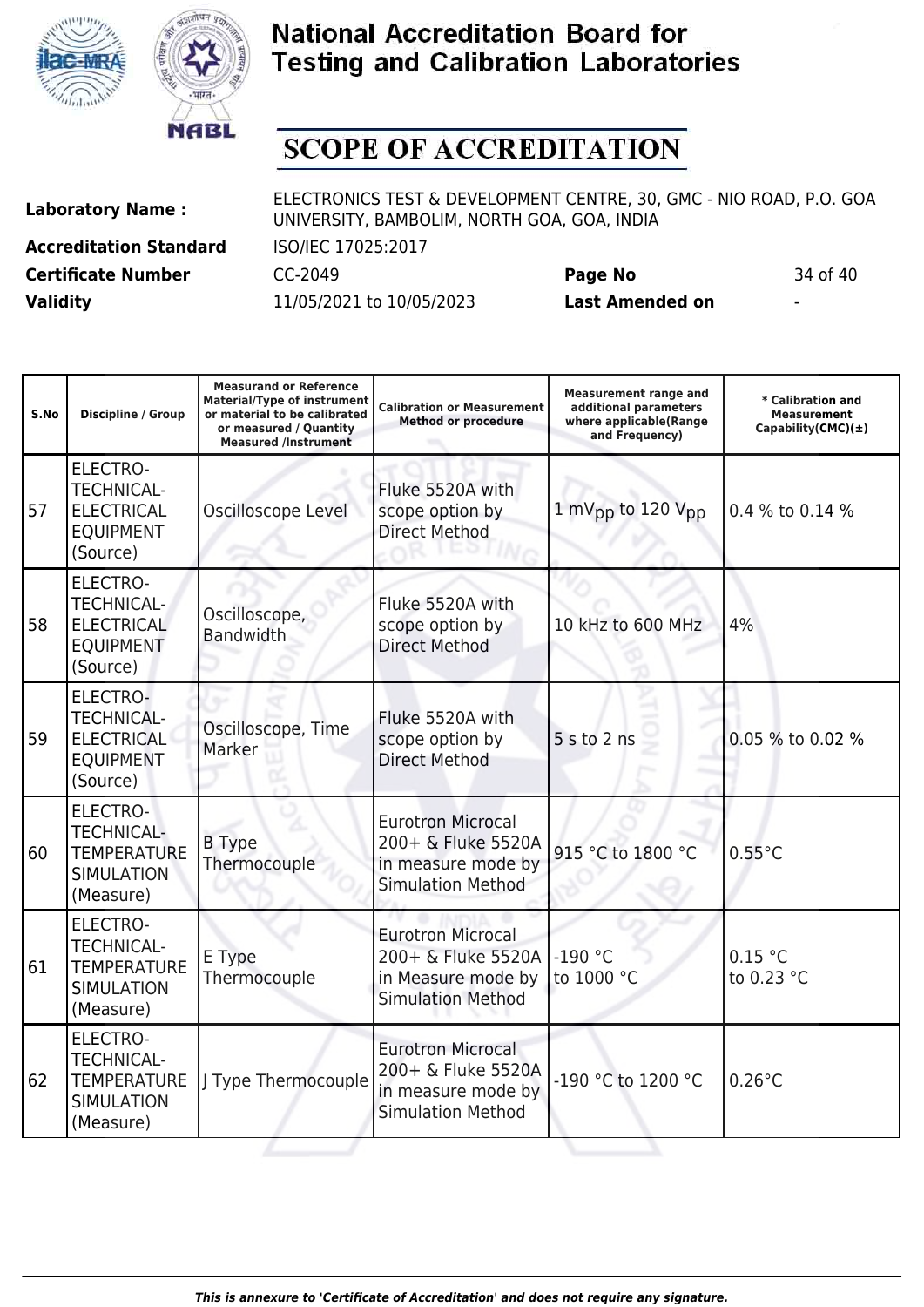



## **SCOPE OF ACCREDITATION**

**Laboratory Name :** ELECTRONICS TEST & DEVELOPMENT CENTRE, 30, GMC - NIO ROAD, P.O. GOA UNIVERSITY, BAMBOLIM, NORTH GOA, GOA, INDIA

**Accreditation Standard** ISO/IEC 17025:2017 **Certificate Number** CC-2049 **Page No** 35 of 40 **Validity** 11/05/2021 to 10/05/2023 **Last Amended on** -

**Measurand or Reference**

**Measurement range and**

| S.No | Discipline / Group                                                                           | <b>Material/Type of instrument</b><br>or material to be calibrated<br>or measured / Quantity<br><b>Measured /Instrument</b> | <b>Calibration or Measurement</b><br><b>Method or procedure</b>                                  | additional parameters<br>where applicable(Range<br>and Frequency) | * Calibration and<br><b>Measurement</b><br>Capability(CMC) $(\pm)$ |
|------|----------------------------------------------------------------------------------------------|-----------------------------------------------------------------------------------------------------------------------------|--------------------------------------------------------------------------------------------------|-------------------------------------------------------------------|--------------------------------------------------------------------|
| 63   | ELECTRO-<br><b>TECHNICAL-</b><br><b>TEMPERATURE</b><br><b>SIMULATION</b><br>(Measure)        | K Type<br>Thermocouple                                                                                                      | <b>Eurotron Microcal</b><br>200+ & Fluke 5520A<br>in measure mode by<br><b>Simulation Method</b> | $-100$ °C<br>to 1350 °C                                           | 0.15 °C<br>to 0.31 °C                                              |
| 64   | <b>ELECTRO-</b><br><b>TECHNICAL-</b><br><b>TEMPERATURE</b><br><b>SIMULATION</b><br>(Measure) | N Type<br>Thermocouple                                                                                                      | <b>Eurotron Microcal</b><br>200+ & Fluke 5520A<br>in Measure mode by<br><b>Simulation Method</b> | 1 °C to 1300 °C                                                   | $0.27^{\circ}$ C                                                   |
| 65   | ELECTRO-<br><b>TECHNICAL-</b><br><b>TEMPERATURE</b><br><b>SIMULATION</b><br>(Measure)        | R Type<br>Thermocouple                                                                                                      | <b>Eurotron Microcal</b><br>200+ & Fluke 5520A<br>in measure mode by<br><b>Simulation Method</b> | 145 °C to 1750 °C                                                 | $0.44^{\circ}$ C                                                   |
| 66   | ELECTRO-<br><b>TECHNICAL-</b><br><b>TEMPERATURE</b><br><b>SIMULATION</b><br>(Measure)        | <b>RTD Pt-100</b>                                                                                                           | <b>Eurotron Microcal</b><br>200+ in measure<br>mode by Simulation<br>Method                      | -200 °C to 850 °C                                                 | $0.15^{\circ}$ C                                                   |
| 67   | ELECTRO-<br><b>TECHNICAL-</b><br><b>TEMPERATURE</b><br><b>SIMULATION</b><br>(Measure)        | S Type<br>Thermocouple                                                                                                      | <b>Eurotron Microcal</b><br>200+ & Fluke 5520A<br>in measure mode by<br><b>Simulation Method</b> | 165 °C to 1750 °C                                                 | $0.44^{\circ}$ C                                                   |
| 68   | ELECTRO-<br><b>TECHNICAL-</b><br><b>TEMPERATURE</b><br><b>SIMULATION</b><br>(Measure)        | T Type<br>Thermocouple                                                                                                      | <b>Eurotron Microcal</b><br>200+ & Fluke 5520A<br>in measure mode by<br><b>Simulation Method</b> | -190 °C to 400 °C                                                 | $0.17^{\circ}$ C                                                   |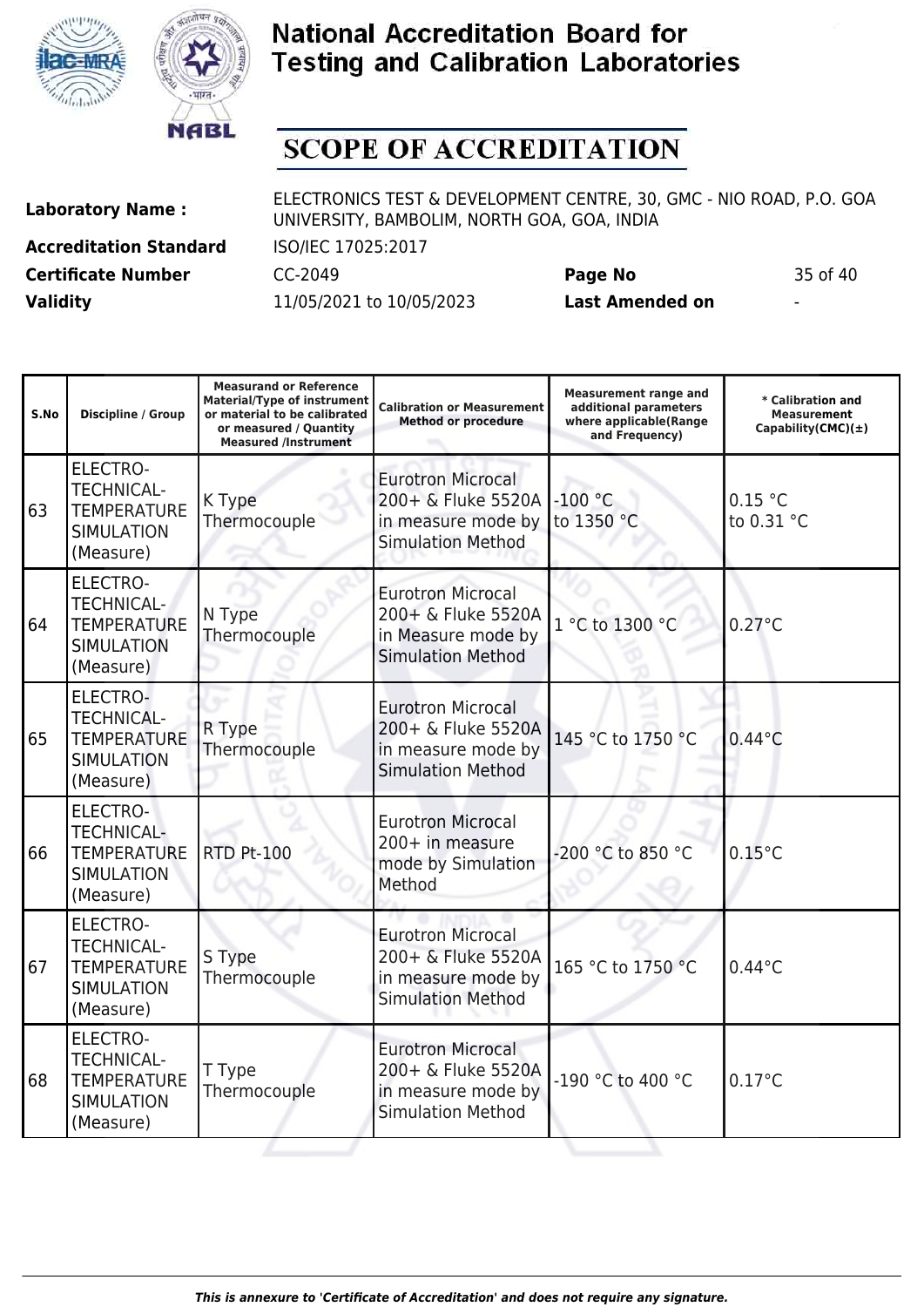



# **SCOPE OF ACCREDITATION**

Τ

**Laboratory Name :** ELECTRONICS TEST & DEVELOPMENT CENTRE, 30, GMC - NIO ROAD, P.O. GOA UNIVERSITY, BAMBOLIM, NORTH GOA, GOA, INDIA

**Accreditation Standard** ISO/IEC 17025:2017 **Certificate Number** CC-2049 **Page No** 36 of 40 **Validity** 11/05/2021 to 10/05/2023 **Last Amended on** -

**Measurand or Reference**

H

| S.No | <b>Discipline / Group</b>                                                                   | <b>Measurand or Reference</b><br><b>Material/Type of instrument</b><br>or material to be calibrated<br>or measured / Quantity<br><b>Measured /Instrument</b> | <b>Calibration or Measurement</b><br><b>Method or procedure</b>                                 | <b>Measurement range and</b><br>additional parameters<br>where applicable(Range<br>and Frequency) | * Calibration and<br><b>Measurement</b><br>Capability(CMC) $(\pm)$ |
|------|---------------------------------------------------------------------------------------------|--------------------------------------------------------------------------------------------------------------------------------------------------------------|-------------------------------------------------------------------------------------------------|---------------------------------------------------------------------------------------------------|--------------------------------------------------------------------|
| 69   | ELECTRO-<br><b>TECHNICAL-</b><br><b>TEMPERATURE</b><br><b>SIMULATION</b><br>(Source)        | <b>B</b> Type<br>Thermocouple                                                                                                                                | <b>Eurotron Microcal</b><br>200+ & Fluke 5520A<br>in Source mode by<br><b>Simulation Method</b> | 920 °C to 1800 °C                                                                                 | $0.54$ °C                                                          |
| 70   | <b>ELECTRO-</b><br><b>TECHNICAL-</b><br><b>TEMPERATURE</b><br><b>SIMULATION</b><br>(Source) | E Type<br>Thermocouple                                                                                                                                       | <b>Eurotron Microcal</b><br>200+ & Fluke 5520A<br>in Source mode by<br><b>Simulation Method</b> | -190 °C to 1000 °C                                                                                | $0.27^{\circ}$ C                                                   |
| 71   | ELECTRO-<br><b>TECHNICAL-</b><br><b>TEMPERATURE</b><br><b>SIMULATION</b><br>(Source)        | J Type Thermocouple                                                                                                                                          | <b>Eurotron Microcal</b><br>200+ & Fluke 5520A<br>in Source mode by<br><b>Simulation Method</b> | -190 °C to 1200 °C                                                                                | $0.25^{\circ}$ C                                                   |
| 72   | <b>ELECTRO-</b><br><b>TECHNICAL-</b><br><b>TEMPERATURE</b><br><b>SIMULATION</b><br>(Source) | K Type<br>Thermocouple                                                                                                                                       | <b>Eurotron Microcal</b><br>200+ & Fluke 5520A<br>in Source mode /<br><b>Simulation Method</b>  | $-100$ °C<br>to 1260 °C                                                                           | $0.13$ °C<br>to 0.27 °C                                            |
| 73   | <b>ELECTRO-</b><br><b>TECHNICAL-</b><br><b>TEMPERATURE</b><br><b>SIMULATION</b><br>(Source) | N Type<br>Thermocouple                                                                                                                                       | <b>Eurotron Microcal</b><br>200+ & Fluke 5520A<br>in Source mode by<br><b>Simulation Method</b> | 100 °C to 1300 °C                                                                                 | $0.26^{\circ}$ C                                                   |
| 74   | ELECTRO-<br><b>TECHNICAL-</b><br><b>TEMPERATURE</b><br><b>SIMULATION</b><br>(Source)        | R Type<br>Thermocouple                                                                                                                                       | <b>Eurotron Microcal</b><br>200+ & Fluke 5520A<br>in Source mode by<br><b>Simulation Method</b> | 150 °C to 1750 °C                                                                                 | $0.43^{\circ}$ C                                                   |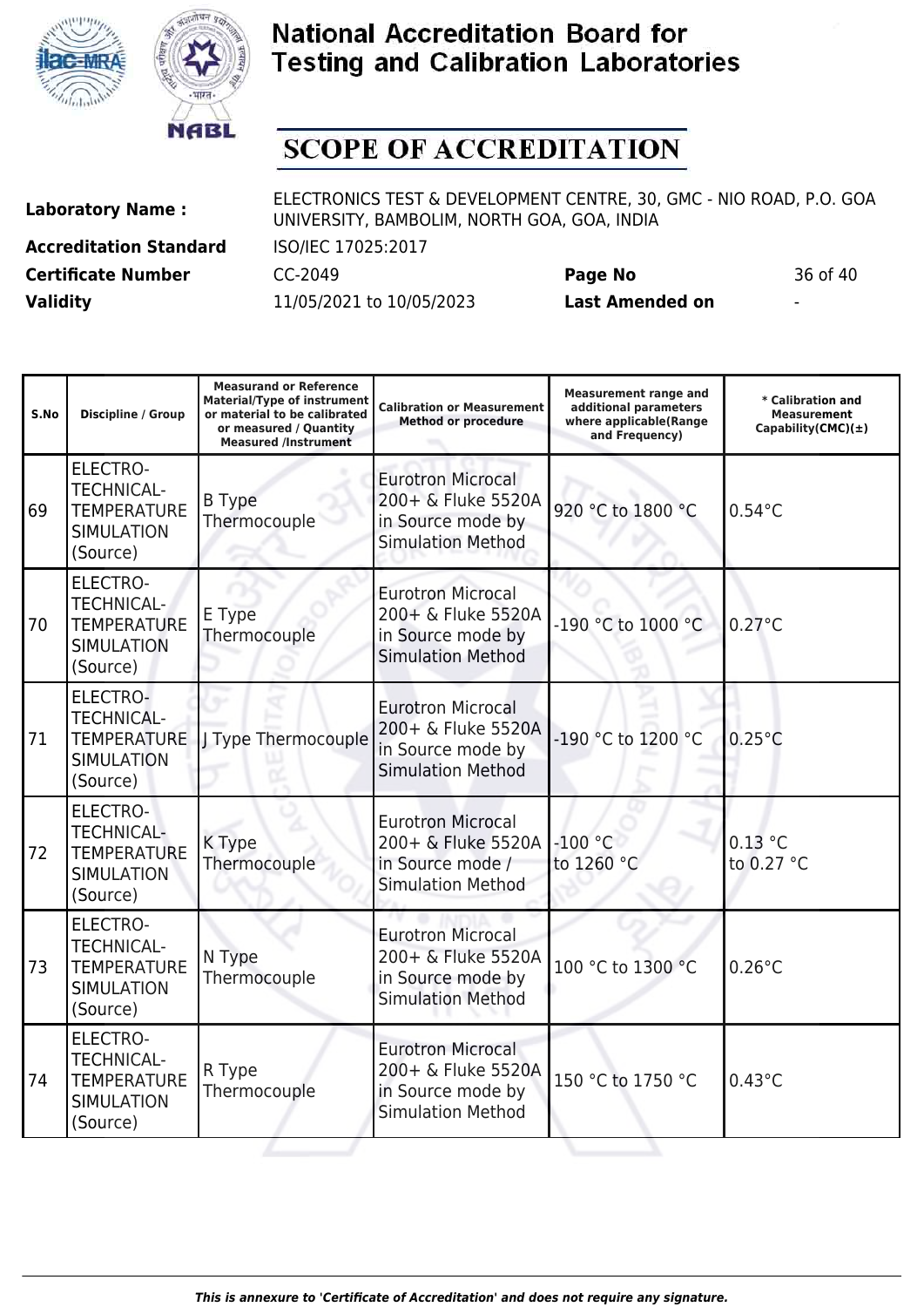



## **SCOPE OF ACCREDITATION**

**Laboratory Name :** ELECTRONICS TEST & DEVELOPMENT CENTRE, 30, GMC - NIO ROAD, P.O. GOA UNIVERSITY, BAMBOLIM, NORTH GOA, GOA, INDIA

**Accreditation Standard** ISO/IEC 17025:2017 **Certificate Number** CC-2049 **Page No** 37 of 40 **Validity** 11/05/2021 to 10/05/2023 **Last Amended on** -

| S.No | Discipline / Group                                                                   | <b>Measurand or Reference</b><br><b>Material/Type of instrument</b><br>or material to be calibrated<br>or measured / Quantity<br><b>Measured /Instrument</b> | <b>Calibration or Measurement</b><br><b>Method or procedure</b>                                 | <b>Measurement range and</b><br>additional parameters<br>where applicable(Range<br>and Frequency) | * Calibration and<br><b>Measurement</b><br>Capability(CMC) $(\pm)$ |
|------|--------------------------------------------------------------------------------------|--------------------------------------------------------------------------------------------------------------------------------------------------------------|-------------------------------------------------------------------------------------------------|---------------------------------------------------------------------------------------------------|--------------------------------------------------------------------|
| 75   | ELECTRO-<br><b>TECHNICAL-</b><br><b>TEMPERATURE</b><br><b>SIMULATION</b><br>(Source) | <b>RTD Pt-100</b>                                                                                                                                            | <b>Eurotron Microcal</b><br>200+ in Source<br>mode by Simulation<br>Method                      | -200 °C to 850 °C                                                                                 | $0.15^{\circ}$ C                                                   |
| 76   | ELECTRO-<br><b>TECHNICAL-</b><br><b>TEMPERATURE</b><br><b>SIMULATION</b><br>(Source) | S Type<br>Thermocouple                                                                                                                                       | <b>Eurotron Microcal</b><br>200+ & Fluke 5520A<br>in Source mode by<br><b>Simulation Method</b> | 170 °C<br>to 1750 °C                                                                              | 0.25 °C<br>to 0.45 °C                                              |
| 77   | ELECTRO-<br><b>TECHNICAL-</b><br><b>TEMPERATURE</b><br><b>SIMULATION</b><br>(Source) | T Type<br>Thermocouple                                                                                                                                       | <b>Eurotron Microcal</b><br>200+ & Fluke 5520A<br>in Source mode by<br><b>Simulation Method</b> | -100 °C to 400 °C                                                                                 | $0.16^{\circ}$ C                                                   |
| 78   | ELECTRO-<br><b>TECHNICAL-</b><br><b>TIME &amp;</b><br><b>FREQUENCY</b><br>(Measure)  | Frequency                                                                                                                                                    | CNT 90 Pendulum<br>Counter Timer by<br><b>Direct Method</b>                                     | 10 Hz to 10 kHz                                                                                   | 0.00015 % to<br>0.00001 %                                          |
| 79   | ELECTRO-<br><b>TECHNICAL-</b><br><b>TIME &amp;</b><br><b>FREQUENCY</b><br>(Measure)  | Frequency                                                                                                                                                    | CNT 90 Pendulum<br>Counter Timer by<br><b>Direct Method</b>                                     | 10 kHz to 3 GHz                                                                                   | 0.00006 % to<br>0.000002 %                                         |
| 80   | ELECTRO-<br><b>TECHNICAL-</b><br><b>TIME &amp;</b><br><b>FREQUENCY</b><br>(Measure)  | Time Interval                                                                                                                                                | CNT 90 Pendulum<br>Counter Timer by<br><b>Comparison Method</b>                                 | 1 s to 3600 s                                                                                     | 0.04 s to 0.07 s                                                   |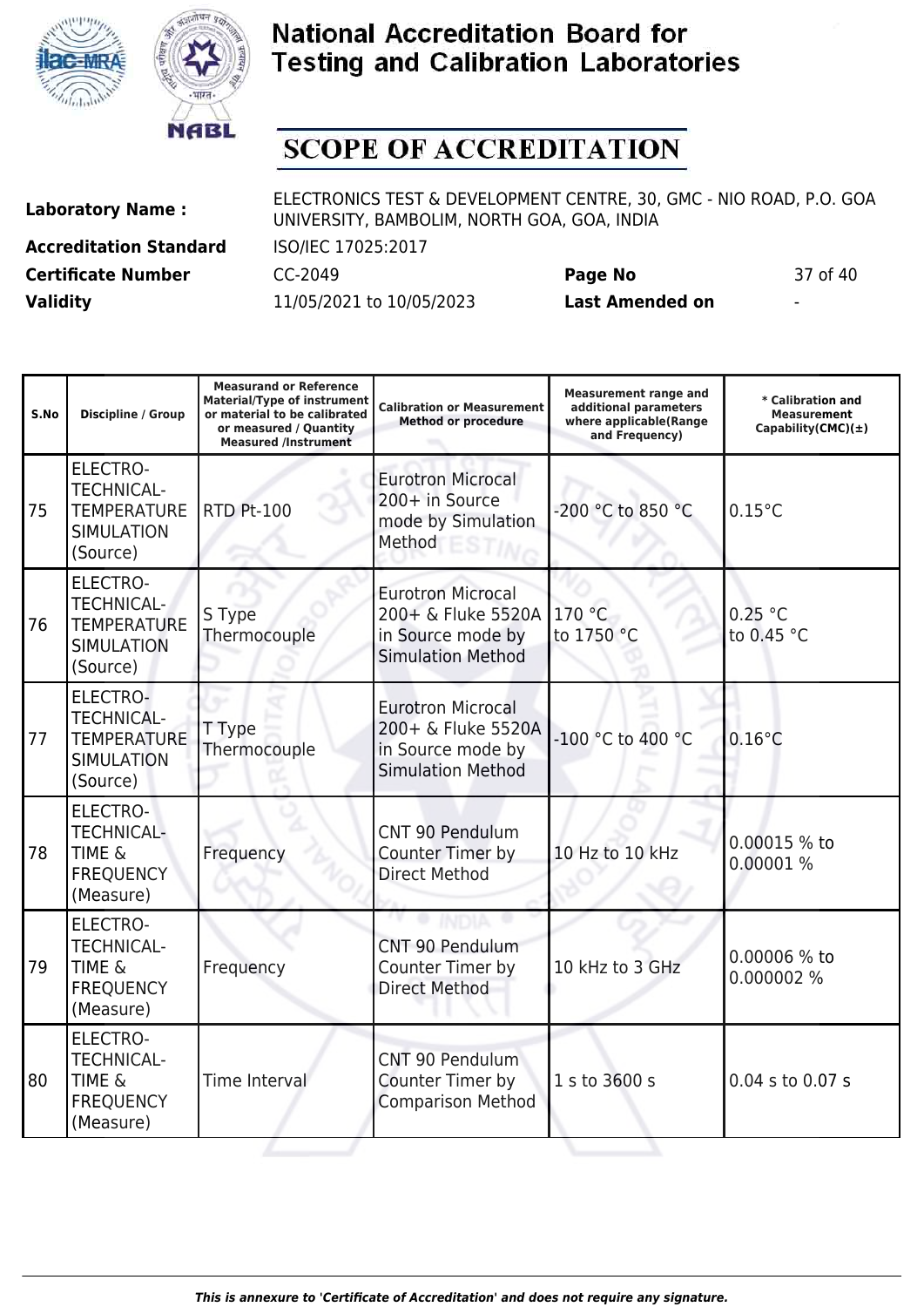



# **SCOPE OF ACCREDITATION**

**Accreditation Standard** ISO/IEC 17025:2017 **Certificate Number** CC-2049 **Page No** 38 of 40 **Validity** 11/05/2021 to 10/05/2023 **Last Amended on** -

| S.No | Discipline / Group                                                                        | <b>Measurand or Reference</b><br><b>Material/Type of instrument</b><br>or material to be calibrated<br>or measured / Quantity<br><b>Measured /Instrument</b> | <b>Calibration or Measurement</b><br><b>Method or procedure</b>                                         | <b>Measurement range and</b><br>additional parameters<br>where applicable(Range<br>and Frequency) | * Calibration and<br>Measurement<br>Capability(CMC) $(\pm)$ |
|------|-------------------------------------------------------------------------------------------|--------------------------------------------------------------------------------------------------------------------------------------------------------------|---------------------------------------------------------------------------------------------------------|---------------------------------------------------------------------------------------------------|-------------------------------------------------------------|
| 81   | <b>ELECTRO-</b><br><b>TECHNICAL-</b><br><b>TIME &amp;</b><br><b>FREQUENCY</b><br>(Source) | Frequency                                                                                                                                                    | <b>Fluke 5520A, R&amp;S</b><br>SMB100A by Direct<br>Method                                              | 1 Hz to 10 kHz                                                                                    | 0.001 % to 0.00002<br>$\frac{0}{0}$                         |
| 82   | <b>ELECTRO-</b><br><b>TECHNICAL-</b><br><b>TIME &amp;</b><br><b>FREQUENCY</b><br>(Source) | Frequency                                                                                                                                                    | Fluke 5520A, R&S<br>SMB100A by Direct<br>Method                                                         | 10 kHz to 100 MHz                                                                                 | 0.00002 % to<br>0.00001 %                                   |
| 83   | ELECTRO-<br><b>TECHNICAL-</b><br><b>TIME &amp;</b><br><b>FREQUENCY</b><br>(Source)        | Frequency                                                                                                                                                    | <b>Fluke 5520A, R&amp;S</b><br>SMB100A by Direct<br>Method                                              | 100 MHz to 3 GHz                                                                                  | 0.00001%                                                    |
| 84   | MECHANICAL-<br><b>PRESSURE</b><br><b>INDICATING</b><br><b>DEVICES</b>                     | PRESSURE (<br>PHEUMATIC)<br>Pressure Gauges,<br><b>Pressure Ineicators</b><br>& Pressure<br>Calibrators.                                                     | By using Digital<br><b>Pressure Calibrator</b><br>Procedure based on<br><b>DKD-R 6-1</b><br>guidelines. | 2 bar to 25 bar                                                                                   | $0.014$ bar                                                 |
| 85   | MECHANICAL-<br><b>PRESSURE</b><br><b>INDICATING</b><br><b>DEVICES</b>                     | <b>PRESSURE (</b><br>PNEUMATIC)<br>Pressure Gauges,<br><b>Pressure Indicators</b><br>& Pressure<br>Calibrators.                                              | By using Digital<br>Pressure Calibrator,<br>Procedure based on<br><b>DKD-R 6-1</b><br>guidelines.       | $0$ to $2$ bar                                                                                    | $0.022$ bar                                                 |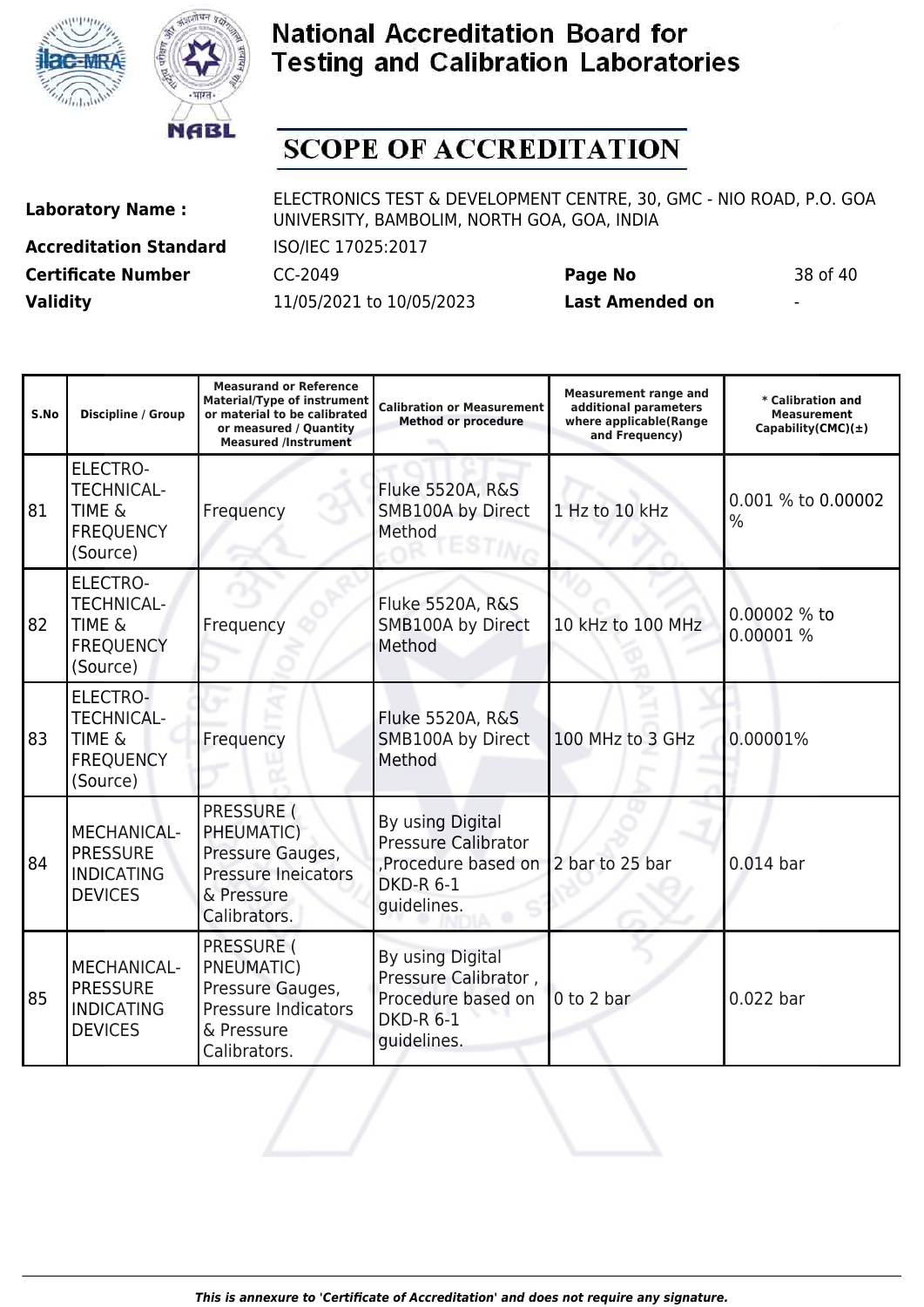



# **SCOPE OF ACCREDITATION**

**Laboratory Name :** ELECTRONICS TEST & DEVELOPMENT CENTRE, 30, GMC - NIO ROAD, P.O. GOA UNIVERSITY, BAMBOLIM, NORTH GOA, GOA, INDIA

**Accreditation Standard** ISO/IEC 17025:2017 **Certificate Number** CC-2049 **Page No** 39 of 40 **Validity** 11/05/2021 to 10/05/2023 **Last Amended on** -

| S.No | Discipline / Group                                                           | <b>Measurand or Reference</b><br><b>Material/Type of instrument</b><br>or material to be calibrated<br>or measured / Quantity<br><b>Measured /Instrument</b> | <b>Calibration or Measurement</b><br><b>Method or procedure</b>                                                 | <b>Measurement range and</b><br>additional parameters<br>where applicable(Range<br>and Frequency) | * Calibration and<br><b>Measurement</b><br>Capability(CMC) $(\pm)$ |
|------|------------------------------------------------------------------------------|--------------------------------------------------------------------------------------------------------------------------------------------------------------|-----------------------------------------------------------------------------------------------------------------|---------------------------------------------------------------------------------------------------|--------------------------------------------------------------------|
| 86   | MECHANICAL-<br><b>PRESSURE</b><br><b>INDICATING</b><br><b>DEVICES</b>        | <b>PRESSURE</b><br>(HYDRAULIC)<br>Pressure Gauges,<br><b>Pressure Indicators</b><br>& Pressure<br>Calibrators.                                               | By using Digital<br><b>Pressure Calibrator</b><br>based on Procedure<br>based on DKD-R 6-1<br>quidelines.       | 0 to 240 bar                                                                                      | $0.70$ bar                                                         |
| 87   | <b>MECHANICAL-</b><br><b>PRESSURE</b><br><b>INDICATING</b><br><b>DEVICES</b> | Vacuum Gauges,<br>Vacuum Indicators &<br>Vacuum Calibrators.                                                                                                 | By using Digital<br><b>Pressure Calibrator</b><br>based on Procedure<br>based on ISO 3567 &<br>27893 standards. | (-) 0.85 bar to 0                                                                                 | $0.005$ bar                                                        |
| 88   | THERMAL-<br><b>SPECIFIC HEAT</b><br>& HUMIDITY                               | <b>Humidity Indicator</b><br>with Sensor of<br>Humidity chambers,<br>Test cabinets (RH at<br>25 °C to 55 °C<br>Temperature)                                  | Digital Thermo<br>Hygrometer with<br>probe at single<br>position in DUC                                         | 35 % to 95 %                                                                                      | 1.25%                                                              |
| 89   | THERMAL-<br>TEMPERATURE                                                      | Temperature<br>Indicator of<br>Refrigerators, Deep<br>Freezers.                                                                                              | <b>SSPRT &amp;</b><br>Temperature<br>calibrator at single<br>position in DUC                                    | -35 °C to 10°C                                                                                    | $1.2^{\circ}$ C                                                    |
| 90   | THERMAL-<br><b>TEMPERATURE</b>                                               | Temperature<br>indicator with sensor<br>of Baths, Dry Block.                                                                                                 | SSPRT/ "S" Type<br>Thermocouple,<br>Temperature<br>Calibrator by<br><b>Comparison Method</b>                    | $-35 °C$<br>to 50 °C                                                                              | 0.18 °C                                                            |